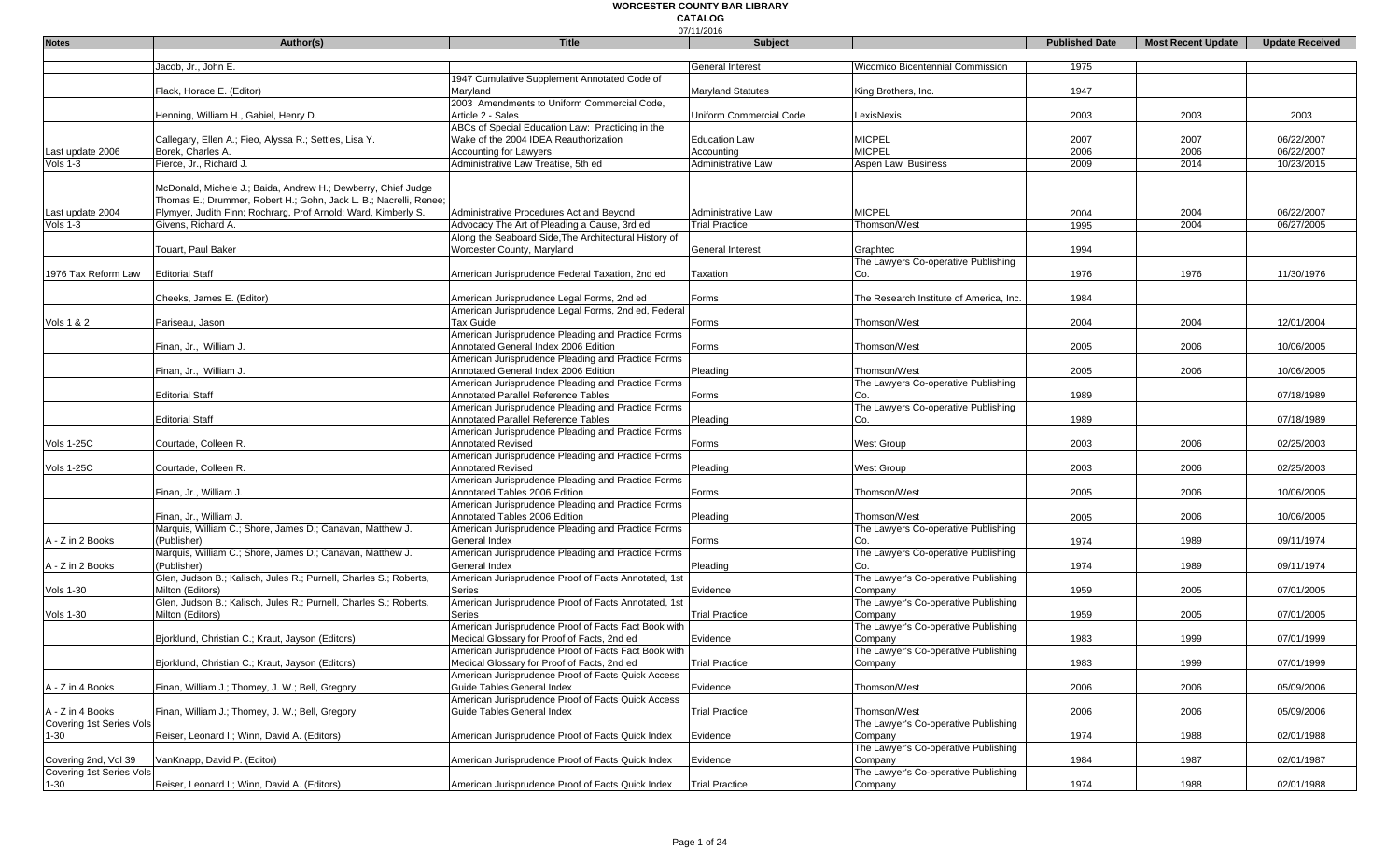|                         |                                                                   |                                                                                   | 07/11/2016               |                                      |                       |                           |                        |
|-------------------------|-------------------------------------------------------------------|-----------------------------------------------------------------------------------|--------------------------|--------------------------------------|-----------------------|---------------------------|------------------------|
| <b>Notes</b>            | Author(s)                                                         | <b>Title</b>                                                                      | <b>Subject</b>           |                                      | <b>Published Date</b> | <b>Most Recent Update</b> | <b>Update Received</b> |
|                         |                                                                   |                                                                                   |                          | The Lawyer's Co-operative Publishing |                       |                           |                        |
| Covering 2nd, Vol 39    | VanKnapp, David P. (Editor)                                       | American Jurisprudence Proof of Facts Quick Index                                 | <b>Trial Practice</b>    | Company                              | 1984                  | 1987                      | 02/01/1987             |
|                         |                                                                   |                                                                                   |                          | The Lawyer's Co-operative Publishing |                       |                           |                        |
| <b>Vols 1-50</b>        | Winn, David A.; Bjorklund, Christian C. (Editors)                 | American Jurisprudence Proof of Facts, 2nd Series                                 | Evidence                 | Company                              | 1974                  | 2005                      | 07/01/2005             |
|                         |                                                                   |                                                                                   |                          | The Lawyer's Co-operative Publishing |                       |                           |                        |
| <b>Vols 1-50</b>        | Winn, David A.; Bjorklund, Christian C. (Editors)                 | American Jurisprudence Proof of Facts, 2nd Series                                 | <b>Trial Practice</b>    | Company                              | 1974                  | 2005                      | 07/01/2005             |
| <b>Vols 1-89</b>        | Editors                                                           | American Jurisprudence Proof of Facts, 3rd Series                                 | Evidence                 | West Group                           | 1988                  | 2005                      | 08/01/2005             |
| <b>Vols 1-89</b>        | Editors                                                           | American Jurisprudence Proof of Facts, 3rd Series                                 | <b>Trial Practice</b>    | West Group                           | 1988                  | 2005                      | 08/01/2005             |
|                         |                                                                   | American Jurisprudence Proof of Facts, 3rd Series                                 |                          |                                      |                       |                           |                        |
|                         | Giraulo, Cheryl (Publisher); Hatch, Rebecca (Editor)              | Fact Book                                                                         | Evidence                 | Thomson/West                         | 2003                  | 2005                      | 07/01/2005             |
|                         |                                                                   | American Jurisprudence Proof of Facts, 3rd Series                                 |                          |                                      |                       |                           |                        |
|                         | Giraulo, Cheryl (Publisher); Hatch, Rebecca (Editor)              | Fact Book                                                                         | <b>Trial Practice</b>    | Thomson/West                         | 2003                  | 2005                      | 07/01/2005             |
|                         |                                                                   | American Jurisprudence Quick Access Trials Guide                                  |                          |                                      |                       |                           |                        |
| 3 Books, 2006 Edition   | Finan, Jr., William J.; Thomey, J. W.; Miles, C. Joseph (Editors) | General Index A - Z                                                               | <b>Trial Practice</b>    | Thomson/West                         | 2005                  | 2006                      | 12/02/2005             |
| Vols 1 - 100            | Editors                                                           | American Jurisprudence Trials                                                     | <b>Trial Practice</b>    | Jurispurdence Publishers, Inc.       | 1964                  | 2006                      | 06/01/2006             |
| 1 pamphlet & 3 Books,   |                                                                   | American Jurisprudence Trials, General Index, Update                              |                          |                                      |                       |                           |                        |
| 2006 Edition            | Finan, Jr., William J.; Thomey, J. W.; Miles, C. Joseph (Editors) | Pamphlet A - Z, 2006 ed                                                           | <b>Trial Practice</b>    | Thomson/West                         | 2006                  | 2006                      | 05/01/2006             |
|                         |                                                                   | American Jurisprudence, 2nd ed, Legal Forms State                                 |                          |                                      |                       |                           |                        |
| <b>Vols 1 - 20B</b>     | Gang, Paulette; Gullo, George M.; Glavin, Thomas M.               | and Federal, 2nd ed                                                               | Forms                    | West Group                           | 2000                  | 2006                      | 05/01/2006             |
| Individual booklets on  |                                                                   |                                                                                   |                          |                                      |                       |                           |                        |
| different topics in one |                                                                   |                                                                                   |                          |                                      |                       |                           |                        |
| binder                  | Publisher                                                         | American Jurisprudence, 2nd ed, New Topic Service                                 | egal Encyclopedia        | Thomson/West                         | 1992                  | 2006                      |                        |
| <b>Vols 1-83</b>        | Canavan, Matthew J. (Publisher)                                   | American Jurisprudence, 2nd ed, State and Federal                                 | Legal Encyclopedia       | Thomson/West                         | 2005                  | 2006                      | 05/01/2006             |
|                         |                                                                   | American Jurisprudence, 2nd ed, State and Federal                                 |                          |                                      |                       |                           |                        |
| General Index A - Z     | Finan, Jr., William J.                                            | 2006 Edition                                                                      | egal Encyclopedia        | Thomson/West                         | 2006                  | 2006                      | 11/21/2005             |
|                         |                                                                   | American Jurisprudence, 2nd ed, State and Federal                                 |                          |                                      |                       |                           |                        |
|                         | Canavan, Matthew J.; Thomas, Tim A. (Editor)                      | Desk Book                                                                         | Legal Encyclopedia       | West Group                           | 1998                  | 2005                      |                        |
|                         |                                                                   | American Jurisprudence, 2nd ed, State and Federal                                 |                          | The Lawyers Co-operative Publishing  |                       |                           |                        |
|                         | Cooper, James H.; Kraut, Jayson (Editors)                         | Federal Rules of Evidence New Topic Service                                       | Legal Encyclopedia       | Co.                                  | 1975                  | 1981                      |                        |
| A - Z in 7 Books, 2006  |                                                                   | American Jurisprudence, 2nd ed, State and Federal                                 |                          |                                      |                       |                           |                        |
| Edition                 | <b>Publishing Staff</b>                                           | General Index                                                                     | egal Encyclopedia        | Thomson/West                         | 2005                  | 2006                      |                        |
|                         |                                                                   | American Jurisprudence, 2nd ed, State and Federal                                 |                          |                                      |                       |                           |                        |
| Book                    | Publisher                                                         | General Index Update A - Z                                                        | egal Encyclopedia        | Thomson/West                         | 2006                  | 2006                      |                        |
|                         |                                                                   | American Jurisprudence, 2nd ed, State and Federal                                 |                          |                                      |                       |                           |                        |
|                         | Kraut, Jayson (Editor)                                            | Pension Reform Act New Topic Service                                              | Pensions                 | The Jurisprudence Publishers, Inc.   | 1975                  | 1987                      |                        |
|                         |                                                                   | American Jurisprudence, 2nd ed, State and Federal                                 |                          |                                      |                       |                           |                        |
|                         |                                                                   | Special Edition on the Economic Growth and Tax Relief                             |                          |                                      |                       |                           |                        |
|                         | Research Institute of America, Inc.                               | Reconciliation Act of 2001                                                        | <b>Taxation</b>          | <b>West Group</b>                    | 2001                  | 2001                      |                        |
|                         |                                                                   | American Jurisprudence, 2nd ed, State and Federal                                 |                          |                                      |                       |                           |                        |
|                         |                                                                   | Special Edition on the Internal Revenue Service                                   |                          |                                      |                       |                           |                        |
|                         | Canavan, Matthew J. (Publisher); Thomas, Tim A. (Editor)          | Restructuring and Reform Acts of 1998                                             | Taxation                 | <b>West Group</b>                    | 1998                  | 1998                      |                        |
|                         |                                                                   | American Jurisprudence, 2nd ed, State and Federal                                 |                          |                                      |                       |                           |                        |
|                         | Finan, Jr., William J. (Editor)                                   | Tables of Laws and Rules                                                          | Legal Encyclopedia       | Thomson/West                         | 2005                  | 2006                      |                        |
|                         |                                                                   | American Jurisprudence, 2nd ed, State and Federal                                 |                          |                                      |                       |                           |                        |
|                         | Canavan, Matthew J. (Publisher)                                   | Tables of Statutes Rules and Regulations Cited                                    | egal Encyclopedia        | Lawyers Cooperative Publishing       | 1996                  | 1999                      |                        |
|                         |                                                                   | American Land Planning Law - Land Use and the                                     |                          |                                      |                       |                           |                        |
| Vols 1-8                | Williams, Jr., Norman; Taylor, John M.                            | Police Power                                                                      | Land Planning Law        | Thomson/West                         | 2003                  | 2005                      | 07/01/2005             |
|                         |                                                                   | American Land Planning Law, 2005 ed, Table of Laws                                |                          |                                      |                       |                           |                        |
|                         | Williams, Jr., Norman; Taylor, John M.                            | and Rules                                                                         | Land Planning Law        | Thomson/West                         | 2005                  | 2005                      | 07/01/2005             |
|                         |                                                                   | American Law Institute Interim Case Citations to the                              |                          |                                      |                       |                           |                        |
|                         | Goldschneider, Aron                                               | Restatements and Principles of the Law                                            | Restatements of the Law  | American Law Institute Publishers    | 2013                  | 2016                      | 07/11/2016             |
| Parts 3 & 4             | Lewis, William D.                                                 | American Law Institute Property Future Interests                                  | <b>Real Property</b>     | American Law Institute               | 1940                  | 1979                      |                        |
| Supplement of Vols 1-7  | Casner, A. James (Editorial Chief)                                | American Law of Property                                                          |                          | Little, Brown & Co.                  | 1952                  | 1977                      | 08/06/1979             |
|                         |                                                                   |                                                                                   | <b>Real Property</b>     |                                      |                       |                           | 05/23/2016             |
| 5 Vols                  | Salkin, Patricia E.                                               | American Law of Zoning, 5th ed<br>American Law Reports 5th and 6th Table of Cases | Zoning Law               | Thomson/Reuters                      | 2008                  | 2016                      |                        |
| 6 Vols A-Z              | <b>Editorial Staff</b>                                            |                                                                                   | <b>Annotated Reports</b> | Thomson/West                         | 2005                  | 2005                      |                        |
|                         |                                                                   | American Law Reports ALR, 2nd Series, 1-100 Digest                                |                          | The Lawyers Co-operative Publishing  |                       |                           |                        |
| Vols 1-7                | Publisher                                                         | Cases and Annotations                                                             | <b>Annotated Reports</b> | Company                              | 1966                  | 1967                      |                        |
|                         |                                                                   |                                                                                   |                          | The Lawyers Co-operative Publishing  |                       |                           |                        |
| Vols 1-100              | Oakes, Edwin Stacey; Shipley, William E. (Editors)                | American Law Reports Annotated, 2nd Series                                        | <b>Annotated Reports</b> | Company                              | 1948                  | 1965                      |                        |
|                         |                                                                   | American Law Reports Blue Book Supplemental                                       |                          |                                      |                       |                           |                        |
|                         | <b>Editorial Staff</b>                                            | Decisions 2004-2006                                                               | <b>Annotated Reports</b> | Thomson/West                         | 2006                  |                           | 06/01/2006             |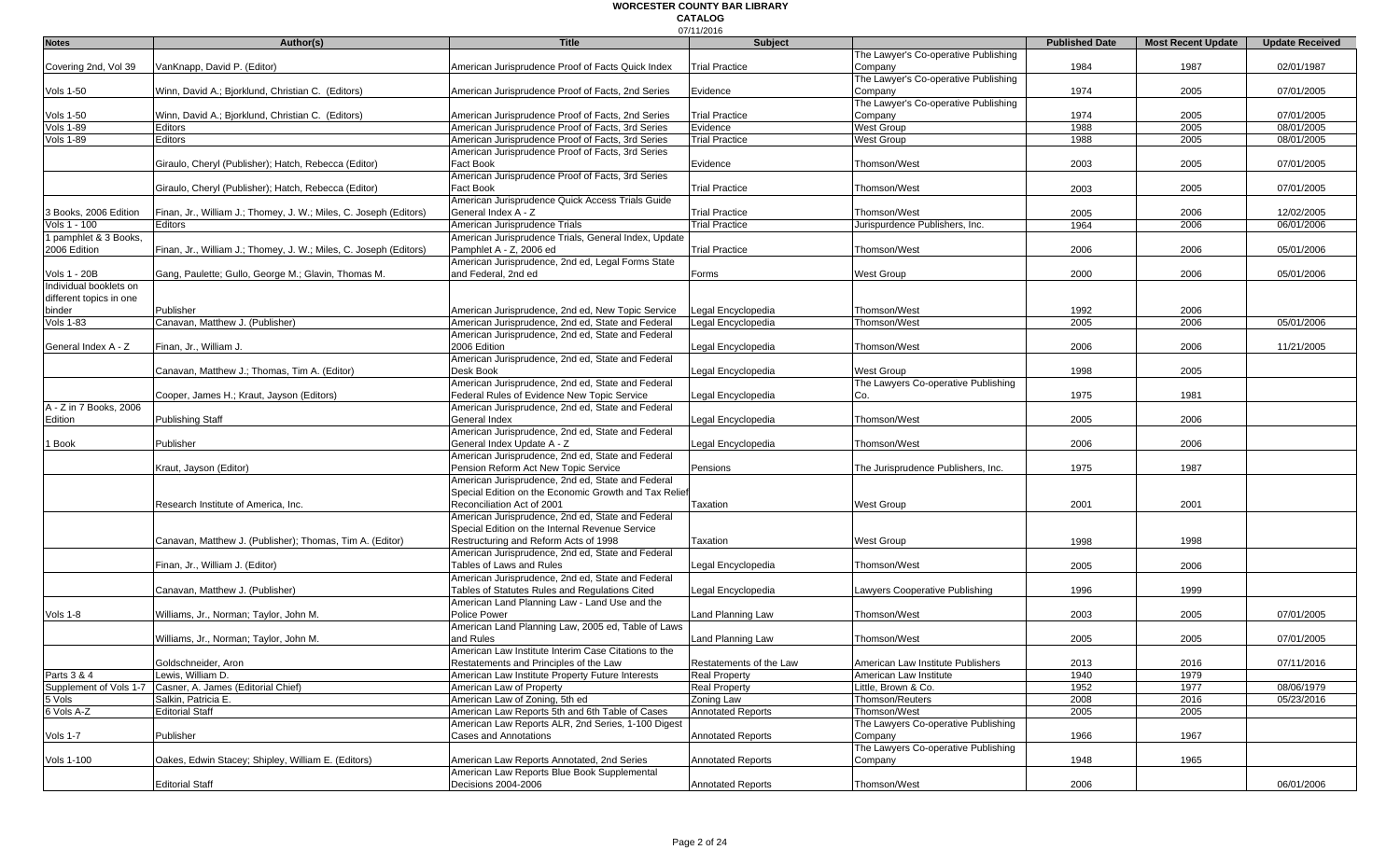|                          |                                                                    |                                                                          | 07/11/2016               |                                      |                       |                           |                        |
|--------------------------|--------------------------------------------------------------------|--------------------------------------------------------------------------|--------------------------|--------------------------------------|-----------------------|---------------------------|------------------------|
| <b>Notes</b>             | Author(s)                                                          | <b>Title</b>                                                             | Subject                  |                                      | <b>Published Date</b> | <b>Most Recent Update</b> | <b>Update Received</b> |
|                          |                                                                    |                                                                          |                          | The Lawyers Co-operative Publishing  |                       |                           |                        |
| 4 Vols                   | Karnezis, Kristine Cordier                                         | American Law Reports Digest to 3rd - 4th Federal                         | <b>Annotated Reports</b> | Company                              | 1985                  | 1985                      |                        |
|                          |                                                                    | American Law Reports Federal Shepard's Citations for                     |                          |                                      |                       |                           |                        |
| Vol 16, Nov. 2004        | Publisher                                                          | Annotations Annual Cumulative Supplement                                 | Citators                 | LexisNexis                           | 2004                  | 2004                      |                        |
|                          |                                                                    | American Law Reports Federal Tables Cases A-Z                            |                          |                                      |                       |                           |                        |
| 4 Vols                   | Publisher                                                          | 2005                                                                     | <b>Annotated Reports</b> | Thomson/West                         | 2005                  |                           | 08/01/2005             |
|                          |                                                                    | American Law Reports Federal Cases and                                   |                          | The Lawyer's Co-operative Publishing |                       |                           |                        |
|                          | Goger, Thomas J.                                                   | <b>Annotations Tables of Cases</b>                                       | <b>Annotated Reports</b> | Company                              | 1980                  | 1986                      | 09/01/1986             |
|                          |                                                                    |                                                                          |                          | The Lawyers Co-operative Publishing  |                       |                           |                        |
|                          |                                                                    |                                                                          |                          |                                      |                       |                           |                        |
| Vols 1-200               | Drechsler, Carl T., Editorial Staff                                | American Law Reports Federal Cases and Annotation                        | <b>Annotated Reports</b> | Company, Thomson/West                | 1969                  | 2005                      | 10/01/2005             |
| ALR 2nd, 3rd, 4th, ALR   |                                                                    |                                                                          |                          | The Lawyer's Co-operative Publishing |                       |                           |                        |
| Federal M-R              | Perovich, John D.                                                  | American Law Reports Federal Index to Annotations                        | <b>Annotated Reports</b> | Company                              | 1986                  | 1992                      |                        |
| ALR 2nd, 3rd, 4th, ALR   |                                                                    |                                                                          |                          | The Lawyer's Co-operative Publishing |                       |                           |                        |
| Federal S-Z              | Perovich, John D.                                                  | American Law Reports Federal Index to Annotations                        | <b>Annotated Reports</b> | Company                              | 1986                  | 1992                      |                        |
|                          |                                                                    | American Law Reports Federal Quick Index A-Z May                         |                          |                                      |                       |                           |                        |
|                          | Finan, Jr., William J.                                             | 2006 ed                                                                  | <b>Annotated Reports</b> | Thomson/West                         | 2006                  |                           | 05/01/2006             |
| Vol 17, Feb. 2005, Final |                                                                    | American Law Reports Federal Shepard's Citations for                     |                          |                                      |                       |                           |                        |
| Issue                    | Publisher                                                          | <b>Annotations Cumulative Supplement</b>                                 | Citators                 | LexisNexis                           | 2005                  | 2005                      |                        |
|                          |                                                                    | American Law Reports Federal, 2nd Series,                                |                          |                                      |                       |                           |                        |
|                          |                                                                    | <b>Annotations and Cases</b>                                             | <b>Annotated Reports</b> | Thomson/West                         | 2006                  |                           |                        |
| Vols 1-10                | Klaus, Roger D.                                                    |                                                                          |                          |                                      |                       |                           |                        |
|                          |                                                                    |                                                                          |                          |                                      |                       |                           |                        |
| 7 Vols, A-Z              | Finan, Jr., William J.                                             | American Law Reports Index, 2nd, 3rd, 4th, 5th Federal Annotated Reports |                          | <b>West Group</b>                    | 1999                  | 2006                      | 04/01/2006             |
|                          |                                                                    | American Law Reports Quick Index, Index A-Z, 3rd,                        |                          |                                      |                       |                           |                        |
|                          | Finan, Jr. William J.                                              | 4th, 5th, 6th ed, December 2005 Edition                                  | <b>Annotated Reports</b> | Thomson/West                         | 2005                  | 2005                      | 01/01/2005             |
|                          |                                                                    | American Law Reports Tables of Laws, Rules and                           |                          |                                      |                       |                           |                        |
|                          | Finan, Jr., William J.                                             | Regulations, 2nd, 3rd, 4th, 5th Federal                                  | <b>Annotated Reports</b> | <b>West Group</b>                    | 2001                  | 2006                      | 04/01/2006             |
| Supplemental Cases       |                                                                    |                                                                          |                          |                                      |                       |                           |                        |
| Analyzed and Classified  |                                                                    |                                                                          |                          |                                      |                       |                           |                        |
| for Vols 1-100           | Publisher                                                          | American Law Reports, 2nd Series, Later Case Service Annotated Reports   |                          | West Group                           | 1999                  | 2006                      |                        |
|                          |                                                                    | American Law Reports, 2nd Series, Word Index to                          |                          | The Lawyers Co-operative Publishing  |                       |                           |                        |
|                          |                                                                    |                                                                          |                          |                                      |                       |                           |                        |
| Vols 1-3                 | Publisher                                                          | Annotations                                                              | <b>Annotated Reports</b> | Company                              | 1961                  | 1965                      |                        |
|                          |                                                                    | American Law Reports, 3rd Series, Cases and                              |                          | The Lawyers Co-operative Publishing  |                       |                           |                        |
| Vols 1-100               | Shipley, William E.; Kramer, Donald T. (Editors)                   | Annotations, 3rd Series                                                  | <b>Annotated Reports</b> | Company                              | 1965                  | 2006                      | 06/01/2006             |
|                          |                                                                    | American Law Reports, 4th Series, Cases and                              |                          | The Lawyers Co-operative Publishing  |                       |                           |                        |
| Vols 1-90                | Kramer, Donald T.; Glenn, John A. (Editors)                        | Annotations                                                              | <b>Annotated Reports</b> | Company                              | 1980                  | 2005                      | 08/01/2005             |
|                          |                                                                    | American Law Reports, 5th Series, Annotations and                        |                          | The Lawyers Co-operative Publishing  |                       |                           |                        |
| Vol 1-125                | Glenn, John A., Editorial Staff                                    | Cases                                                                    | <b>Annotated Reports</b> | Company, Thomson/West                | 1992                  | 2005                      | 08/01/2005             |
|                          |                                                                    | American Law Reports, 6th Series, Annotations and                        |                          |                                      |                       |                           |                        |
| Vols 1-14                | Klaus, Roger D. (Editor)                                           | Cases                                                                    | <b>Annotated Reports</b> | Thomson/West                         | 2005                  | 2006                      | 02/01/2006             |
|                          | Bender, Matthew                                                    | Analysis of the Tax Reform Act of 1984                                   | Taxation                 | <b>Matthew Bender</b>                | 1984                  |                           |                        |
|                          |                                                                    |                                                                          |                          |                                      |                       |                           |                        |
|                          | Gray, Henry; Pick, T. Pickering; Howden, Robert                    | Anatomy Descriptive and Surgical, Gray's Anatomy                         | Medical Jurisprudence    | <b>Running Press</b>                 | 1901                  | 1978                      | 04/24/1978             |
|                          | Leitess, Earl F.; Friedberg, Jeremy S.; Leitess, Steven N.; Runge, |                                                                          |                          |                                      |                       |                           |                        |
|                          | Frederick W.; Witzel, Carla Stone                                  | Anatomy of a Deal: Revised UCC Article 9 in Action                       | Uniform Commercial Code  | <b>MICPEL</b>                        | 2004                  | 2004                      | 06/22/2007             |
|                          |                                                                    |                                                                          |                          | Clark Boardman                       |                       |                           |                        |
| Vols 1-5                 | Young, Kenneth H. (Editor)                                         | Anderson's American Law of Zoning, 5th ed                                | Zoning Law               | Callaghan/Thomson/West               | 1995                  | 2008                      | 05/30/2008             |
| Red Books, Note: from    |                                                                    |                                                                          |                          |                                      |                       |                           |                        |
| 1974, and Supplements    | <b>Editorial Staff</b>                                             | Annotated Code of Marvland                                               | <b>Maryland Statutes</b> | The Michie Company                   | 1974                  | 2010                      |                        |
|                          |                                                                    | Annotated Code of Maryland 2013 Advance Code                             |                          |                                      |                       |                           |                        |
| Pamphlet No. 1 - 3       | <b>Editorial Staff</b>                                             | Service                                                                  | <b>Maryland Statutes</b> | LexisNexis                           | 2013                  | 2013                      | 06/28/2013             |
| Jan 1981, Jan 1983, Apr  |                                                                    |                                                                          |                          |                                      |                       |                           |                        |
| 1983, Jul 1983, Jan      |                                                                    |                                                                          |                          |                                      |                       |                           |                        |
|                          |                                                                    |                                                                          |                          |                                      |                       |                           |                        |
| 1984, Apr 1984, Jan      |                                                                    | Annotated Code of Maryland Advance Annotation                            |                          |                                      |                       |                           |                        |
| 1985                     | Publisher                                                          | Service                                                                  | <b>Maryland Statutes</b> | The Michie Company                   | 2006                  | 2008                      | 07/10/2008             |
|                          |                                                                    | Annotated Code of Maryland Annotation Citator 2012                       |                          |                                      |                       |                           |                        |
|                          | <b>Editorial Staff</b>                                             | Edition                                                                  | <b>Maryland Statutes</b> | Lexis Law Publishing                 | 2012                  | 2012                      | 10/12/2012             |
| Note: Starting from      |                                                                    |                                                                          |                          |                                      |                       |                           |                        |
| 1979, ARCLIVE            | <b>Editorial Staff</b>                                             | Annotated Code of Maryland Index A - Z                                   | <b>Maryland Statutes</b> | The Michie Company                   | 1979                  | 2012                      | 10/12/2012             |
| Note: 2 Vols since       |                                                                    |                                                                          |                          |                                      |                       |                           |                        |
| 1981, ARCHIVE            | <b>Editorial Staff</b>                                             | Annotated Code of Maryland, Maryland Rules                               | <b>Maryland Rules</b>    | The Michie Company                   | 1981                  | 2014                      | 01/03/2014             |
|                          |                                                                    | Annotated Code of Maryland, 1954, 1955, 1956 & 1957                      |                          |                                      |                       |                           |                        |
|                          |                                                                    |                                                                          |                          |                                      |                       |                           |                        |
| 1956 (2 Copies)          | <b>Editorial Staff</b>                                             | <b>Cumulative Supplement</b>                                             | <b>Maryland Statutes</b> | The Michie Company                   | 1954                  | 1954                      |                        |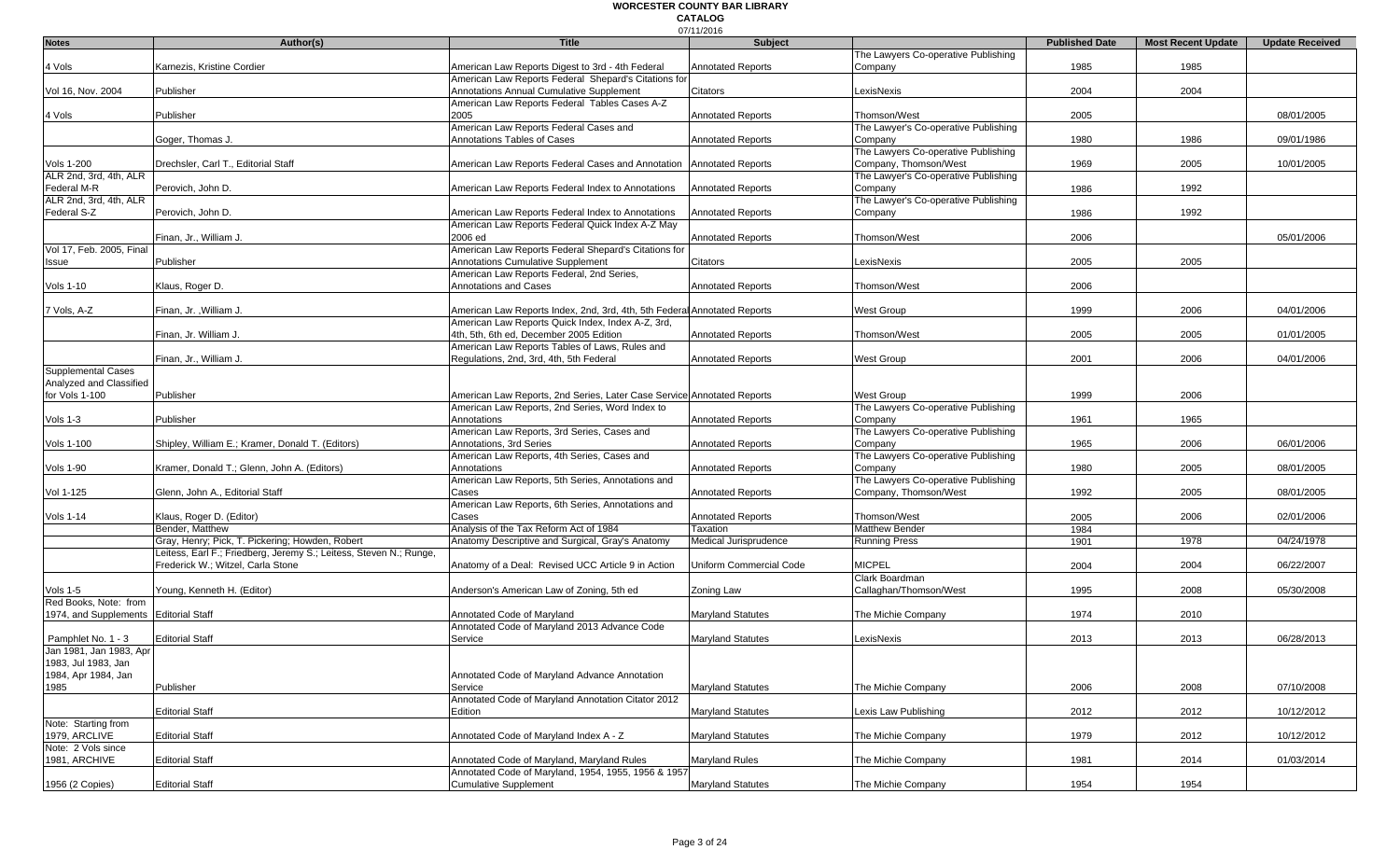|                        |                           |                                                                           | 07/11/2016               |                                   |                       |                           |                        |
|------------------------|---------------------------|---------------------------------------------------------------------------|--------------------------|-----------------------------------|-----------------------|---------------------------|------------------------|
| <b>Notes</b>           | Author(s)                 | <b>Title</b>                                                              | <b>Subject</b>           |                                   | <b>Published Date</b> | <b>Most Recent Update</b> | <b>Update Received</b> |
| Black Books, Note: and |                           |                                                                           |                          |                                   |                       |                           |                        |
| Supplements, Indexes,  |                           |                                                                           |                          |                                   |                       |                           |                        |
| Tables up to 2007      | <b>Editorial Staff</b>    | Annotated Code of Maryland, 1957 Edition                                  | <b>Maryland Statutes</b> | The Michie Company Law Publishers | 1957                  | 2012                      | 10/12/2012             |
|                        |                           | Annotated Code of the Public General Laws of                              |                          |                                   |                       |                           |                        |
| Vols 1 & 2             | Flack, Horace E. (Editor) | Maryland                                                                  | <b>Maryland Statutes</b> | The Lord Baltimore Press          | 1940                  |                           |                        |
|                        |                           | Annotated Code of the Public General Laws of                              |                          |                                   |                       |                           |                        |
|                        | <b>Editorial Staff</b>    | Maryland - Agriculture                                                    | <b>Maryland Statutes</b> | LexisNexis                        | 1974                  | 2014                      | 10/02/2014             |
|                        |                           | Annotated Code of the Public General Laws of                              |                          |                                   |                       |                           |                        |
|                        | <b>Editorial Staff</b>    | Maryland - Business Occupations and Professions                           | <b>Maryland Statutes</b> | LexisNexis                        | 2004                  | 2014                      | 10/02/2014             |
|                        |                           | Annotated Code of the Public General Laws of                              |                          |                                   |                       |                           |                        |
|                        | <b>Editorial Staff</b>    | Maryland - Business Regulation                                            | <b>Maryland Statutes</b> | LexisNexis                        | 2004                  | 2014                      | 10/02/2014             |
|                        | <b>Editorial Staff</b>    | Annotated Code of the Public General Laws of<br>Maryland - Commercial Law | Maryland Statutes        | LexisNexis                        | 2005                  | 2014                      | 10/02/2014             |
|                        |                           | Annotated Code of the Public General Laws of                              |                          |                                   |                       |                           |                        |
|                        | <b>Editorial Staff</b>    | Maryland - Constitutions                                                  | <b>Maryland Statutes</b> | LexisNexis                        | 2003                  | 2014                      | 10/02/2014             |
|                        |                           | Annotated Code of the Public General Laws of                              |                          |                                   |                       |                           |                        |
|                        | <b>Editorial Staff</b>    | Maryland - Corporations and Associations                                  | <b>Maryland Statutes</b> | LexisNexis                        | 2007                  | 2014                      | 10/02/2014             |
|                        |                           | Annotated Code of the Public General Laws of                              |                          |                                   |                       |                           |                        |
|                        | <b>Editorial Staff</b>    | Maryland - Correctional Services                                          | <b>Maryland Statutes</b> | LexisNexis                        | 2008                  | 2014                      | 10/02/2014             |
|                        |                           | Annotated Code of the Public General Laws of                              |                          |                                   |                       |                           |                        |
|                        | <b>Editorial Staff</b>    | Maryland - Courts and Judicial Proceedings                                | <b>Maryland Statutes</b> | LexisNexis                        | 2006                  | 2014                      | 10/02/2014             |
|                        |                           |                                                                           |                          |                                   |                       |                           |                        |
|                        | <b>Editorial Staff</b>    | Annotated Code of the Public General Laws of<br>Maryland - Criminal Law   | <b>Maryland Statutes</b> | LexisNexis                        | 2002                  | 2014                      | 10/02/2014             |
|                        |                           | Annotated Code of the Public General Laws of                              |                          |                                   |                       |                           |                        |
|                        | <b>Editorial Staff</b>    | Maryland - Criminal Procedure                                             | <b>Maryland Statutes</b> | LexisNexis                        | 2008                  | 2014                      | 10/02/2014             |
|                        |                           | Annotated Code of the Public General Laws of                              |                          |                                   |                       |                           |                        |
|                        | <b>Editorial Staff</b>    | Maryland - Education                                                      | <b>Maryland Statutes</b> | LexisNexis                        | 2008                  | 2014                      | 10/02/2014             |
|                        |                           | Annotated Code of the Public General Laws of                              |                          |                                   |                       |                           |                        |
|                        | <b>Editorial Staff</b>    | Maryland - Election Law                                                   | Maryland Statutes        | LexisNexis                        | 2003                  | 2014                      | 10/02/2014             |
|                        |                           | Annotated Code of the Public General Laws of                              |                          |                                   |                       |                           |                        |
|                        | <b>Editorial Staff</b>    | Maryland - Environment                                                    | Maryland Statutes        | LexisNexis                        | 2007                  | 2014                      | 10/02/2014             |
|                        |                           | Annotated Code of the Public General Laws of                              |                          |                                   |                       |                           |                        |
|                        | <b>Editorial Staff</b>    | Maryland - Estates and Trusts                                             | <b>Maryland Statutes</b> | LexisNexis                        | 2001                  | 2014                      | 10/02/2014             |
|                        |                           | Annotated Code of the Public General Laws of                              |                          |                                   |                       |                           |                        |
|                        | <b>Editorial Staff</b>    | Maryland - Family Law                                                     | <b>Maryland Statutes</b> | LexisNexis                        | 1999                  | 2014                      | 10/02/2014             |
|                        |                           | Annotated Code of the Public General Laws of                              |                          |                                   |                       |                           |                        |
|                        | <b>Editorial Staff</b>    | Maryland - Financial Institutions                                         | <b>Maryland Statutes</b> | LexisNexis                        | 2003                  | 2014                      | 10/02/2014             |
|                        |                           | Annotated Code of the Public General Laws of                              |                          |                                   |                       |                           |                        |
|                        | <b>Editorial Staff</b>    | Maryland - Health - General                                               | <b>Maryland Statutes</b> | LexisNexis                        | 2005                  | 2014                      | 10/02/2014             |
|                        |                           | Annotated Code of the Public General Laws of                              |                          |                                   |                       |                           |                        |
|                        | <b>Editorial Staff</b>    | Maryland - Health Occupations                                             | <b>Maryland Statutes</b> | LexisNexis                        | 2005                  | 2014                      | 10/02/2014             |
|                        |                           | Annotated Code of the Public General Laws of                              |                          |                                   |                       |                           |                        |
|                        | <b>Editorial Staff</b>    | Maryland - Housing and Community Development                              | <b>Maryland Statutes</b> | LexisNexis                        | 2006                  | 2014                      | 10/02/2014             |
|                        |                           | Annotated Code of the Public General Laws of                              |                          |                                   |                       |                           |                        |
|                        | <b>Editorial Staff</b>    | Maryland - Human Services                                                 | <b>Maryland Statutes</b> | LexisNexis                        | 2007                  | 2014                      | 10/02/2014             |
|                        |                           | Annotated Code of the Public General Laws of                              |                          |                                   |                       |                           |                        |
|                        | <b>Editorial Staff</b>    | Marvland - Index A - Z                                                    | <b>Maryland Statutes</b> | LexisNexis                        | 2008                  | 2014                      | 10/02/2014             |
|                        |                           | Annotated Code of the Public General Laws of                              |                          |                                   |                       |                           |                        |
|                        | <b>Editorial Staff</b>    | Maryland - Insurance                                                      | <b>Maryland Statutes</b> | LexisNexis                        | 2006                  | 2014                      | 10/02/2014             |
|                        |                           | Annotated Code of the Public General Laws of                              |                          |                                   |                       |                           |                        |
|                        | <b>Editorial Staff</b>    | Maryland - Labor and Employment                                           | <b>Maryland Statutes</b> | LexisNexis                        | 2008                  | 2014                      | 10/02/2014             |
|                        |                           | Annotated Code of the Public General Laws of                              |                          |                                   |                       |                           |                        |
|                        | <b>Editorial Staff</b>    | Marvland - Land Use                                                       | <b>Maryland Statutes</b> | LexisNexis                        | 2012                  | 2014                      | 10/02/2014             |
|                        |                           | Annotated Code of the Public General Laws of                              |                          |                                   |                       |                           |                        |
|                        | <b>Editorial Staff</b>    | Maryland - Local Government                                               | <b>Maryland Statutes</b> | LexisNexis                        | 2013                  | 2014                      | 10/02/2014             |
|                        |                           | Annotated Code of the Public General Laws of                              |                          |                                   |                       |                           |                        |
|                        | <b>Editorial Staff</b>    | Maryland - Natural Resources                                              | <b>Maryland Statutes</b> | LexisNexis                        | 2012                  | 2014                      | 10/02/2014             |
|                        |                           | Annotated Code of the Public General Laws of                              |                          |                                   |                       |                           |                        |
|                        | <b>Editorial Staff</b>    | Maryland - Public Safety                                                  | <b>Maryland Statutes</b> | LexisNexis                        | 2003                  | 2014                      | 10/02/2014             |
|                        |                           | Annotated Code of the Public General Laws of                              |                          |                                   |                       |                           |                        |
|                        | <b>Editorial Staff</b>    | Maryland - Real Property                                                  | <b>Maryland Statutes</b> | LexisNexis                        | 2003                  | 2014                      | 10/02/2014             |
|                        |                           |                                                                           |                          |                                   |                       |                           |                        |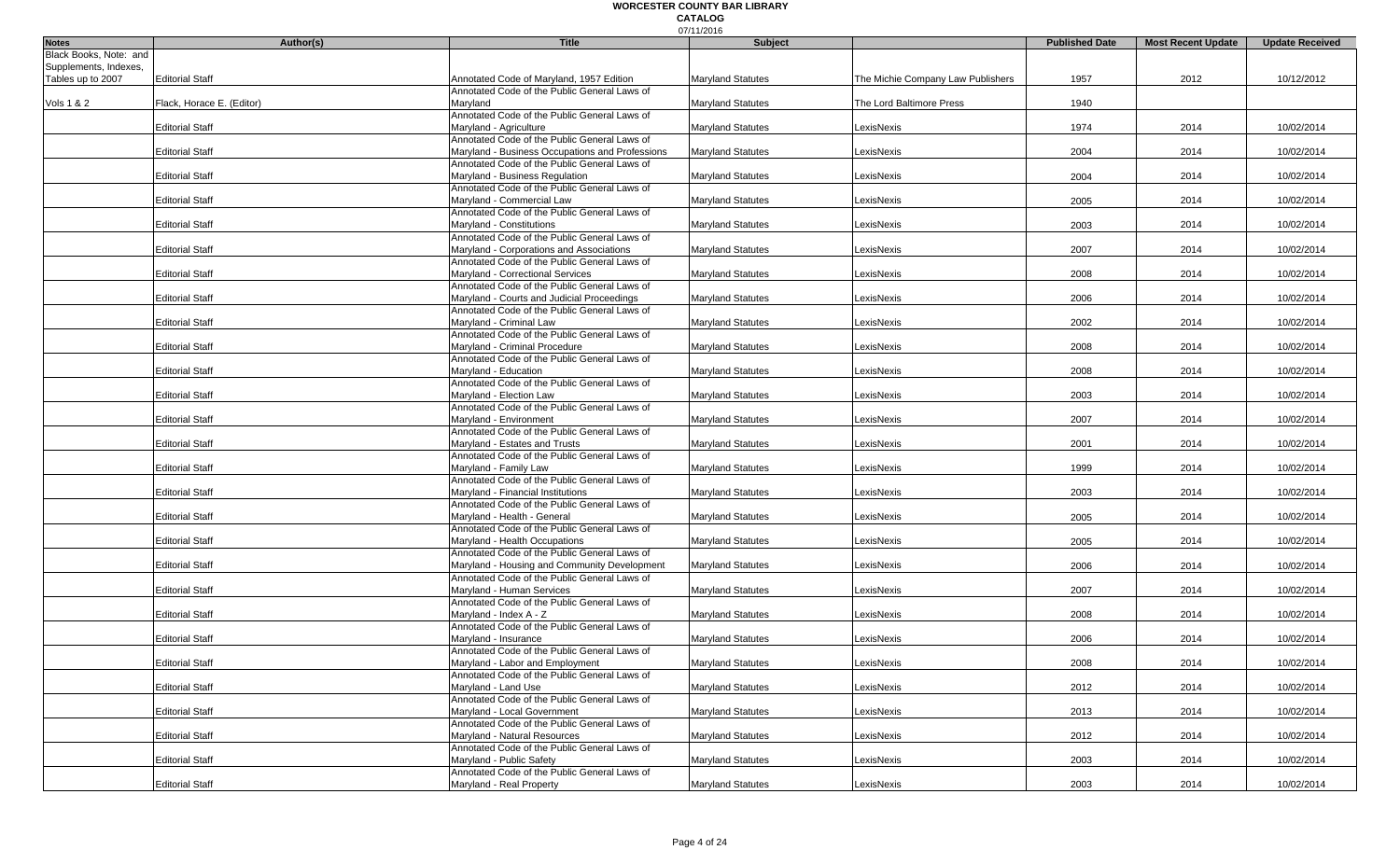|                                |                                                                |                                                                      | 07/11/2016                |                                       |                       |                           |                        |
|--------------------------------|----------------------------------------------------------------|----------------------------------------------------------------------|---------------------------|---------------------------------------|-----------------------|---------------------------|------------------------|
| <b>Notes</b>                   | Author(s)                                                      | <b>Title</b>                                                         | Subject                   |                                       | <b>Published Date</b> | <b>Most Recent Update</b> | <b>Update Received</b> |
|                                |                                                                | Annotated Code of the Public General Laws of                         |                           |                                       |                       |                           |                        |
|                                | <b>Editorial Staff</b>                                         | Maryland - State Finance and Procurement                             | <b>Maryland Statutes</b>  | LexisNexis                            | 2006                  | 2014                      | 10/02/2014             |
|                                |                                                                | Annotated Code of the Public General Laws of                         |                           |                                       |                       |                           |                        |
|                                | <b>Editorial Staff</b>                                         | Maryland - State Government                                          | Maryland Statutes         | LexisNexis                            | 2004                  | 2014                      | 10/02/2014             |
|                                |                                                                | Annotated Code of the Public General Laws of                         |                           |                                       |                       |                           |                        |
|                                | <b>Editorial Staff</b>                                         | Maryland - State Personnel and Pensions                              | <b>Marvland Statutes</b>  | LexisNexis                            | 2004                  | 2014                      | 10/02/2014             |
|                                |                                                                | Annotated Code of the Public General Laws of                         |                           |                                       |                       |                           |                        |
|                                | <b>Editorial Staff</b>                                         | Maryland - Tables                                                    | Maryland Statutes         | LexisNexis                            | 2008                  | 2014                      | 10/02/2014             |
|                                |                                                                | Annotated Code of the Public General Laws of                         |                           |                                       |                       |                           |                        |
|                                | <b>Editorial Staff</b>                                         | Maryland - Tax - General                                             | Maryland Statutes         | LexisNexis                            | 2004                  | 2014                      | 10/02/2014             |
|                                |                                                                | Annotated Code of the Public General Laws of                         |                           |                                       |                       |                           |                        |
|                                | <b>Editorial Staff</b>                                         | Maryland - Tax- Property                                             | <b>Maryland Statutes</b>  | LexisNexis                            | 2012                  | 2014                      | 10/02/2014             |
|                                |                                                                | Annotated Code of the Public General Laws of                         |                           |                                       |                       |                           |                        |
| Vols 1-3                       | <b>Editorial Staff</b>                                         | Maryland - Transporation                                             | Maryland Statutes         | LexisNexis                            | 2008                  | 2014                      | 10/02/2014             |
| Vols 1 - 3                     | Flack, Horace E. (Editor)                                      | Annotated Code of the Public Law of Maryland                         | <b>Maryland Statutes</b>  | King Brother, Inc.                    | 1952                  |                           |                        |
|                                |                                                                |                                                                      |                           |                                       |                       |                           |                        |
|                                | Herr, David F.                                                 | Annotated Manual for Complex Litigation, 4th ed, 2005 Trial Practice |                           | Thomson/West                          | 2005                  | 2005                      | 08/03/2005             |
| 8 Books                        | Administrative Office of the Courts                            | Annual Report Maryland Judiciary 1988 thru 2001                      | Judicial Administration   | Administrative Office of the Courts   | Annual                |                           |                        |
| Last update, 2007 - need       |                                                                | Appellate Practice for the Maryland Lawyer: State and                |                           |                                       |                       |                           |                        |
| update                         | Sandler, Paul Mark; Levy, Andrew D. (Editors)                  | Federal, 4th ed                                                      | <b>Appellate Practice</b> | <b>MICPEL</b>                         | 2007                  | 2014                      | 04/07/2014             |
|                                | Decof, Leonard                                                 | Art of Advocacy: Opening Statement                                   | <b>Trial Practice</b>     | LexisNexis                            | 2005                  | 2005                      | 11/18/2005             |
|                                | Baum, David B.                                                 | Art of Advocacy: Preparation of the Case 2005                        | <b>Trial Practice</b>     | _exisNexis                            | 2005                  | 2005                      | 07/29/2005             |
|                                | Conlin, Roxanne Barton; Cusimano, Gregory S.                   | <b>ATLA's Litigating Tort Cases</b>                                  | Torts                     | Thomson/West                          | 2003                  | 2003                      | 06/24/2003             |
|                                | Conlin, Roxanne Barton; Cusimano, Gregory S.                   | <b>ATLA's Litigating Tort Cases</b>                                  | <b>Trial Practice</b>     | Thomson/West                          | 2003                  | 2003                      | 06/24/2003             |
|                                | Meiselman, David J.                                            | Attorney Malpractice: Law and Procedure                              | Lawyer Malpractice        | Thomson/West                          | 1980                  | 2010                      | 12/10/2010             |
| <b>Vols 19-21</b>              | Gray, Roscoe N.; Gordy, Louise J.                              | Attorney's Textbook of Medicine                                      | Medical Jurisprudence     | <b>Matthew Bender</b>                 | 1998                  | 1998                      | 06/01/1998             |
| Vols 1-3                       | Krause, Charles F.; Krause, Kent C.                            | Aviation Tort and Regulatory Law, 2nd ed                             | <b>Aviation Law</b>       | Thomson/West                          | 2002                  | 2005                      | 12/02/2005             |
|                                |                                                                |                                                                      |                           | The Lawyers Co-operative Publishing   |                       |                           |                        |
|                                | Ballentine, James A.; Anderson, William S. (Editors)           | Ballentine's Law Dictionary, 3rd ed                                  | Dictionary                | Co.                                   | 1969                  |                           | 03/13/1979             |
|                                | Markowitz, Jeffrey A.; Barbute, Thomas C.; Pedone, Michael T.; |                                                                      |                           |                                       |                       |                           |                        |
|                                | Rakes, W. Bryan; Rosso, Anthony J.; Rotenberg, Seth M.; Scher, |                                                                      |                           |                                       |                       |                           |                        |
|                                | Robert E.; Spitulnik, Lisa S.                                  | <b>Basic Commercial Drafting</b>                                     | Commercial Law            | <b>MICPEL</b>                         | 2006                  | 2006                      | 06/22/2007             |
| Last update 2008               | Vallario, Angela M. (Editor)                                   | Basic Estate Tax Planning                                            | Estate Planning           | <b>MICPEL</b>                         | 2006                  | 2008                      | 03/13/2009             |
| Last update 2008               | Vallario, Angela M.                                            | Basic Estate Tax Planning                                            | Taxation                  | <b>MICPEL</b>                         | 2006                  | 2008                      | 03/13/2009             |
|                                | Black, Henry Campbell                                          | Black's Law Dictionary, 4th ed                                       | Dictionary                | West Publishing Co.                   | 1951                  |                           |                        |
|                                | Devereux, John C.                                              | <b>Blackstone's Commentaries</b>                                     | Commentaries              | Baker, Voorhis & Co.                  | 1880                  |                           |                        |
|                                | Devereux, John C.                                              | <b>Blackstone's Commentaries</b>                                     | <b>Legal History</b>      | Baker, Voorhis & Co.                  | 1880                  |                           |                        |
| <b>Edition No Longer</b>       |                                                                |                                                                      |                           |                                       |                       |                           |                        |
| Updated, Vols 1-17,            |                                                                |                                                                      |                           |                                       |                       |                           |                        |
| General Index                  | <b>Editorial Staff</b>                                         | Blashfield Automobile Law & Practice, 3rd & 4th ed                   | Automobile Law            | Thomson/West                          | 1965                  | 2011                      | 06/23/2011             |
| General Index 2008-            |                                                                |                                                                      |                           |                                       |                       |                           |                        |
| 2009                           | <b>Editorial Staff</b>                                         | Blashfield Automobile Law and Practice, General Index Automobile Law |                           | Thomson/West                          | 2008                  | 2010                      | 10/07/2010             |
| Last update, 2009              | Borek, Charles A.                                              | Borek's Maryland Business Planning Guide Book                        | Corporation Law           | <b>MICPEL</b>                         | 2009                  | 2009                      | 07/17/2009             |
|                                | Breban, James M.                                               | Breban's Interest Tables, 16th ed                                    | <b>Interest Tables</b>    | David McKay Co.                       | 1897                  | 1950                      |                        |
| Vols 1 & 2                     | Alexander, Julian J.                                           | British Statutes in Force in Maryland, 2nd ed                        | Legal History             | M. Curlander Law Publisher            | 1912                  |                           |                        |
|                                | Phillip L. Bruner & Patrick J. O'Connor, Jr.                   | Bruner & O'Connor on Construction Law                                | <b>Construction Law</b>   | Thomson Reuters                       | 2002                  | 2015                      | 07/02/2015             |
| <b>Vols 1 &amp;2</b>           | Aigler, Ralph W.; Smith, Allan F.; Tefft, Sheldon              | Cases on Property                                                    | <b>Real Property</b>      | West Publishing Co.                   | 1960                  | 1960                      |                        |
|                                |                                                                | Center for Families, Children and the Courts Results of              |                           |                                       |                       |                           |                        |
|                                |                                                                | a Judicial Survey on the Maryland Department of                      |                           |                                       |                       |                           |                        |
|                                |                                                                |                                                                      |                           |                                       |                       |                           |                        |
| <b>Transcript and Pictures</b> | Danziger, Gloria H.                                            | Juvenile Service                                                     | Juvenile Law              | University of Baltimore School of Law | 2005                  |                           |                        |
|                                |                                                                |                                                                      |                           |                                       |                       |                           |                        |
| of Ceremony/One Day            |                                                                | Ceremony of Recognition for Reverend Isaac Jenkins,                  |                           |                                       |                       |                           |                        |
| Event                          | Dawson, David R. (Reporter)                                    |                                                                      | General Interest          | Circuit Court for Worcester County    | 1997                  |                           |                        |
|                                | Shea, II, Theodore E. (Administrative Director)                | Charter and Code of the Wicomico County                              | <b>County Codes</b>       | General Code Publishers Corp.         | 1978                  | 2007                      | 07/19/2007             |
|                                | Duquette, Donald N., Haralambie, Ann M., (Editors)             | Child Welfare Law and Practice                                       | Child Welfare Law         | <b>Bradford Publishing Company</b>    | 2010                  | 2010                      | 05/20/2011             |
| <b>Examination Copy</b>        |                                                                |                                                                      |                           |                                       |                       |                           |                        |
| Reading: Discussion            |                                                                |                                                                      |                           |                                       |                       |                           |                        |
| Leader's Guide and 2           |                                                                |                                                                      |                           |                                       |                       |                           |                        |
| <b>VCR Tapes</b>               | Gordan, Donald A.; Arbuthnot, Jack                             | Children in the Middle, 3rd Edition                                  | Family Law                | Center for Divorce Education          | 1994                  |                           |                        |
|                                | Rombro, Robert A.; Hirsh, Theodore W.; Markowitz, Jeffrey A.;  |                                                                      |                           |                                       |                       |                           |                        |
| Last update 2007               | Schwidetzky, Prof Walter D.; Winner, Charles S.                | Choice of Entity                                                     | <b>Business Law</b>       | <b>MICPEL</b>                         | 2007                  | 2007                      | 06/22/2007             |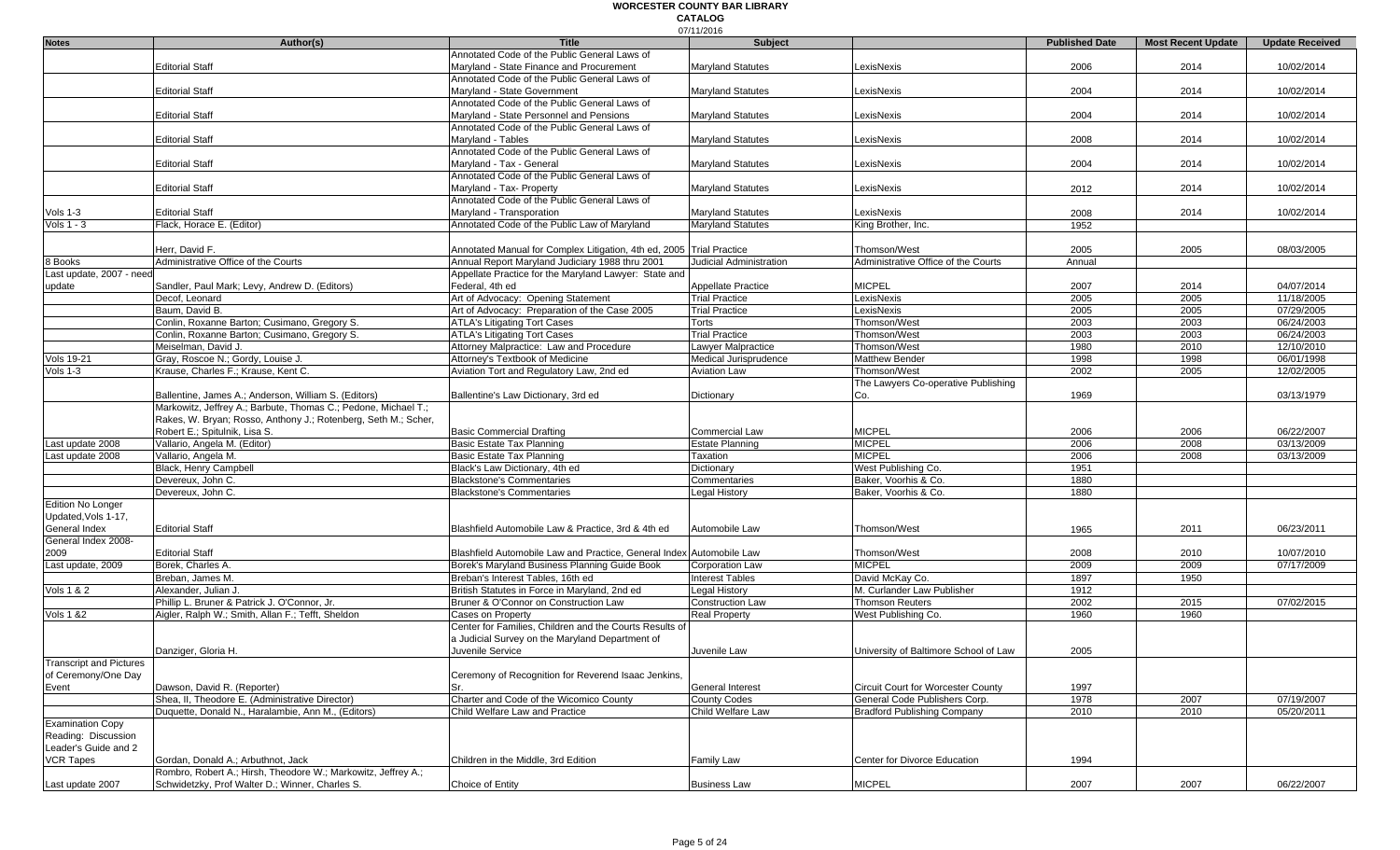|                      |                                                                 |                                                                   | 07/11/2016                   |                                       |                       |                           |                        |
|----------------------|-----------------------------------------------------------------|-------------------------------------------------------------------|------------------------------|---------------------------------------|-----------------------|---------------------------|------------------------|
| <b>Notes</b>         | Author(s)                                                       | <b>Title</b>                                                      | <b>Subject</b>               |                                       | <b>Published Date</b> | <b>Most Recent Update</b> | <b>Update Received</b> |
|                      |                                                                 | Citations to the Rules for the Maryland Rules of                  |                              |                                       |                       |                           |                        |
|                      | <b>Editorial Staff</b>                                          | Procedures                                                        | <b>Marvland Rules</b>        | Rules Service Company                 | 1975                  | 1992                      | 02/21/1992             |
|                      | Barker, Lucius J., Barker, Jr., Twiley W. (Editors)             | Civil Liberties and the Constitution                              | Civil Rights                 | Prentice-Hall, Inc.                   | 1970                  | 1970                      |                        |
|                      | Rhynhart, Allan W.; Schlitz, Paul R.                            | Civil Practice Before People's Courts and Justices                | Civil Procedure              | The Michie Company                    | 1961                  | 1967                      | 1967                   |
| Last update, 2009    | <b>Editorial Staff</b>                                          | <b>Civil Pre-Trial Practice</b>                                   | Civil Procedure              | <b>MICPEL</b>                         | 1995                  | 2009                      | 02/20/2009             |
| Vols $1-3$           | Nahmod, Sheldon H.                                              | Civil Rights and Civil Liberties Litigation, 4th ed               | <b>Civil Rights</b>          | Thomson/West                          | 2008                  | 2010                      | 10/07/2010             |
|                      | Quinn, Kieron F.; Bland, Jr., F. Paul; Friedman, Phillip S.     | <b>Class Actions</b>                                              | <b>Class Actions</b>         | <b>MICPEL</b>                         | 2006                  | 2006                      | 06/22/2007             |
|                      |                                                                 | Classified Index of Motor Vehicle Cases in the Court of           |                              |                                       |                       |                           |                        |
|                      | Thomsen, George Edward (Editor)                                 | Appeals of Maryland, 3rd ed                                       | Automobile Law               | The Daily Record Co.                  | 1957                  | 1957                      |                        |
| Court of Appeals of  |                                                                 |                                                                   |                              |                                       |                       |                           |                        |
| Maryland             | Geppert, William H.                                             | Classified Index of Workmen's Compensation Cases                  | <b>Workers' Compensation</b> | A. W. Zimmer                          | 1936                  |                           |                        |
|                      | Basye, Paul E.                                                  | Clearing Land Titles, 2nd ed                                      | <b>Land Titles</b>           | West Publishing Co.                   | 1970                  | 1970                      | 05/23/1905             |
|                      | Basye, Paul E.                                                  | Clearing Land Titles, 2nd ed                                      | <b>Real Property</b>         | West Publishing Co.                   | 1970                  | 1970                      | 05/23/1905             |
|                      | Lindstrom, Richard F.; Frank, Jason A.; Lavezza, Annette;       |                                                                   |                              |                                       |                       |                           |                        |
|                      | Manshack, William; Smith, Norman L.; Winner, Charles S.         | Client Mental Capacity and Competency Issues                      | Elder Law                    | <b>MICPEL</b>                         | 2006                  | 2006                      | 06/22/2007             |
|                      | Lindstrom, Richard F.; Frank, Jason A.; Lavezza, Annette;       |                                                                   |                              |                                       |                       |                           |                        |
|                      | Manshack, William; Smith, Norman L.; Winner, Charles S.         | Client Mental Capacity and Competency Issues                      | <b>Disabilities Law</b>      | <b>MICPEL</b>                         | 2006                  | 2006                      | 06/22/2007             |
|                      | Stein, Jacob A.                                                 | <b>Closing Arguments</b>                                          | <b>Trial Practice</b>        | Thomson/West                          | 2005                  | 2005                      | 01/01/2005             |
| Vols 1 - 27          | <b>Editorial Staff</b>                                          | Code of Maryland Regulations Title 1 through 35                   | <b>Maryland Regulations</b>  | Division of State Documents           | 1974                  | 2012                      | 03/22/2013             |
| Opinions 1-132       | <b>State Ethics Commission</b>                                  | Code of Maryland Regulations Title 19A                            | <b>Maryland Regulations</b>  | <b>State Ethic Commission</b>         | 1970                  | N/A                       | 03/28/1983             |
|                      |                                                                 | Code of Public Local Law of Worcester County,                     |                              |                                       |                       |                           |                        |
| Clerk's Office       | <b>Editorial Staff</b>                                          | Maryland                                                          | <b>County Codes</b>          | General Code Publishers Corp.         | 1994                  | 2015                      | 03/27/2015             |
|                      | <b>Editorial Staff</b>                                          | Code of the City of Pocomoke City                                 | <b>Municipal Codes</b>       | General Code Publishers Corp.         | 1997                  | 2004                      | 04/08/2004             |
|                      | Everstine, Carl N. (Editor)                                     | Code of the Public Laws of Dorchester County                      | <b>County Codes</b>          | King Brothers, Inc.                   | 1974                  |                           |                        |
| 5 Copies             | Everstine, Carl. N. (Editor)                                    | Code of the Public Local Laws of Worcester County                 | <b>County Codes</b>          | King Brother, Inc.                    | 1961                  | 2016                      | 04/11/2016             |
| Clerk's Office       | <b>Editorial Staff</b>                                          | Code of the Town of Snow Hill                                     | <b>Municipal Codes</b>       | General Code Publishers Corp.         | 1993                  | 2015                      | 01/28/2016             |
|                      | <b>Editorial Staff</b>                                          | Code of Town of Berlin, Maryland                                  | <b>Municipal Codes</b>       | General Code Publishers Corp.         | 2012                  | 2015                      | 01/28/2016             |
|                      |                                                                 |                                                                   |                              |                                       |                       |                           |                        |
|                      | Resnick, Alan N.; Sommer, Henry J.                              | Collier Bankruptcy Code, Part 1 & 2, Portable Pamphlet Bankruptcy |                              | LexisNexis                            | 2014                  | 2016                      | 06/20/2016             |
| Vols $1 - 4$         | Kent, James                                                     | Commentaries on American Law, 10th ed                             | Commentaries                 | Little, Brown and Company             | 1860                  |                           |                        |
| <b>Vols 1 &amp;2</b> | Kent. James                                                     | Commentaries on American Law, 10th ed                             | Legal History                | Little, Brown and Company             | 1860                  |                           |                        |
| <b>Vols 1 &amp;2</b> | Kent, James                                                     | Commentaries on American Law, 12th & 13th ed                      | Commentaries                 | Little, Brown and Company             | 1884                  |                           |                        |
| Vols 3 & 4           | Kent, James                                                     | Commentaries on American Law, 12th & 13th ed                      | Legal History                | Little, Brown and Company             | 1884                  |                           |                        |
| Vols 3 & 4           | Kent, James                                                     | Commentaries on American Law, 7th ed                              | Commentaries                 | William Kent, Publisher               | 1851                  |                           |                        |
| Vol 2                | Kent, James                                                     | Commentaries on American Law, 7th ed                              | <b>Legal History</b>         | William Kent, Publisher               | 1851                  |                           |                        |
| Vol 2                | Kent, James                                                     | Commentaries on American Law, 9th ed                              | Commentaries                 | Little, Brown and Company             | 1863                  |                           |                        |
|                      | Kent, James                                                     | Commentaries on American Law, 9th ed                              | <b>Legal History</b>         | Little, Brown and Company             | 1863                  |                           |                        |
|                      | Blackstone, William; Sharswood, George (Editor)                 | Commentaries on the Laws of England                               | Commentaries                 | George W. Childs                      | 1866                  |                           |                        |
| <b>Vols 1 &amp;2</b> | Blackstone, William; Sharswood, George (Editor)                 | Commentaries on the Laws of England                               | Legal History                | George W. Childs                      | 1866                  |                           |                        |
|                      | Marshall, Francis W.                                            | Common Legal Principles, Revised ed                               | Legal History                | Funk & Wagnalls Company               | 1935                  |                           |                        |
|                      |                                                                 | Common Word Index to Article 93, Annotated Code of                |                              | Milford Hillerson & Leonard B. Meyers |                       |                           |                        |
|                      | Hillerson, Milford; Meyers, Leonard B.                          | Maryland "Decedents Estates"                                      | Estates                      | Rules Service Company                 | 1969                  |                           |                        |
|                      | Shipman, Benjamin J.                                            | Common-Law Pleading                                               | Pleading                     | West Publishing Co.                   | 1923                  | 1923                      |                        |
|                      | Frank, Laurie S.; Shubin, Susan D.; Doran, Richard P.; Felser,  | Community Housing Options: Helping Your Elderly                   |                              |                                       |                       |                           |                        |
|                      | Phyllis; Frank, Jason A.                                        | Clients Plan                                                      | Elder Law                    | <b>MICPEL</b>                         | 2004                  | 2004                      | 06/22/2007             |
|                      | Morrell, Mindy A.; Johnson, Catriona; O'Byrne, Mary E.; Perret, |                                                                   |                              |                                       |                       |                           |                        |
|                      | yvonne M.; Raggio, Catherine A.                                 | Community Resources for People with Disabilities                  | <b>Disabilities Law</b>      | <b>MICPEL</b>                         | 2007                  | 2007                      | 06/22/2007             |
|                      | Smith, John William                                             | Compendium of Mercantile Law                                      | Commercial Law               | Geo. S. Appleton                      | 1847                  |                           |                        |
| Court of Appeals of  |                                                                 |                                                                   |                              |                                       |                       |                           |                        |
| Maryland, 2nd ed, 2  |                                                                 |                                                                   |                              |                                       |                       |                           |                        |
| Volumes              | Smith, John William                                             | Compendium of Mercantile Law                                      | <b>Legal History</b>         | Geo. S. Appleton                      | 1847                  |                           |                        |
|                      |                                                                 |                                                                   |                              | A. W. Zimmer & Curlander Law Book     |                       |                           |                        |
|                      | Coughlan, Jr., Robert E.                                        | Compilation of Workmen's Compensation Cases                       | Workers' Compensation        | Co.                                   | 1939                  |                           |                        |
|                      | Plucknett, Theodore                                             | Concise History of the Common Law, 5th ed                         | Legal History                | Little, Brown Co.                     | 1956                  | 1956                      |                        |
|                      |                                                                 |                                                                   |                              |                                       |                       |                           |                        |
| Vols 1-4             | Whitebread, Charles H.                                          | <b>Constitutional Criminal Procedure</b>                          | <b>Criminal Procedure</b>    | American Academy of Judical Eduation  | 1978                  |                           |                        |
|                      |                                                                 |                                                                   |                              | Clark Boardman                        |                       |                           |                        |
| Vols 1-6             | Cook, Joseph G.                                                 | Constitutional Rights of the Accused, 3rd ed                      | <b>Criminal Procedure</b>    | Callaghan/Thomson/West                | 1996                  | 2010                      | 08/13/2010             |
| Parts 1 & 2          | Stein, Steven G. M.                                             | Construction Law                                                  | Construction Law             | LexisNexis                            | 1986                  | 2011                      | 10/14/2011             |
|                      | Stein, Steven G. M.                                             | <b>Construction Law AIA Citator</b>                               | Construction Law             | LexisNexis                            | 1986                  | 2011                      | 04/22/2011             |
|                      | Stein, Steven G. M.                                             | <b>Construction Law Digest</b>                                    |                              | LexisNexis                            | Monthly               | 2011                      | 11/04/2011             |
|                      |                                                                 |                                                                   | Digests                      |                                       |                       |                           |                        |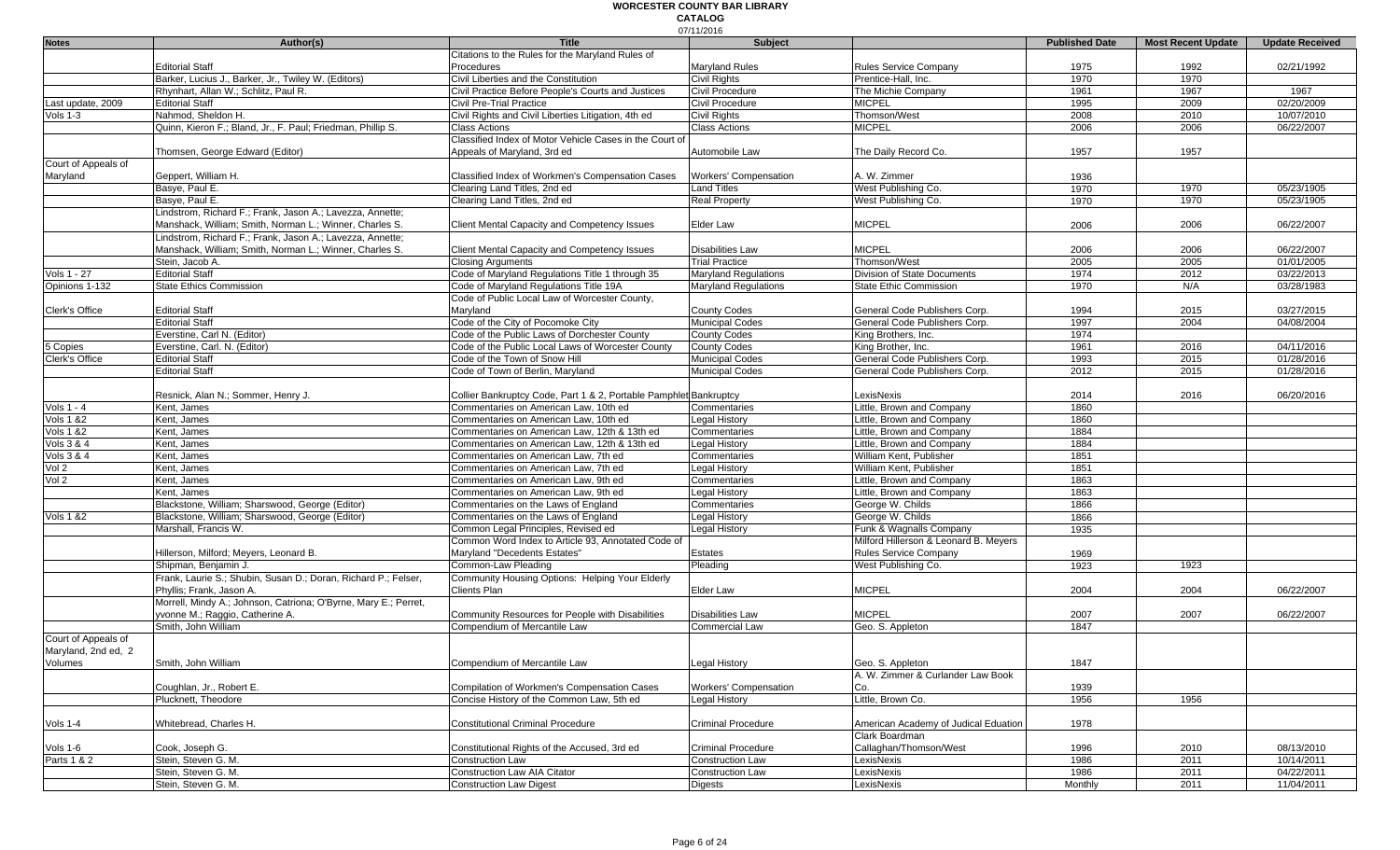#### 07/11/2016 **WORCESTER COUNTY BAR LIBRARY CATALOG**

| <b>Notes</b>            | Author(s)                                                           | <b>Title</b>                                                                        | 017 1 1720 1 U<br><b>Subject</b> |                                         | <b>Published Date</b> | <b>Most Recent Update</b> | <b>Update Received</b> |
|-------------------------|---------------------------------------------------------------------|-------------------------------------------------------------------------------------|----------------------------------|-----------------------------------------|-----------------------|---------------------------|------------------------|
|                         | Stein, Steven G. M.                                                 | <b>Construction Law Digest</b>                                                      | <b>Construction Law</b>          | _exisNexis                              | Monthly               | 2011                      | 11/04/2011             |
| 3 Copies of Book        | Miller, Jr., Edgar G.                                               | Construction of Wills in Maryland                                                   | Wills                            | The Lord Baltimore Press                |                       | 1927                      |                        |
|                         | Fonseca. John R.                                                    | Consumer Credit Compliance Manual, 2nd ed                                           | Consumer Law                     |                                         | 1927                  |                           | 09/09/2010             |
|                         |                                                                     |                                                                                     |                                  | Thomson/West                            | 1984                  | 2010                      |                        |
|                         | Corwin, Marjorie a.; Borison, Scott C.; Milano, James M.; Moffet    | Consumer Finance Litigation in Maryland                                             | Consumer Law                     | <b>MICPEL</b>                           | 2007                  | 2007                      | 06/22/2007             |
|                         |                                                                     | Contest and Defending Wills, Revocable Trusts and                                   |                                  |                                         |                       |                           |                        |
|                         | Bagley, IV, Charles; Lyon, Richard L.                               | nter Vivos Transfers                                                                | Trusts                           | <b>MICPEL</b>                           | 2006                  | 2006                      | 06/22/2007             |
|                         |                                                                     | Contest and Defending Wills, Revocable Trusts and                                   |                                  |                                         |                       |                           |                        |
|                         | Bagley, IV, Charles; Lyon, Richard L                                | Inter Vivos Transfers                                                               | Wills                            | <b>MICPEL</b>                           | 2006                  | 2006                      | 06/22/2007             |
|                         |                                                                     | Contest and Defending Wills, Revocable Trusts and                                   |                                  |                                         |                       |                           |                        |
|                         | Bagley, IV, Charles; Lyon, Richard L.                               | <b>Inter Vivos Transfers</b>                                                        | Estates                          | <b>MICPEL</b>                           | 2006                  | 2006                      | 06/22/2007             |
|                         |                                                                     |                                                                                     |                                  |                                         |                       |                           |                        |
| 3 Copies                | Joseph, Daniel C.                                                   | <b>Contest of Wills</b>                                                             | Wills                            | Baltimore City Printing and Binding Co. | 1912                  |                           |                        |
|                         |                                                                     |                                                                                     |                                  |                                         |                       |                           |                        |
| 3 Copies                | Joseph, Daniel C.                                                   | <b>Contest of Wills</b>                                                             | Estates                          | Baltimore City Printing and Binding Co. | 1912                  |                           |                        |
|                         |                                                                     |                                                                                     |                                  |                                         |                       |                           |                        |
|                         | Borek, Charles A.                                                   | Contract Drafting and Review for the Maryland Lawyer                                | Contracts                        | <b>MICPEL</b>                           | 2003                  | 2015                      | 11/20/2015             |
|                         | Frank, Eli                                                          | Coram Nobis                                                                         | Coram Nobis                      | NewKirk Association, Inc.               | 1953                  | 1953                      |                        |
|                         | Corbin, Arthur L.                                                   | Corbin on Contracts, One Volume Edition                                             | Contracts                        | West Publishing Co.                     | 1952                  | 1952                      |                        |
|                         | Corbin, Arthur L.; Murray, Jr., John E; Murray, Timothy             | Corbin on Contracts, Revised Edition                                                | Contracts                        | West Publishing Co./LexisNexis          | 1993                  | 2011                      | 06/23/2011             |
| 2 Copies                | Williams, Henry W. (Editor)                                         | Corporation Law of Maryland                                                         | Corporations                     | George W. King Printing Co.             | 1908                  |                           |                        |
| 2 Copies                | Williams, Henry W. (Editor)                                         | Corporation Law of Maryland                                                         | Legal History                    | George W. King Printing Co.             | 1908                  |                           |                        |
| Vols 1-101A, Index,     |                                                                     |                                                                                     |                                  |                                         |                       |                           |                        |
| Table of Cases, NO      |                                                                     |                                                                                     |                                  |                                         |                       |                           |                        |
| LONGER UPDATED          | <b>Editorial Staff</b>                                              | Corpus Juris Secundum                                                               | Law Reference                    | Thomson/West                            | 2005                  | 2005                      | 08/03/2005             |
| Vols 1-17A, Table of    |                                                                     |                                                                                     |                                  |                                         |                       |                           |                        |
| Cases Vols 1 & , Forms  |                                                                     |                                                                                     |                                  |                                         |                       |                           |                        |
| Vols 1-3, Index         | Russ, Lee R.; Segalla, Thomas F.                                    | Couch on Insurance 3rd ed                                                           | Insurance Law                    | Thomson/West                            | 1995                  | 2011                      | 06/02/2011             |
|                         |                                                                     | Country Justice: containing The Practice Duty and                                   |                                  |                                         |                       |                           |                        |
|                         | Dalton, Michael                                                     | Power of The Justice of the Peace                                                   | Justices of the Peace            | <b>Henry Lintot</b>                     |                       |                           |                        |
|                         | Swindler, William F.                                                | Court and Constitution in the 20th Century                                          | Legal History                    | Bobbs-Merrill Co., Inc.                 |                       | 1969                      |                        |
|                         |                                                                     |                                                                                     |                                  |                                         | 1969                  |                           |                        |
|                         |                                                                     | Court of Appeals of Maryland Disbarments and                                        |                                  |                                         |                       |                           |                        |
| Notices kept in binders | Clerk, Court of Appeals                                             | Suspensions                                                                         | Lawyer Discipline                | Court of Appeals                        |                       |                           |                        |
|                         | Lewis, Marvin E.                                                    | Courtroom Medicine Psychic Injuries                                                 | Medical Jurisprudence            | LexisNexis                              | 2006                  | 2006                      | 04/01/2006             |
|                         | Murphy, Patrick A.                                                  | Creditors' Rights in Bankruptcy, 2nd ed                                             | Bankruptcy                       | Thomson/West                            | 2007                  | 2009                      | 10/09/2009             |
|                         | Rothblatt, Henry B.; Bailey, F. Lee                                 | Crimes of Violence: Homicide and Assault                                            | Criminal Law                     | Thomson/West                            | 1973                  | 2010                      | 09/24/2010             |
|                         |                                                                     |                                                                                     |                                  | The Lawyers Co-operative Publishing     |                       |                           |                        |
|                         | Bailey, F. Lee; Fishman, Kenneth J                                  | Crimes of Violence: Rape and Other Sex Crimes                                       | Criminal Law                     | Company                                 | 1973                  | 2010                      | 09/09/2010             |
| Last update, 2002       | Moylan, Jr., Judge Charles E.                                       | Criminal Homicide Law                                                               | <b>Criminal Law</b>              | <b>MICPEL</b>                           | 2002                  | 2002                      | 05/02/2008             |
|                         | Robertson, James E., (Editor in Chief)                              | <b>Criminal Law Bulletin</b>                                                        | Criminal Law                     | Thomson/West                            | 2006                  |                           |                        |
|                         |                                                                     |                                                                                     |                                  |                                         |                       |                           |                        |
|                         | LaFave, Wayne R., Israel, Jerod H., King, Nancy J., Kerr, Orin S.   | Criminal Procedure, 4th ed                                                          | Criminal Law                     | Tomson/West                             | 2007                  | 2015                      | 01/25/2016             |
|                         |                                                                     | Criminal Rules Maryland Pattern Jury Instructions                                   |                                  |                                         |                       |                           |                        |
|                         | Publisher                                                           | Relating to Motor Vehicle Cases (Maryland)                                          | Jury Instructions                | <b>Hanford Publishing Company</b>       | 1985                  | 1992                      | 04/27/1992             |
|                         | Patton, William D.                                                  | Criminal Trial Manual Maryland                                                      | Criminal Law                     | Hanford Publishing Co.                  | 1991                  | 2015                      | 02/02/2015             |
|                         | Bailey, F. Lee; Fish, Kenneth J.                                    | <b>Criminal Trial Techniques</b>                                                    | <b>Trial Practice</b>            | <b>West Group</b>                       | 2002                  | 2006                      |                        |
|                         |                                                                     |                                                                                     |                                  |                                         |                       |                           |                        |
|                         |                                                                     | Criminal, 1st Circuit, 1998, Criminal, 5th Circuit, 2001,                           |                                  |                                         |                       |                           |                        |
|                         | Committee on Pattern Criminal Jury Instructions                     | Criminal, 6th Circuit, 2005, Criminal, 11th Circuit, 2003 Federal Jury Instructions |                                  | Thomson/West                            | 1998                  |                           |                        |
|                         |                                                                     | Death of Common Sense: How Law is suffocating                                       |                                  |                                         |                       |                           |                        |
|                         | Howard, Philip K.                                                   | America                                                                             | <b>Law Practices</b>             | Random House                            | 1994                  |                           |                        |
|                         | Jednorski, Charles A.; Canter, Ronald S.; Dashoff, Arnold D.; Kind, |                                                                                     |                                  |                                         |                       |                           |                        |
| Last update 2006        | Richard M.; Strong, Jay V.                                          | <b>Debt Collection</b>                                                              | <b>Debt Collection</b>           | <b>MICPEL</b>                           | 2006                  | 2006                      | 06/22/2007             |
|                         |                                                                     | Defending Allegations of Sexual Child Abuse in                                      |                                  |                                         |                       |                           |                        |
| Last update, 2004       | Bernier, Thomas P.                                                  | Maryland                                                                            | <b>Trial Practice</b>            | <b>MICPEL</b>                           | 2004                  | 2004                      | 02/22/2007             |
|                         |                                                                     | Defending Allegations of Sexual Child Abuse in                                      |                                  |                                         |                       |                           |                        |
| Last update, 2004       | Bernier, Thomas P.                                                  | Maryland                                                                            | Criminal Law                     | <b>MICPEL</b>                           | 2004                  | 2004                      | 02/22/2007             |
|                         |                                                                     | Defense of Speeding, Reckless Driving and Vehicular                                 |                                  |                                         |                       |                           |                        |
| Vols 1 - 3              | Campbell, James F: Fisher, P. David: Mansfield, David A.            | Homicide                                                                            | Criminal Law                     | LexisNexis                              | 1984                  | 2011                      | 12/05/2011             |
|                         |                                                                     | Defense of Speeding, Reckless Driving and Vehicular                                 |                                  |                                         |                       |                           |                        |
| Vols $1 - 3$            | Campbell, James F; Fisher, P. David; Mansfield, David A.            | Homicide                                                                            | <b>Trial Practice</b>            | LexisNexis                              | 1984                  | 2011                      | 12/05/2011             |
|                         |                                                                     |                                                                                     |                                  |                                         |                       |                           |                        |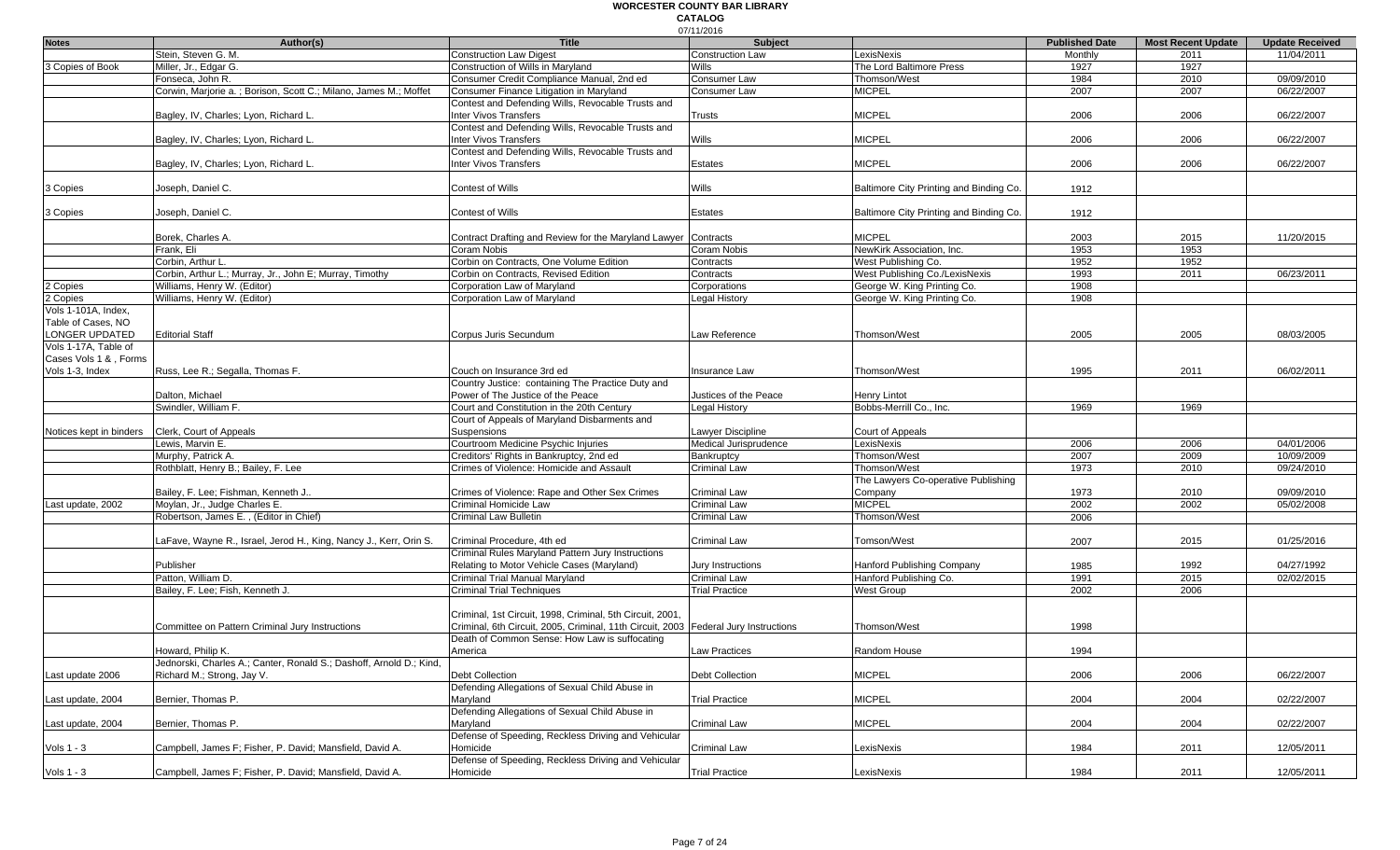|                   |                                                                                                       |                                                                                | 07/11/2016                                  |                                                                        |                       |                           |                          |
|-------------------|-------------------------------------------------------------------------------------------------------|--------------------------------------------------------------------------------|---------------------------------------------|------------------------------------------------------------------------|-----------------------|---------------------------|--------------------------|
| <b>Notes</b>      | Author(s)                                                                                             | <b>Title</b>                                                                   | Subject                                     |                                                                        | <b>Published Date</b> | <b>Most Recent Update</b> | <b>Update Received</b>   |
|                   |                                                                                                       | Department of Interior Census Report of the Social                             |                                             |                                                                        |                       |                           |                          |
|                   | Waring, Jr., George E.                                                                                | <b>Statistics of Cities</b>                                                    | Reports                                     | Government Printing Office                                             | 1886                  |                           |                          |
|                   | Carter, James Treat                                                                                   | Digest of the Maryland Reports, Supplement III                                 | <b>Digests</b>                              | George W. Sparger, Publisher                                           | 1926                  |                           |                          |
|                   |                                                                                                       | Digest of Volumes 148 to 157 Inclusive of the Maryland                         |                                             |                                                                        |                       |                           |                          |
|                   | Tiffany, Herbert T.                                                                                   | Reports, Supplement IV                                                         | <b>Digests</b>                              | The Daily Record Company                                               | 1930                  |                           |                          |
|                   |                                                                                                       | Digest of Volumes 158 to 167 Inclusive of the Maryland                         |                                             |                                                                        |                       |                           |                          |
|                   | Tiffany, Herbert T.                                                                                   | Reports, Supplement V                                                          | <b>Digests</b>                              | The Daily Record Company                                               | 1936                  |                           |                          |
|                   | Spellman, Howard H.                                                                                   | <b>Direct Examination of Witnesses</b>                                         | <b>Trial Practice</b>                       | Prentice Hall, Inc.                                                    | 1968                  | 1968                      |                          |
|                   | Spellman, Howard H.                                                                                   | <b>Direct Examination of Witnesses</b>                                         | Evidence                                    | Prentice Hall, Inc.                                                    | 1968                  | 1968                      |                          |
|                   |                                                                                                       | Disaster Management for Community Associations,                                |                                             |                                                                        |                       |                           |                          |
|                   | <b>Community Association Institute</b><br>Gilmore, Carl W.                                            | 2nd ed<br>Disputed Paternity Proceeding, 5th ed                                | <b>Community Associations</b>               | <b>Community Associations Institute</b><br>Matthew Bender & LexisNexis | 1985<br>1997          | 2011                      | 12/16/2011               |
|                   | Gilmore, Carl W.                                                                                      |                                                                                | Paternity                                   | Matthew Bender & LexisNexis                                            |                       | 2011                      | 12/16/2011               |
|                   |                                                                                                       | Disputed Paternity Proceeding, 5th ed                                          | Family Law                                  |                                                                        | 1997                  |                           |                          |
|                   |                                                                                                       | District Court of Maryland Citations for Violations of the                     |                                             |                                                                        |                       |                           |                          |
|                   | Clyburn, Ben C. (Chief Judge)<br>Callahan, Cynthia; DeJong, David S.; Fait, Dorothy R.; Fidis, Marcia | Motor Vehicle Laws                                                             | <b>Criminal Law</b>                         | District Court of Maryland                                             | 2012                  | 2012                      | 10/20/2012               |
|                   | C. - and others                                                                                       | Divorce Tax Workshop                                                           |                                             | <b>MICPEL</b>                                                          | 2006                  | 2006                      |                          |
|                   | Callahan, Cynthia; DeJong, David S.; Fait, Dorothy R.; Fidis, Marcia                                  |                                                                                | Family Law                                  |                                                                        |                       |                           | 06/22/2007               |
|                   | C. - and others                                                                                       | Divorce Tax Workshop                                                           | Taxation                                    | <b>MICPEL</b>                                                          | 2006                  | 2006                      | 06/22/2007               |
|                   | Stephenson, Gilbert T.                                                                                | Drafting Wills and Trust Agreements                                            | Trusts                                      | Little, Brown Co.                                                      | 1952                  | 1952                      |                          |
|                   | Stephenson, Gilbert T.                                                                                | Drafting Wills and Trust Agreements                                            | <b>Wills</b>                                | Little, Brown Co.                                                      | 1952                  | 1952                      |                          |
|                   |                                                                                                       |                                                                                |                                             |                                                                        |                       |                           |                          |
|                   |                                                                                                       | Drinking/Driving Litigation Criminal and Civil Trial                           |                                             | Thomson/West                                                           |                       |                           |                          |
|                   | Nichols, Donald H.; Whited, III, Flem K.                                                              | Notebook, 2010-2011 ed<br>Drinking/Driving Litigation Criminal and Civil Trial | Drunk Driving                               |                                                                        | 2007                  | 2011                      | 05/05/2011               |
|                   |                                                                                                       | Notebook. 2010-2011 ed                                                         |                                             |                                                                        |                       |                           |                          |
|                   | Nichols, Donald H.; Whited, III, Flem K.<br>Nichols, Donald H.; Whited, III, Flem K.                  | Drinking/Driving Litigation Criminal and Civil, 2nd ed                         | <b>Criminal Law</b><br><b>Drunk Driving</b> | Thomson/West<br>Thomson/West                                           | 2007<br>2006          | 2011<br>2011              | 05/05/2011<br>07/08/2011 |
|                   | Nichols, Donald H.; Whited, Flem K.                                                                   | Drinking/Driving Litigation, Criminal and Civil, 2nd ed                        | <b>Criminal Law</b>                         | Thomson/West                                                           |                       | 2011                      | 07/08/2011               |
|                   | Uelmen, Gerald F.; Haddox, Victor G.                                                                  | Drug Abuse and the Law Sourcebook                                              | Drug Abuse                                  | Thomson/West                                                           | 2006<br>1997          | 2005                      | 11/01/2005               |
|                   | Woodside, III, Frank C.                                                                               | Drug Product Liability                                                         | <b>Products Liability</b>                   | <b>Matthew Bender</b>                                                  | 2006                  | 2006                      | 10/19/2006               |
|                   |                                                                                                       | Economic Growth and Tax Relief Reconciliation Act of                           |                                             |                                                                        |                       |                           |                          |
|                   | Joint Committee on Taxation                                                                           | 2001                                                                           | Taxation                                    | LexisNexis                                                             | 2001                  |                           |                          |
|                   | Hjortsberg, Matthew G.; Connelly, William; Grimm, Paul W.; Mason,                                     | E-Discovery Developments: What Every Litigator                                 |                                             |                                                                        |                       |                           |                          |
|                   | Michael D.; Raskas, Aron U.; Sweeney, Dennis M.                                                       | Needs to Know                                                                  | Discovery                                   | <b>MICPEL</b>                                                          | 2006                  | 2006                      | 06/22/2007               |
|                   | Price, Miles O.; Bitner, Harry                                                                        | Effective Legal Research, 3rd ed                                               | Legal Research                              | Little, Brown & Co.                                                    | 1969                  |                           | 03/28/1979               |
| Last update, 2012 | Frank, Jason A.                                                                                       | Elder Law in Maryland, 4rd ed                                                  | <b>Elder Law</b>                            | LexisNexis                                                             | 2013                  | 2015                      | 01/28/2016               |
|                   |                                                                                                       | Electronically Stored Information in Maryland and                              |                                             |                                                                        |                       |                           |                          |
| Last update, 2008 | Grimm, Paul W.; Yurwit, Lisa M.                                                                       | Federal Courts: Discovery Admissibility and Ethics                             | Evidence                                    | <b>MICPEL</b>                                                          | 2008                  | 2008                      | 07/25/2008               |
|                   |                                                                                                       | Electronically Stored Information in Maryland and                              |                                             |                                                                        |                       |                           |                          |
| Last update, 2008 | Grimm, Paul W.; Yurwit, Lisa M.                                                                       | Federal Courts: Discovery Admissibility and Ethics                             | <b>Discovery</b>                            | <b>MICPEL</b>                                                          | 2008                  | 2014                      | 05/29/2014               |
|                   | Parsons, Theophilus                                                                                   | Elements of Mercantile Law                                                     | Commercial Law                              | Little Brown and Company                                               | 1861                  |                           |                          |
|                   | Larson, Arthur; Larson, Lex K.                                                                        | Employment Discrimination, 2nd ed                                              | <b>Employment Law</b>                       | LexisNexis                                                             | 1974                  | 2011                      | 11/18/2011               |
|                   | VanDeusen, Darrell R.; Brown, C. Christopher; Cahill, Katherine M.;                                   |                                                                                |                                             |                                                                        |                       |                           |                          |
| Last update 2007  | Duke, Neil E.; Grimm, Paul W.; Horn, Todd J. - and others                                             | <b>Employment Law Institute</b>                                                | <b>Employment Law</b>                       | <b>MiCPEL</b>                                                          | 2007                  | 2007                      | 06/22/2007               |
|                   | Miles, Martin J.                                                                                      | Encyclopedia of Real Estate Formulas and Tables                                | <b>Real Estate Tables</b>                   | Prentice-Hall, Inc.                                                    | 1978                  | 1978                      | 05/18/1981               |
|                   | McIntyre, Kevin; Kirkwood, Martin V.; Leif, Jason F.                                                  | Energy Policy Act of 2005                                                      | <b>Energy Law</b>                           | LexisNexis                                                             | 2005                  | 2005                      |                          |
|                   | Haffner, Julian A.; Slay, Cheryl L.                                                                   | Entertainment and Sports Law                                                   | Entertainment-Sports Law                    | <b>MICPEL</b>                                                          | 2007                  | 2007                      | 06/22/2007               |
|                   |                                                                                                       |                                                                                |                                             |                                                                        |                       |                           |                          |
|                   | Levi, Frank R.; Matulef, Mark Lewis; Zimmerman, Peter M                                               | Environmental Dimensions of Real Estate Transactions Environmental Law         |                                             | <b>MICPEL</b>                                                          | 2005                  | 2005                      | 06/22/2007               |
|                   |                                                                                                       |                                                                                |                                             |                                                                        |                       |                           |                          |
|                   | Levi, Frank R.; Matulef, Mark Lewis; Zimmerman, Peter M.                                              | Environmental Dimensions of Real Estate Transactions Real Property             |                                             | <b>MICPEL</b>                                                          | 2005                  | 2005                      | 06/22/2007               |
|                   | Gerrard, Michael B. (Editor)                                                                          | Environmental Law Practice Guide                                               | <b>Environmental Law</b>                    | LexisNexis                                                             | 1992                  | 2011                      | 01/18/2012               |
|                   |                                                                                                       |                                                                                |                                             | The Lawyers Co-operative Publishing                                    |                       |                           |                          |
|                   | Pomeroy, John Norton                                                                                  | Equity Jurisprudence, 5th ed                                                   | Equity                                      | Company                                                                | 1941                  | 1941                      |                          |
|                   | Ginsberg, Hyman                                                                                       | Equity Jurispurdence and Procedure in Maryland                                 | Equity                                      | M. Curlander Law Publisher                                             | 1928                  |                           |                          |
|                   |                                                                                                       | Equity Procedure as Established in the Courts of                               |                                             |                                                                        |                       |                           |                          |
|                   | Miller, Jr., Edgar G.                                                                                 | Maryland                                                                       | Equity                                      | M. Curlander Law Publisher                                             | 1897                  |                           |                          |
|                   | Schreyer, Michael J.                                                                                  | Essentials of Maryland Motor Vehicle Insurance Law                             | Insurance Law                               | <b>MICPEL</b>                                                          | 2006                  | 2006                      | 06/22/2007               |
|                   | Fisher, Allan Herbert                                                                                 | <b>Essentials of Maryland Pleading</b>                                         | Legal History                               | Daily Record Company                                                   | 1911                  |                           |                          |
|                   | Fisher, Allan Herbert                                                                                 | <b>Essentials of Maryland Pleading</b>                                         | Pleading                                    | Daily Record Company                                                   | 1911                  |                           |                          |
|                   |                                                                                                       |                                                                                |                                             | Hephron & Haydon Law Book Sellers                                      |                       |                           |                          |
|                   | Fisher, Allan Herbert                                                                                 | Essentials of Maryland Pleading, 2nd ed                                        | <b>Legal History</b>                        | Publishers                                                             | 1922                  |                           |                          |
|                   |                                                                                                       |                                                                                |                                             |                                                                        |                       |                           |                          |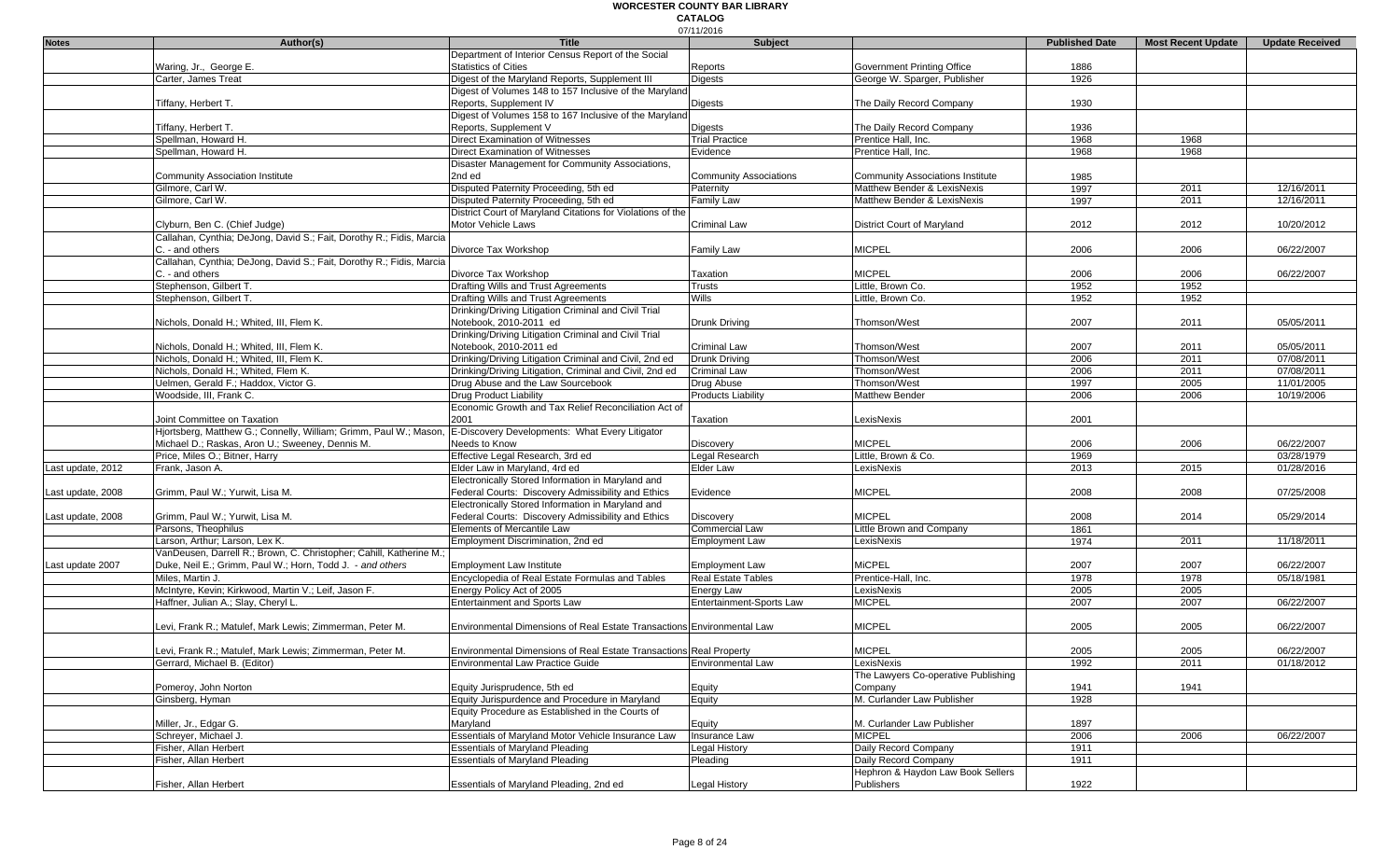|                        |                                                             |                                                                         | 07/11/2016                        |                                     |                       |                           |                        |
|------------------------|-------------------------------------------------------------|-------------------------------------------------------------------------|-----------------------------------|-------------------------------------|-----------------------|---------------------------|------------------------|
| <b>Notes</b>           | Author(s)                                                   | <b>Title</b>                                                            | <b>Subject</b>                    |                                     | <b>Published Date</b> | <b>Most Recent Update</b> | <b>Update Received</b> |
|                        |                                                             |                                                                         |                                   | Hephron & Haydon Law Book Sellers   |                       |                           |                        |
|                        | Fisher, Allan Herbert                                       | Essentials of Maryland Pleading, 2nd ed                                 | Pleading                          | <b>Publishers</b>                   | 1922                  |                           |                        |
|                        |                                                             | Estate & Business Planning with IRAs and Qualified                      |                                   |                                     |                       |                           |                        |
|                        | Calimafde, Paula A.; Feinberg, Marc R.; Widdes, Steven A.   | Retirement Plan Accounts                                                | <b>Estate Planning</b>            | <b>MICPEL</b>                       | 2007                  | 2007                      | 06/22/2007             |
|                        | Sobel, Nathan R.                                            | Eyewitness Identification, 2016 Edition                                 | Eyewitness Identification         | Thomson/West                        | 2013                  | 2016                      | 04/11/2016             |
|                        | <b>Editorial Staff</b>                                      | Family Law Manual Maryland                                              | Family Law                        | <b>Hanford Publishing Company</b>   | 1993                  | 2015                      | 02/02/2015             |
|                        | Talley-Morris, Neva B.                                      | Family Law Practice and Procedure Handbook                              | Family Law                        | Prentice - Hall, Inc.               | 1973                  |                           |                        |
|                        | Hirsh, Theodore W.; Franke, Frederick R.; Lipman, M. Ronald | <b>Family Limited Partnerships</b>                                      | Partnerships                      | <b>MICPEL</b>                       | 2003                  | 2003                      | 06/22/2007             |
|                        | Publisher                                                   | Federal Civil Judicial Procedures and Rules                             | <b>Federal Civil Procedure</b>    | Thomson/West                        | 2006                  | 2006                      | 03/22/2006             |
|                        | Smolla, Rodney A.                                           | Federal Civil Rights, 3rd ed                                            | Civil Rights                      | West Group                          | 2001                  | 2001                      | 10/01/2001             |
|                        | Baicker-McKee, Steven: Janssen, William M.; Corr, John B.   | Federal Civil Rules Handbook 2006 Edition                               | Federal Civil Procedure           | Thomson/West                        | 2006                  | 2006                      | 12/02/2005             |
|                        | Stickells, Austin T.                                        | Federal Control of Business-Antitrust/Laws                              | Antitrust                         | Thomson/West                        | 1972                  | 2005                      | 09/08/2005             |
|                        | <b>Advisory Committee</b>                                   | Federal Criminal Code and Rules, 2006 ed                                | <b>Federal Criminal Procedure</b> | Thomson/West                        | 2006                  |                           | 03/31/2006             |
|                        | Committee on Pattern Civil Jury Instructions                | Federal Jury Instructions - Civil, 7th Circuit                          | Federal Jury Instructions         | Thomson/West                        | 2005                  | 2005                      |                        |
|                        |                                                             | Federal Jury Practice and Instructions - Jury Trial, 5th                |                                   |                                     |                       |                           |                        |
|                        |                                                             |                                                                         |                                   |                                     |                       | 2006                      |                        |
|                        | O'Malley, Kevin F.; Grenig, Jay E.; Lee, Hon. William C.    | ed, Civil                                                               | Federal Jury Instructions         | West Group & Thomson/West           | 2001                  |                           |                        |
|                        |                                                             | Federal Jury Practice and Instructions - Jury Trial, 5th                |                                   |                                     |                       |                           |                        |
|                        | O'Malley, Kevin F.; Grenig Jay E.; Lee, Hon. William C.     | ed, Criminal                                                            | Federal Jury Instructions         | West Group & Thomson/West           | 2000                  | 2006                      |                        |
|                        |                                                             | Federal Jury Practice and Instructions Civil and                        |                                   |                                     |                       |                           |                        |
|                        | O'Malley, Kevin F.; Grenig, Jay E.; Lee, Hon. William C.    | Criminal                                                                | Federal Jury Instructions         | Thomson/West                        | 2006                  | 2006                      | 01/01/2006             |
|                        |                                                             | Federal Jury Practice and Instructions Civil and                        |                                   |                                     |                       |                           |                        |
|                        | O'Malley, Kevin F.; Grenig, Jay E.; Lee, Hon. William C.    | Criminal 2006 Tables and Index                                          | <b>Federal Jury Instructions</b>  | Thomson/West                        | 2006                  |                           | 08/29/2006             |
|                        | Canavan, Matthew J.                                         | Federal Procedural Forms Lawyers Edition                                | Federal Procedure                 | West Group                          | 1999                  | 2005                      |                        |
|                        |                                                             | Federal Procedural Forms Lawyers Edition General,                       |                                   |                                     |                       |                           |                        |
|                        | Finan, William J.                                           | 2006 ed                                                                 | Federal Procedure                 | Thomson/West                        | 2005                  |                           |                        |
|                        | Finan, William J.                                           | Federal Procedural Forms Lawyers Edition, 2006 ed                       | <b>Federal Procedure</b>          | Thomson/West                        | 2005                  |                           |                        |
|                        |                                                             | Federal Procedure 2005 Edition, Constitution and                        |                                   |                                     |                       |                           |                        |
|                        | Publisher                                                   | <b>Statutes</b>                                                         | <b>Federal Procedure</b>          | Thomson/West                        | 2005                  |                           |                        |
|                        | Canavan, Matthew J. (Publisher)                             | Federal Procedure Lawyers Edition                                       |                                   |                                     |                       |                           |                        |
|                        |                                                             |                                                                         | <b>Federal Procedure</b>          | West Group                          | 1981                  | 2005                      |                        |
|                        | <b>Editorial Staff</b>                                      | Federal Procedure Lawyers Edition                                       | <b>Federal Procedure</b>          | Thomson/West                        | 2005                  |                           |                        |
|                        |                                                             |                                                                         |                                   |                                     |                       |                           |                        |
|                        | Publisher                                                   | Federal Procedure Lawyers Edition Complex Litigation Federal Procedure  |                                   | <b>Federal Judicial Center</b>      | 1995                  |                           |                        |
|                        |                                                             |                                                                         |                                   | The Lawyers Co-operative Publishing |                       |                           |                        |
|                        | Barbre, Erwin S.                                            | Federal Procedure Lawyers Edition Statutes and Rules Federal Procedure  |                                   | Company                             | 1981                  | 1985                      |                        |
|                        |                                                             |                                                                         |                                   | The Lawyers Co-operative Publishing |                       |                           |                        |
|                        |                                                             | <b>Federal Procedure Lawyers Edition Tables</b>                         | <b>Federal Procedure</b>          | Company                             | 1985                  |                           |                        |
|                        | Goger, Thomas J. (Editor)                                   | <b>Federal Procedure Lawyers Edition Tables</b>                         | <b>Federal Procedure</b>          | Thomson/West                        | 2004                  |                           |                        |
|                        | Finan, William J.                                           | Federal Procedure Lawyers Edition Tables                                | Federal Procedure                 | Thomson/West                        | 2005                  |                           |                        |
|                        |                                                             | Federal Procedure Lawyers Edition, Constitution of the                  |                                   | The Lawyers Co-operative Publishing |                       |                           |                        |
|                        | Travers, Timothy E.                                         | <b>United States</b>                                                    | <b>Federal Procedure</b>          | Company                             | 1986                  | 1993                      |                        |
|                        | Bounds, George L.                                           | Federal Procedure Rules Service 1995-96                                 | <b>Federal Procedure</b>          | Lawyers Cooperative Publishing      | 1995                  |                           |                        |
|                        |                                                             | Federal Procedure Rules Service Lawyers Edition 2005                    |                                   |                                     |                       |                           |                        |
|                        | <b>Editorial Staff</b>                                      | 2006                                                                    | <b>Federal Procedure</b>          | Thomson/West                        | 2005                  |                           |                        |
|                        | <b>Editorial Staff</b>                                      | Federal Procedure Rules Service, 4th Circuit                            | Federal Procedure                 | Thomson/West                        | 2005                  |                           |                        |
|                        |                                                             |                                                                         |                                   |                                     |                       |                           |                        |
|                        |                                                             |                                                                         |                                   |                                     |                       |                           |                        |
|                        | Publisher                                                   | Federal Procedures Lawyer Edition Scientific Evidence Federal Procedure |                                   | Federal Judicial Center             | 1994                  |                           |                        |
|                        |                                                             | Federal Procedures Rules Service, 4th Circuit, July                     |                                   |                                     |                       |                           |                        |
|                        | Bounds, George L.                                           | 1995                                                                    | <b>Federal Procedure</b>          | Lawyers Cooperative Publishing      | 1995                  |                           |                        |
|                        |                                                             |                                                                         |                                   | The Lawyers Co-operative Publishing |                       |                           |                        |
|                        | Goger, Thomas J.                                            | Federal Quick Index, 3rd ed                                             | Federal Procedure                 | Company                             | 1980                  | 1986                      |                        |
| <b>Vols 1-999</b>      | <b>US Courts of Appeals</b>                                 | Federal Reporter, 2nd series                                            | Case Reports                      | West Publishing Co.                 | 1925                  |                           |                        |
| <b>Vols 1-443</b>      | <b>US Courts of Appeals</b>                                 | Federal Reporter, 3rd series                                            | Case Reports                      | West Publishing Co.                 | 1993                  |                           |                        |
|                        | <b>US Courts of Appeals</b>                                 | Federal Reporter, 3rd series and Federal Appendix                       | Case Reports                      | Thomson/West                        | 2006                  |                           |                        |
|                        | Canavan, Matthew J.                                         | Federal Research Coordinator                                            | Evidence                          | Thomson/West                        | 2005                  | 2005                      |                        |
|                        | Publisher                                                   | <b>Federal Rules Decisions</b>                                          | Federal Civil Procedure           | West Publishing Co.                 | 1941                  | 2006                      | 06/29/2006             |
| 9th, No longer updated | Saltzburg, Stephen A.; Martin, Michael M.; Capra, Daniel J. | Federal Rules of Evidence Manual 11th ed                                | Evidence                          | LexisNexis                          | 1975                  | 2016                      | 06/20/2016             |
|                        | Publisher                                                   | Federal Sentencing Guidelines Manual, 2005 Edition                      | Sentencing                        | Thomson/West                        | 2005                  | 2006                      |                        |
|                        |                                                             |                                                                         |                                   | West Publishing Co.                 |                       | 1998                      |                        |
|                        | Publisher                                                   | <b>Federal Supplement</b>                                               | Case Reports                      |                                     | 1933                  |                           |                        |
|                        | Publisher                                                   | Federal Supplement, 2nd Series                                          | Case Reports                      | Thomson/West                        | 1998                  | 2006                      |                        |
|                        | Hunter, Robert S.                                           | Federal Trial Handbook: Civil                                           | <b>Federal Trial Practice</b>     | Thomson/West                        | 2013                  | 2015                      | 11/06/2015             |
|                        | Hunter, Robert S.                                           | Federal Trial Handbook: Criminal                                        | <b>Federal Trial Practice</b>     | Thomson/West                        | 2012                  | 2012                      | 11/02/2012             |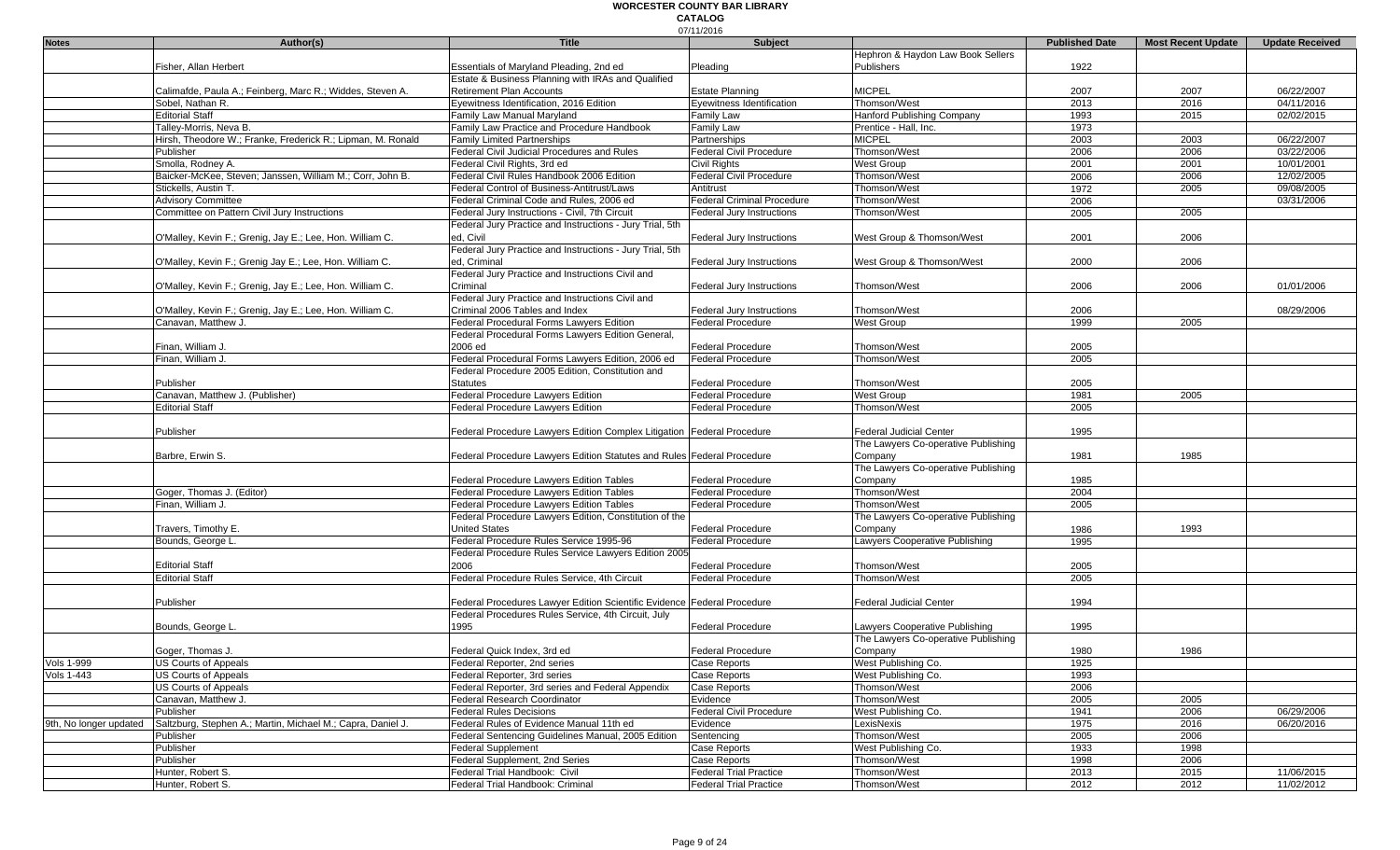|                   |                                                                  |                                                                    | 07/11/2016                       |                                           |                       |                           |                        |
|-------------------|------------------------------------------------------------------|--------------------------------------------------------------------|----------------------------------|-------------------------------------------|-----------------------|---------------------------|------------------------|
| <b>Notes</b>      | Author(s)                                                        | <b>Title</b>                                                       | Subject                          |                                           | <b>Published Date</b> | <b>Most Recent Update</b> | <b>Update Received</b> |
|                   |                                                                  | Finality of Judgments and other Appellate Trigger                  |                                  |                                           |                       |                           |                        |
| Last update 2009  | Arthur, Kevin F.                                                 | ssues                                                              | Judgments                        | <b>MICPEL</b>                             | 2009                  | 2014                      | 05/23/2014             |
|                   | <b>Editorial Staff</b>                                           | First Circuit Rules thru Eighth Circuit Rules                      | Maryland Rules                   | <b>Rules Service Company</b>              |                       | 1972                      |                        |
|                   | Goldsborough, Murray Lloyd                                       | Forms and Procedures                                               | Forms                            | M. Curlander                              | 1922                  |                           |                        |
|                   | Goldsborough, Murray Lloyd                                       | Forms and Procedures                                               | Legal History                    | M. Curlander                              | 1922                  |                           |                        |
|                   | Reardon, Geo. Evett                                              | Forms of Acknowledgments                                           | Forms                            | Printed by John Cox                       | 1882                  |                           |                        |
|                   | Reardon, Geo. Evett                                              | Forms of Acknowledgments                                           | Legal History                    | Printed by John Cox                       | 1882                  |                           |                        |
|                   | Blades, Webster S.                                               | Forms of Prayers                                                   | Jury Instructions                | M. Curlander                              | 1923                  |                           |                        |
|                   | Fooks, Herbert C.                                                | Forms of Wills                                                     | Wills                            | Copyright by Herbert C. Fooks             | 1924                  | 1926                      |                        |
|                   | Fooks, Herbert C.                                                | Forms of Wills                                                     | Forms                            | Copyright by Herbert C. Fooks             | 1924                  | 1926                      |                        |
|                   | Cahn, David L.; Fletcher, Ayrika G. M.; Jacks, Margaret Stevens; | Franchising 101: Understanding & Negotiating a                     |                                  |                                           |                       |                           |                        |
|                   | Rifkin, Harry M.                                                 | <b>Franchise Agreement</b>                                         | <b>Business Law</b>              | <b>MICPEL</b>                             | 2007                  | 2007                      | 06/22/2007             |
|                   | Cahn, David L.; Fletcher, Ayrika G. M.; Jacks, Margaret Stevens; | Franchising 101: Understanding & Negotiating a                     |                                  |                                           |                       |                           |                        |
|                   | Rifkin, Harry M.                                                 | <b>Franchise Agreement</b>                                         | Franchises                       | <b>MICPEL</b>                             | 2007                  | 2007                      | 06/22/2007             |
|                   | Freeman, A.C.                                                    | Freeman on Judgement, 5th ed                                       | Judgments                        | Bancroft-Whitney Company                  | 1925                  | 1925                      |                        |
|                   | Freeman, A. C.                                                   | Freeman on Void Judicial Sales                                     | Judicial Sales                   | Central Law Journal Company               | 1890                  |                           |                        |
|                   |                                                                  | Fundamentals of Estate Planning                                    | Estate Planning                  |                                           | 2012                  | 2012                      | 11/30/2012             |
|                   | Vallario, Angela M.                                              |                                                                    |                                  | Carolina Academic Press                   | 2008                  | 2008                      | 04/03/2008             |
| Last update, 2008 | Gibber, Allan J.<br>Gordon, IV, Alexander                        | Gibber on Estate Administration, 5th ed                            | Estates<br>Foreclosure           | <b>MICPEL</b><br><b>MICPEL</b>            | 2004                  | 2004                      | 02/22/2007             |
| Last update, 2004 |                                                                  | Gordon on Maryland Foreclosures, 4th ed                            |                                  |                                           |                       |                           |                        |
| Last update, 2004 | Gordon, IV, Alexander                                            | Gordon on Maryland Foreclosures, 4th ed                            | <b>Real Property</b>             | <b>MICPEL</b>                             | 2004                  | 2004                      | 02/22/2007             |
| Last update, 2011 | Abrams, Stanley D.                                               | Guide to Maryland Zoning Decisions, 5th ed                         | Zoning Law                       | LexisNexis                                | 2002                  | 2015                      | 10/23/2015             |
|                   |                                                                  | Handbook for Judicial Nominating Commissioners, 2nd                |                                  |                                           |                       |                           |                        |
|                   | Greenstein, Marla N.; Sampson, Kathleen M.                       | ed                                                                 | Judges Selection and Appointment | The American Judicature Society           | 2004                  | 2004                      | 03/04/2011             |
|                   | Richter, Irv; Mitchell, Roy S.                                   | Handbook of Construction Law and Claims                            | <b>Construction Law</b>          | Reston Publishing Co.                     | 1982                  | 1982                      |                        |
|                   | Editors                                                          | Handbook on Constitutional Law                                     | <b>Constitutional Law</b>        | West Publishing Co.                       | 1978                  | 1978                      |                        |
|                   | McCormick. Charles T.                                            | Handbook on the Law of Damages                                     | Damages                          | West Publishing Co.                       | 1935                  | 1935                      | 08/02/2007             |
|                   |                                                                  | Handbook on the Law of Remedies - Damages, Equity,                 |                                  |                                           |                       |                           |                        |
|                   | Dobbs, Dan B.                                                    | Restitution                                                        | Damages                          | West Publishing                           | 1973                  | 1973                      |                        |
|                   |                                                                  | Handbook on the Law of Remedies - Damages, Equity,                 |                                  |                                           |                       |                           |                        |
|                   | Dobbs, Dan B.                                                    | Restitution                                                        | Remedies                         | <b>West Publishing</b>                    | 1973                  | 1973                      |                        |
|                   | Lippel, Clarence                                                 | Handbook on the Law of Sales                                       | <b>Sales</b>                     | Hepbron & Haydon                          | 1926                  |                           |                        |
|                   |                                                                  |                                                                    |                                  | The Lawyers Co-operative Publishing       |                       |                           |                        |
|                   | Clark, Barkley; Fonseca, John R.                                 | Handling Consumer Credit Cases                                     | <b>Consumer Credit</b>           | Co.                                       | 1972                  | 1979                      | 06/01/1979             |
|                   |                                                                  |                                                                    |                                  | The Lawyers Co-operative Publishing       |                       |                           |                        |
|                   | Purver, Jonathan M.; Taylor, Lawrence E.                         | <b>Handling Criminal Appeals</b>                                   | <b>Appellate Practice</b>        | Company - Thomson/West                    | 1980                  | 2014                      | 03/13/2014             |
|                   |                                                                  |                                                                    |                                  | The Lawyers Co-operative Publishing       |                       |                           |                        |
|                   | Purver, Jonathan M.; Taylor, Lawrence E.                         | <b>Handling Criminal Appeals</b>                                   | Criminal Law                     | Company - Thomson/West                    | 1980                  | 2016                      | 03/28/2016             |
|                   |                                                                  |                                                                    |                                  | The Lawyers Co-operative Publishing       |                       |                           |                        |
|                   | Bailey, F. Lee; Rothblatt, Henry B.                              | Handling Misdemeanor Cases                                         | Criminal Law                     | Company                                   | 1976                  | 1988                      |                        |
|                   |                                                                  |                                                                    |                                  | The Lawyers Co-operative Publishing       |                       |                           |                        |
|                   | Bailey, F. Lee; Rothblatt, Henry B.                              | Handling Misdemeanor Cases                                         | <b>Trial Practice</b>            | Company                                   | 1976                  | 1988                      |                        |
|                   | Brooks, Honorable Wayne; Collins, Leight D.; Stamm, Leonard R.;  |                                                                    |                                  |                                           |                       |                           |                        |
|                   | Traub, Hillel                                                    | Handling MVA Hearings                                              | Administrative Law               | <b>MICPEL</b>                             | 2006                  | 2006                      | 06/22/2007             |
|                   | Harrison, R. Tarrant                                             | Harrison's Digest, 3rd ed                                          | <b>Digests</b>                   | Robert H. Small Law Bookseller            | 1846                  |                           |                        |
|                   |                                                                  |                                                                    |                                  |                                           |                       |                           |                        |
|                   | Magee, Mike                                                      | <b>Health Politics</b>                                             | General Interest                 | Spencer Books                             | 2005                  |                           | 11/18/2005             |
|                   | Binder, David F.                                                 | Hearsay Handbook, 4th ed                                           | Evidence                         | Thomson/West                              | 2013                  | 2015                      | 10/08/2015             |
|                   | Knutson, Martha Ann; Haines, Sigrid C.; Ryland, Fred             | <b>HIPPA</b>                                                       | <b>Health Care Law</b>           | <b>MICPEL</b>                             | 2005                  | 2005                      | 06/22/2007             |
|                   |                                                                  | History of the Supreme Court of the United States                  |                                  |                                           |                       |                           |                        |
|                   | Goebel, Jr., Julius                                              | Antecedents and Beginnings to 1801                                 | Legal History                    | The Macmillan Company                     | 1971                  |                           |                        |
|                   |                                                                  |                                                                    |                                  |                                           |                       |                           |                        |
|                   |                                                                  | History of the Supreme Court of the United States                  |                                  |                                           |                       |                           |                        |
|                   | Fairman, Charles                                                 | Reconstruction and Reunion 1864-88, Part One, 1st ed Legal History |                                  | The Macmillan Company                     | 1971                  |                           |                        |
|                   | Hochheimer, Lewis                                                | Hochheimer's Criminal Law, 2nd ed                                  | Criminal Law                     | The Baltimore Book Company                | 1904                  |                           |                        |
|                   |                                                                  |                                                                    |                                  | Good Counsel Publishers, Copyright by     |                       |                           |                        |
|                   | Coggin, Walter A. (Editor)                                       | Holy Bible, Catholic Deluxe Edition                                | Religion                         | J. G. Ferguson Publishing Co.             | 1966                  |                           |                        |
|                   |                                                                  |                                                                    |                                  | Homeland Security University of           |                       |                           |                        |
|                   |                                                                  | Homeland Security National Incident Management                     |                                  | Maryland, Maryland Fire and Rescue        |                       |                           |                        |
|                   | <b>Homeland Security</b>                                         | System                                                             | <b>Emergency Management</b>      | Institute                                 | 2004                  |                           |                        |
|                   |                                                                  | House and Senate Document, 1880 Message of John                    |                                  |                                           |                       |                           |                        |
|                   | <b>Editorial Staff</b>                                           | Lee Carroll                                                        | Legal History                    | William T. Iglehart & Co., State Printers | 1880                  |                           |                        |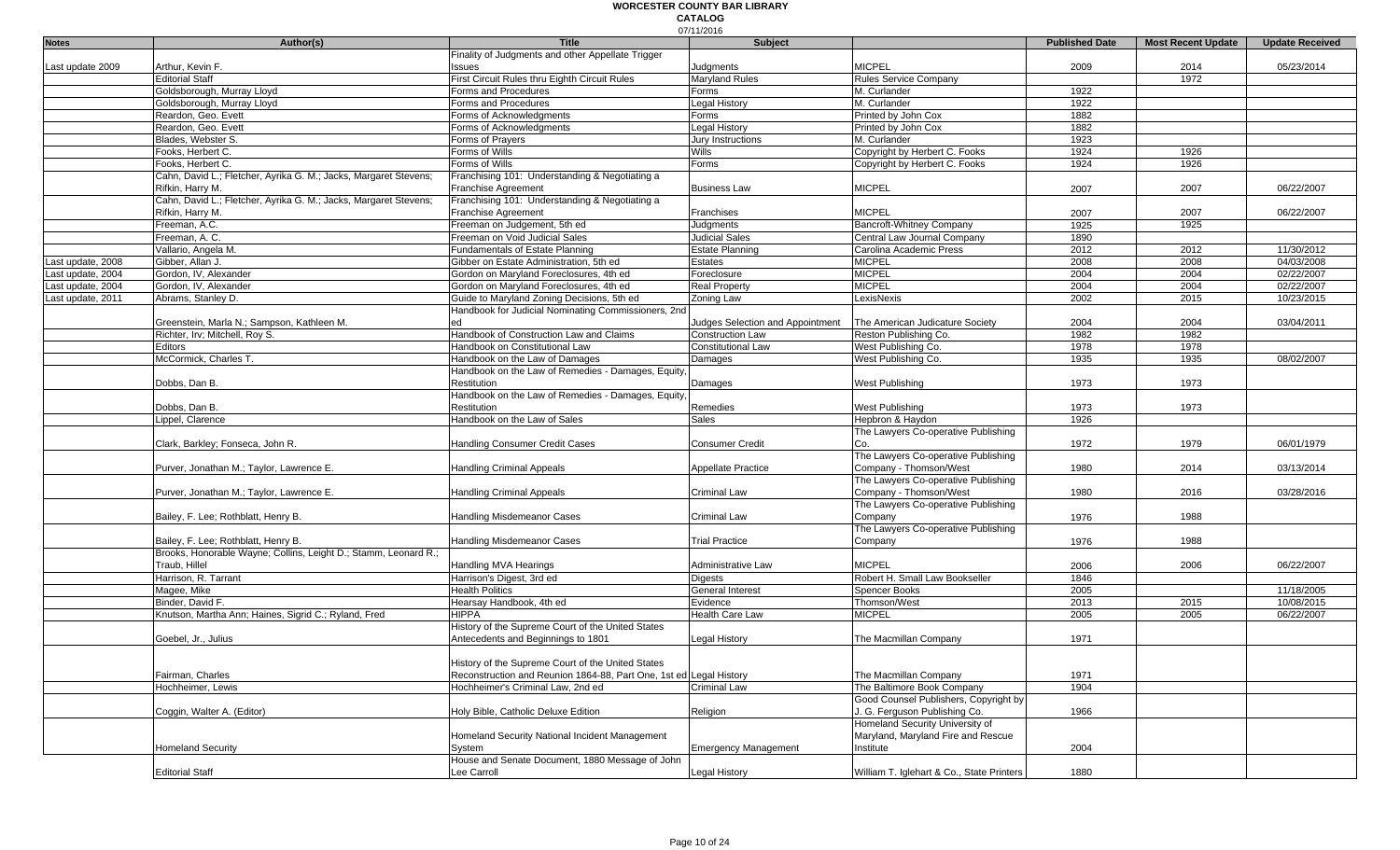|                  |                                                                      |                                                                                                                     | 07/11/2016                                                        |                                                                                |                       |                           |                        |
|------------------|----------------------------------------------------------------------|---------------------------------------------------------------------------------------------------------------------|-------------------------------------------------------------------|--------------------------------------------------------------------------------|-----------------------|---------------------------|------------------------|
| <b>Notes</b>     | Author(s)                                                            | Title                                                                                                               | <b>Subject</b>                                                    |                                                                                | <b>Published Date</b> | <b>Most Recent Update</b> | <b>Update Received</b> |
|                  |                                                                      | House and Senate Document, 1880 Message of John                                                                     |                                                                   |                                                                                |                       |                           |                        |
|                  | Editorial Staff                                                      | Lee Carroll                                                                                                         |                                                                   | Maryland - Politics and Government William T. Iglehart & Co., State Printers   | 1880                  |                           |                        |
|                  |                                                                      | House and Senate Documents, 1878 Message of John                                                                    |                                                                   | George Colton, Printer to the General                                          |                       |                           |                        |
|                  | <b>Editorial Staff</b>                                               | Lee Carroll                                                                                                         | Legal History                                                     | Assembly                                                                       | 1878                  |                           |                        |
|                  |                                                                      | House and Senate Documents, 1878 Message of John                                                                    |                                                                   | George Colton, Printer to the General                                          |                       |                           |                        |
|                  |                                                                      |                                                                                                                     |                                                                   |                                                                                |                       |                           |                        |
|                  | <b>Editorial Staff</b>                                               | Lee Carroll                                                                                                         | Maryland - Politics and Government                                | Assembly                                                                       | 1878                  |                           |                        |
|                  | Cohen, Morris L                                                      | How to Find the Law, 7th ed                                                                                         | Legal Research                                                    | West Publishing Co.                                                            | 1976                  | 1976                      | 01/30/1979             |
|                  | Shriver, Jr., J. Nicholas; Stiller, Shale D.                         | How to Live and Die with Maryland Probate, 2nd ed                                                                   | Probate                                                           | <b>Gulf Publishing Company</b>                                                 | 1975                  |                           |                        |
|                  |                                                                      | How to Prove Damages in Wrongful Personal Injury                                                                    |                                                                   |                                                                                |                       |                           |                        |
|                  | Avnet, I. Duke                                                       | and Death Cases, 2nd ed                                                                                             | Damages                                                           | Prentice-Hall, Inc.                                                            | 1978                  |                           |                        |
|                  |                                                                      | How to Prove Damages in Wrongful Personal Injury                                                                    |                                                                   |                                                                                |                       |                           |                        |
|                  |                                                                      |                                                                                                                     |                                                                   |                                                                                |                       |                           |                        |
| 2 Copies         | Avnet, I. Duke                                                       | and Death Cases, 2nd ed                                                                                             | <b>Wrongful Death</b>                                             | Prentice-Hall, Inc.                                                            | 1978                  |                           |                        |
|                  | Steinhardt, Michael D.; Elkind, Scott B.; Kranitz, Martin; Kuperman, | How to Represent a Claimant in a Social Security                                                                    |                                                                   |                                                                                |                       |                           |                        |
| 2 Copies         | Frances P.; Lieberman, Jordan E.                                     | Disability Claim                                                                                                    | <b>Disabilities Law</b>                                           | <b>MICPEL</b>                                                                  | 2007                  | 2007                      | 06/22/2007             |
|                  | Steinhardt, Michael D.; Elkind, Scott B.; Kranitz, Martin; Kuperman, | How to Represent a Claimant in a Social Security                                                                    |                                                                   |                                                                                |                       |                           |                        |
|                  | Frances P.; Lieberman, Jordan E.                                     | Disability Claim                                                                                                    | Social Security Law                                               | <b>MICPEL</b>                                                                  | 2007                  | 2007                      | 06/22/2007             |
|                  | Lake, Lewis W.                                                       | How to Win Lawsuits Before Juries                                                                                   | <b>Trial Practice</b>                                             | Prentice-Hall Co.                                                              | 1954                  | 1954                      |                        |
|                  |                                                                      | Income Tax Traps and Pitfalls for Estates and Estate                                                                |                                                                   |                                                                                |                       |                           |                        |
|                  |                                                                      |                                                                                                                     |                                                                   |                                                                                |                       |                           |                        |
|                  | Calimafda, Paula A.; Hirsh, Theodore W.; Widdes, Steven A.           | Planners                                                                                                            | Taxation                                                          | <b>MICPEL</b>                                                                  | 2006                  | 2006                      | 06/22/2007             |
|                  | Committee on Professional Ethics, Americn Bar Association            | <b>Informal Opinions</b>                                                                                            | Legal Ethics                                                      | American Bar Association                                                       | 1968                  |                           |                        |
|                  | Berns, Peter V.; Denick, Robin W.; Gevarter, Steven M.; May,         |                                                                                                                     |                                                                   |                                                                                |                       |                           |                        |
| Last update 2005 | Jonathan Z.; Spar, Robert A.                                         | Institute on Nonprofit Organizations                                                                                | <b>Business Entities</b>                                          | <b>MICPEL</b>                                                                  | 2005                  | 2005                      | 06/22/2007             |
|                  | Berns, Peter V.; Denick, Robin W.; Gevarter, Steven M.; May,         |                                                                                                                     |                                                                   |                                                                                |                       |                           |                        |
|                  | Jonathan Z.; Spar, Robert A.                                         | Institute on Nonprofit Organizations                                                                                | Nonprofit Organizations                                           | <b>MICPEL</b>                                                                  | 2005                  | 2005                      | 06/22/2007             |
|                  | Cohan, John R.; Hemmerling, Geraldine S.                             |                                                                                                                     |                                                                   |                                                                                |                       |                           |                        |
|                  |                                                                      | Inter Vivos Trusts Planning, Drafting, and Taxation                                                                 | <b>Trusts</b>                                                     | McGraw-Hill Book Company                                                       | 1975                  | 1983                      |                        |
|                  | Dickerson, Reed                                                      | Interpretation and Application of Statutes                                                                          | <b>Statutory Construction</b>                                     | Little, Brown & Co.                                                            | 1975                  |                           | 12/06/1976             |
|                  | Brown, C. Christopher                                                | Introduction to Maryland Civil Litigation                                                                           | <b>Trial Practice</b>                                             | The Michie Company Law Publishers                                              | 1982                  |                           |                        |
|                  |                                                                      | Jobs and Growth Tax Relief Reconciliation Act of 2003                                                               |                                                                   |                                                                                |                       |                           |                        |
|                  | Codella, James V. (Editor)                                           | On Analysis                                                                                                         | Taxation                                                          | LexisNexis                                                                     | 2003                  | 2003                      |                        |
|                  | <b>Editorial Staff</b>                                               | Journal of Business and Technical Law                                                                               | <b>Business and Technical Law</b>                                 | University of Maryland School of Law                                           | 2012                  | 2016                      | 02/22/2016             |
|                  |                                                                      | Journal of Land and Development, University of                                                                      |                                                                   |                                                                                |                       |                           |                        |
|                  | <b>Editorial Staff</b>                                               | Baltimore School of Law                                                                                             |                                                                   |                                                                                | 2012                  | 2014                      | 06/19/2015             |
|                  |                                                                      |                                                                                                                     | Land and Development                                              | University of Baltimore School of Law                                          |                       |                           |                        |
|                  | Berger, Margaret A.; Rennie, Drummond; Sharkey, Catherine M.         |                                                                                                                     |                                                                   |                                                                                |                       |                           |                        |
|                  | (Editors)                                                            | Journal of Law and Policy                                                                                           | Law Reviews and Journals                                          | Brooklyn Law School                                                            | 2007                  | 2007                      | 08/24/2007             |
|                  | Berger, Margaret A. (Introduction)                                   | Journal of Law and Policy Science of Judges                                                                         | Law Reviews and Journals                                          | <b>Brooklyn Law School</b>                                                     | 2005                  |                           |                        |
|                  |                                                                      | Journal of Proceedings of the House of Delegates of                                                                 |                                                                   | George Colton, Printer to the General                                          |                       |                           |                        |
|                  | <b>Editorial Staff</b>                                               | Maryland                                                                                                            | Legal History                                                     | Assembly                                                                       | 1878                  |                           |                        |
|                  |                                                                      | Journal of Proceedings of the House of Delegates of                                                                 |                                                                   | George Colton, Printer to the General                                          |                       |                           |                        |
|                  | <b>Editorial Staff</b>                                               | Marvland                                                                                                            | Maryland - Politics and Government                                | Assembly                                                                       | 1878                  |                           |                        |
|                  |                                                                      |                                                                                                                     |                                                                   |                                                                                |                       |                           |                        |
|                  |                                                                      | Journal of the Proceedings of the House of Delegates                                                                |                                                                   |                                                                                |                       |                           |                        |
|                  | <b>Editorial Staff</b>                                               | of Maryland                                                                                                         | <b>Legal History</b>                                              | Wm. Thompson of R., Printers                                                   | 1872                  |                           |                        |
|                  |                                                                      | Journal of the Proceedings of the House of Delegates                                                                |                                                                   |                                                                                |                       |                           |                        |
|                  | <b>Editorial Staff</b>                                               | of Maryland                                                                                                         | Legal History                                                     | William T. Iglehart & Co., State Printers                                      | 1880                  |                           |                        |
|                  | <b>Editorial Staff</b>                                               |                                                                                                                     | Maryland - Politics and Government   Wm. Thompson of R., Printers |                                                                                | 1872                  |                           |                        |
|                  |                                                                      | Journal of the Proceedings of the House of Delegates                                                                |                                                                   |                                                                                |                       |                           |                        |
|                  | <b>Editorial Staff</b>                                               | of Maryland                                                                                                         |                                                                   | Maryland - Politics and Government   William T. Iglehart & Co., State Printers | 1880                  |                           |                        |
|                  |                                                                      |                                                                                                                     |                                                                   |                                                                                |                       |                           |                        |
|                  |                                                                      |                                                                                                                     |                                                                   |                                                                                |                       |                           |                        |
|                  | <b>Editorial Staff</b>                                               | Journal of the Proceedings of the Senate of Maryland                                                                | <b>Legal History</b>                                              | Wm. Thompson of R., Printer                                                    | 1872                  |                           |                        |
|                  |                                                                      |                                                                                                                     |                                                                   |                                                                                |                       |                           |                        |
|                  | <b>Editorial Staff</b>                                               | Journal of the Proceedings of the Senate of Maryland Legal History                                                  |                                                                   | William T. Iglehart & Co., State Printers                                      | 1880                  |                           |                        |
|                  |                                                                      |                                                                                                                     |                                                                   |                                                                                |                       |                           |                        |
|                  | <b>Editorial Staff</b>                                               | Journal of the Proceedings of the Senate of Marvland Marvland - Politics and Government Wm. Thompson of R., Printer |                                                                   |                                                                                | 1872                  |                           |                        |
|                  |                                                                      |                                                                                                                     |                                                                   |                                                                                |                       |                           |                        |
|                  |                                                                      |                                                                                                                     |                                                                   |                                                                                |                       |                           |                        |
|                  | <b>Editorial Staff</b>                                               | Journal of the Proceedings of the Senate of Maryland                                                                |                                                                   | Maryland - Politics and Government   William T. Iglehart & Co., State Printers | 1880                  |                           |                        |
|                  | Karlen, Delmar                                                       | Judicial Administration The American Experience                                                                     | Judicial Administration                                           | Oceana Publication, Inc.                                                       | 1970                  |                           |                        |
|                  |                                                                      | June 2007 Cumulative Supplement Federal Rules of                                                                    |                                                                   |                                                                                |                       |                           |                        |
|                  | Saltzburg, Stephen A.; Martin, Michael M.; Capra, Daniel J.          | Evidence Manual, 9th ed                                                                                             | Federal Evidence Rules                                            | LexisNexis                                                                     | 2007                  | 2007                      | 07/19/2007             |
|                  | Gobert, James J.                                                     | Jury Selection, 2nd ed                                                                                              | <b>Trial Practice</b>                                             | McGraw-Hill Inc. & Thomson/West                                                | 1980                  | 2007                      | 10/01/2006             |
|                  |                                                                      | Jury Selection: The Law, Art and Science of Selecting                                                               |                                                                   |                                                                                |                       |                           |                        |
|                  | Gobert, James J., Kreitzberg, Ellen; Ross III, Charles W.            | a Jury, 3rd ed                                                                                                      |                                                                   | Thomson/West                                                                   |                       |                           |                        |
|                  |                                                                      |                                                                                                                     | Jury Selection                                                    |                                                                                | 1990                  | 2010                      | 12/03/2010             |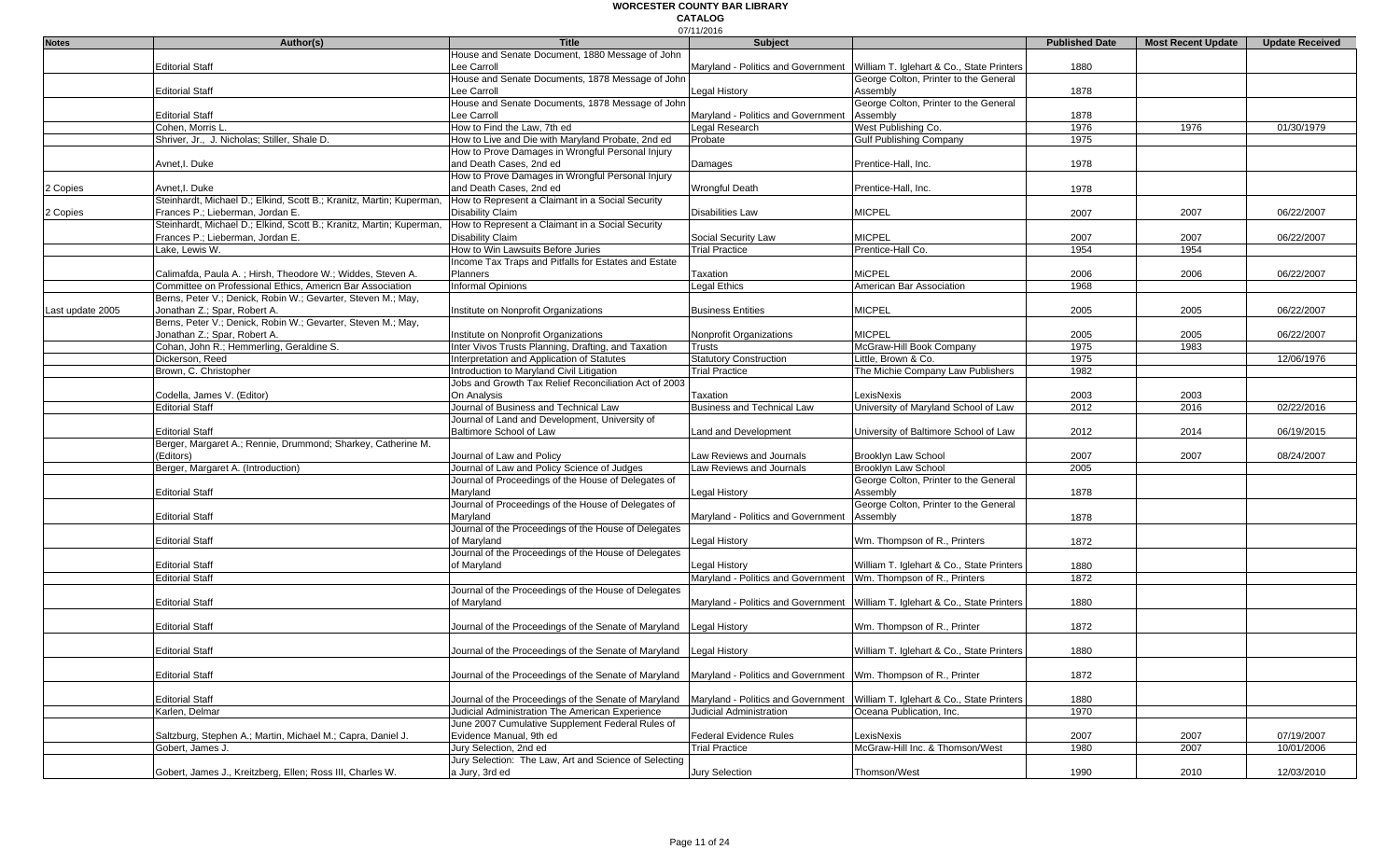|                                       |                                                  |                                                                             | 07/11/2016                                           |                                               |                       |                           |                        |
|---------------------------------------|--------------------------------------------------|-----------------------------------------------------------------------------|------------------------------------------------------|-----------------------------------------------|-----------------------|---------------------------|------------------------|
| <b>Notes</b>                          | Author(s)                                        | <b>Title</b>                                                                | <b>Subject</b>                                       |                                               | <b>Published Date</b> | <b>Most Recent Update</b> | <b>Update Received</b> |
|                                       | Latrobe, John H.B.                               | Justices' Practice Under the Laws of Maryland, 4th ed Legal History         |                                                      | Fielding Lucas, Jr.                           | 1847                  |                           |                        |
|                                       |                                                  |                                                                             |                                                      |                                               |                       |                           |                        |
|                                       | Latrobe, John H.B.                               | Justices' Practice Under the Laws of Maryland, 4th ed Justices of the Peace |                                                      | Fielding Lucas, Jr.                           | 1847                  |                           |                        |
|                                       |                                                  |                                                                             |                                                      |                                               |                       |                           |                        |
|                                       | Latrobe, John H. B.                              | Justices' Practice Under the Laws of Maryland, 5th ed Justices of the Peace |                                                      | Lucas Brothers                                | 1856                  |                           |                        |
|                                       |                                                  |                                                                             |                                                      |                                               |                       |                           |                        |
|                                       | Latrobe, John H. B.                              | Justices' Practice Under the Laws of Maryland, 5th ed                       | <b>Legal History</b>                                 | Lucas Brothers                                | 1856                  |                           |                        |
|                                       | Devereux, John C.                                | Kent's Commentaries                                                         | Commentaries                                         | Baker, Voorhis & Co.                          | 1868                  |                           |                        |
|                                       | Devereux, John C.                                | Kent's Commentaries                                                         | <b>Legal History</b>                                 | Baker, Voorhis & Co.                          | 1868                  |                           |                        |
|                                       | Mellinkoff, David                                | Language of the Law                                                         | Legal Research                                       | Little, Brown & Co.                           | 1963                  |                           | 12/06/1976             |
|                                       | Larson, Arthur; Larson, Lex K.                   | Larson's Workers' Compensation, Desk Edition                                | <b>Workers' Compensation</b>                         | LexisNexis                                    | 1972                  | 2011                      | 11/18/2011             |
|                                       | Henze, Mark e.                                   | Law and Business of Time-Share Resorts                                      | <b>Real Property</b>                                 | Clark Broadman Co.                            | 1990                  | 1990                      | 03/05/1990             |
| Vols 1-3                              | Ashman, Louis S.                                 | Law and Forms of Prayers and Instructions                                   | Jury Instructions                                    | Hepbron & Haydon                              | 1923                  |                           |                        |
|                                       |                                                  | Law and Practice of Public Employment Labor                                 |                                                      |                                               |                       |                           |                        |
|                                       | Werne, Benjamin<br>Brewer, John M.; Mayer, Lewis | Relations<br>Law and Rules of the Land Office of Maryland                   | <b>Employment Law</b><br><b>Real Property</b>        | Michie Co. Publishers<br>Kelly Piet & Co      | 1974<br>1871          |                           |                        |
|                                       | Gilmore, Grant; Black, Charles L.                | Law of Admiralty, 2nd ed                                                    | Maritime Law                                         | The Foundation Press                          | 1975                  | No Longer Updated         |                        |
|                                       | Webster, George D.; Webster, Hugh K.             | Law of Associations                                                         | Associations                                         | LexisNexis                                    | 1975                  | 2011                      | 12/16/2011             |
| Ed no longer updated                  | Webster, George D.; Webster, Hugh K.             | Law of Associations                                                         | <b>Business Entities</b>                             | LexisNexis                                    | 1975                  | 2011                      | 12/16/2011             |
| Ed no longer updated                  | Brantly, William T.                              | Law of Contract, 2nd ed                                                     | Contracts                                            | M. Curlander Law Publisher                    | 1912                  |                           |                        |
|                                       | Brantly, William T.                              | Law of Contract, 2nd ed                                                     | Legal History                                        | M. Curlander Law Publisher                    | 1912                  |                           |                        |
|                                       | Chitty, Joseph; Russell, John A.; Perkins, J. C. | Law of Contracts, 8th ed                                                    | Contracts                                            | G. and C. Merriam Publishers                  | 1851                  |                           |                        |
|                                       | Chitty, Joseph; Russell, John A.; Perkins, J. C. | Law of Contracts, 8th ed                                                    | Legal History                                        | G. and C. Merriam Publishers                  | 1851                  |                           |                        |
|                                       |                                                  | Law of Crimes and Criminal Procedure (Forms and                             |                                                      |                                               |                       |                           |                        |
|                                       | Hochheimer, Lewis                                | Precedents) 2nd ed                                                          | <b>Criminal Procedure</b>                            | The Baltimore Book Company                    | 1904                  |                           |                        |
|                                       | Eldredge, Laurence H.                            | Law of Defamation                                                           | Defamation                                           | Bobbs-Merrill Co.                             | 1978                  | 1978                      |                        |
|                                       |                                                  |                                                                             |                                                      |                                               |                       |                           |                        |
|                                       | Harlan, Henry D.                                 | Law of Domestic Relations in Maryland                                       | Family Law                                           | Baltimore City Printing and Binding Co.       | 1909                  |                           |                        |
|                                       |                                                  |                                                                             |                                                      |                                               |                       |                           |                        |
|                                       | Harlan, Henry D.                                 | Law of Domestic Relations in Maryland                                       | Legal History                                        | Baltimore City Printing and Binding Co.       | 1909                  |                           |                        |
|                                       | Bruce, Jon W.; Ely, Jr., James W.                | Law of Easements and Licenses in Land                                       | <b>Real Property</b>                                 | Thomson/West                                  | 2008                  | 2011                      | 04/22/2011             |
|                                       | Carr, James G.                                   | Law of Electronic Surveillance                                              | Electronic Surveillance                              | Clark Boardman                                | 1977                  | 1985                      | 09/09/1985             |
|                                       | Orgel, Lewis                                     | Law of Eminent Domain, 2nd ed                                               | <b>Eminent Domain</b>                                | Michie Co. Publishers                         | 1953                  |                           |                        |
|                                       | Orgel, Lewis                                     | Law of Eminent Domain, 2nd ed                                               | <b>Real Property</b>                                 | Michie Co. Publishers                         | 1953                  |                           |                        |
| <b>Vols 1 &amp; 2</b><br>Vols $1 & 2$ | Gorter, James P.<br>Gorter, James P.             | Law of Evidence, 2nd ed<br>Law of Evidence, 2nd ed                          | Evidence<br>Legal History                            | Hepbron & Haydon<br>Hepbron & Haydon          | 1924<br>1924          |                           |                        |
|                                       | May, John Wilder                                 | Law of Insurance, 2nd ed                                                    | <b>Insurance Law</b>                                 | Little, Brown and Company                     | 1882                  |                           |                        |
|                                       | May, John Wilder                                 | Law of Insurance, 2nd ed                                                    | <b>Legal History</b>                                 | Little, Brown and Company                     | 1882                  |                           |                        |
|                                       | Fonseca & Fonseca                                | Law of Modern Commercial Practices, 2nd ed                                  | Commercial Law                                       | Thomson/West                                  | 2001                  | 2005                      |                        |
|                                       | McQuillin, Eugene                                | Law of Municipal Corporations, 3rd ed                                       | Municipal Law                                        | Clark, Boardman, Callaghan                    | 1996                  | 2005                      | 07/01/2005             |
|                                       | Raushenbush, Walter B.; Brown, Ray Andrews       | Law of Personal Property, 3rd ed                                            | <b>Personal Property</b>                             | Callaghan & Co                                | 1975                  | 1975                      | 03/19/1979             |
|                                       | Tiffany, Herbert t.                              | Law of Real Property, 3rd ed                                                | <b>Real Property</b>                                 | Callaghan & Co                                | 1939                  | 2007                      | 09/01/2006             |
|                                       | Campbell, Arthur W.                              | Law of Sentencing, 3rd ed                                                   | Sentencing                                           | Thomson/West                                  | 2004                  | 2014                      | 10/02/2014             |
|                                       | Campbell, Arthur W.                              | Law of Sentencing, 3rd ed                                                   | Criminal Law                                         | Thomson/West                                  | 2004                  | 2013                      | 09/27/2013             |
|                                       | Bogert , George Gleason; Bogert, George Taylor   | Law of Trusts and Trustees, 2nd ed                                          | Trusts                                               | Vernon Law Book Company                       | 1965                  |                           |                        |
|                                       | Scott, Austin W.; Fratcher, William F.           | Law of Trusts, 4th ed                                                       | Trusts                                               | Little, Brown & Co                            | 1987                  | 2006                      |                        |
|                                       | Farnham, Henry Philip                            | Law of Waters and Water Rights                                              | Water Rights                                         | The Lawyers Co-operative                      | 1904                  |                           |                        |
|                                       |                                                  | Lawrence's Anderson on the Uniform Commercial                               |                                                      |                                               |                       |                           |                        |
|                                       | Lawrence Larry                                   | Code, 3rd ed                                                                | Uniform Commercial Code                              | Thomson/Reuters                               | 2013                  | 2016                      | 07/11/2016             |
|                                       | Parsons, Theophilus                              | Laws of Business for All the States of the Union                            | General Interest                                     | S.S. Scranton & Company                       | 1878                  |                           |                        |
|                                       | Parsons, Theophilus                              | Laws of Business for All the States of the Union                            | Legal History                                        | S.S. Scranton & Company                       | 1878                  |                           |                        |
|                                       | Blackson, Wm.; Christian, Edward                 | Laws of England                                                             | Legal History                                        | T. B. Wait and Sons, Printers                 | 1818                  |                           |                        |
|                                       | Blackson, Wm.; Christian, Edward                 | Laws of England                                                             | Legal History                                        | T. B. Wait and Sons, Printers<br>John Baskett | 1818                  |                           |                        |
|                                       | Bacon, Thomas<br>Kilty, William (Editor)         | Laws of Maryland<br>Laws of Maryland                                        | <b>Maryland Statutes</b><br><b>Maryland Statutes</b> | Frederick Green                               | 1735<br>1799          | 2004                      |                        |
|                                       |                                                  |                                                                             |                                                      | Department of Legistative Services            |                       |                           |                        |
|                                       | <b>Editorial Staff</b>                           | Laws of Maryland                                                            | Maryland Statutes                                    | General Assembly of Maryland                  | 1799                  | 2008                      | 01/29/2010             |
|                                       |                                                  |                                                                             |                                                      |                                               |                       |                           |                        |
|                                       | Kilty, William                                   | Laws of Maryland A Report of All Such English Statutes Maryland Statutes    |                                                      | Jehu Chandler                                 | 1811                  |                           |                        |
|                                       | <b>Editorial Board</b>                           | Lawyer's Encyclopedia                                                       | <b>Directories</b>                                   | Prentice - Hall Legal Publishers              | 1963                  |                           |                        |
|                                       |                                                  |                                                                             |                                                      |                                               |                       |                           |                        |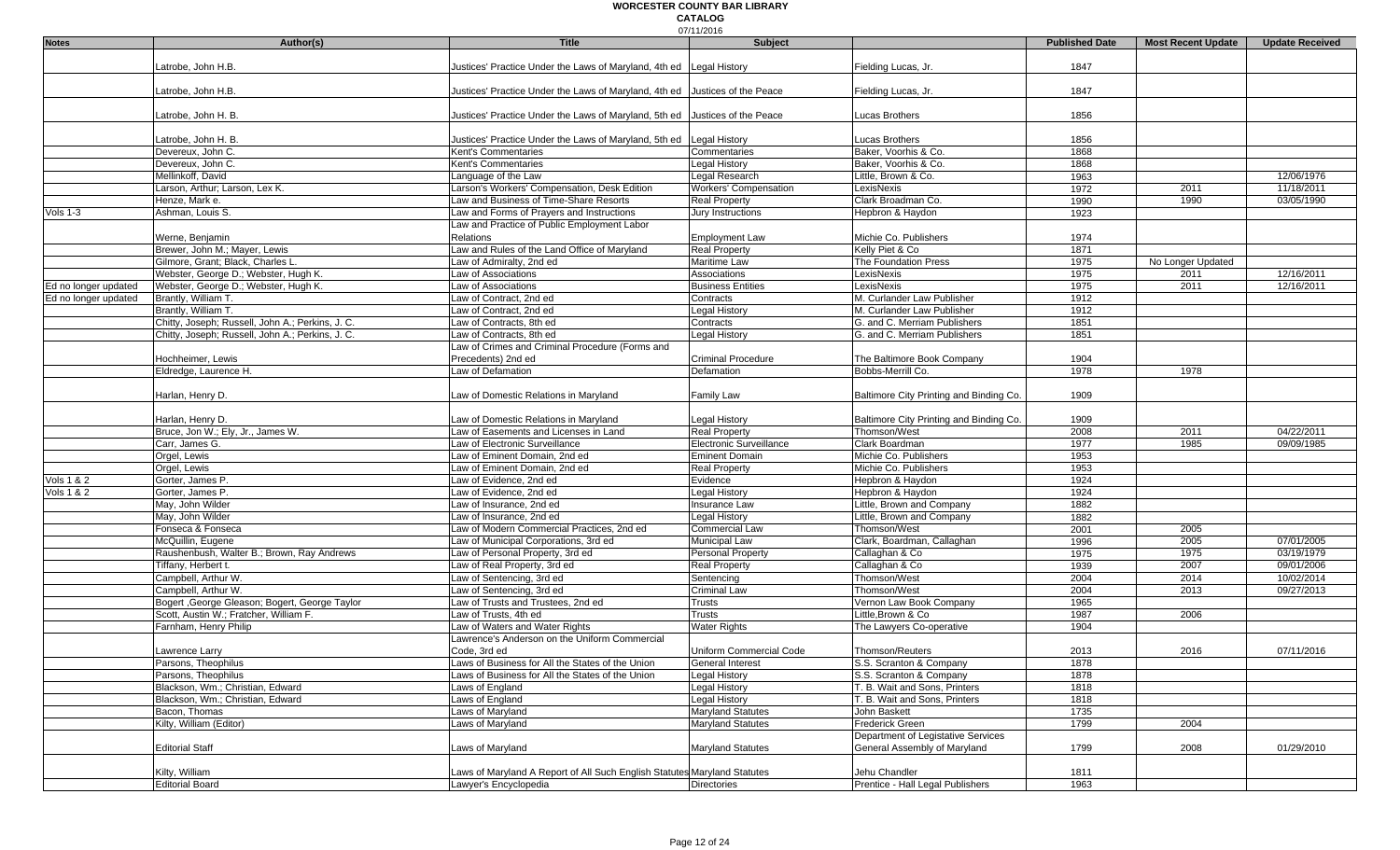|                   |                                                                                                              |                                                                       | 07/11/2016                    |                                      |                       |                           |                        |
|-------------------|--------------------------------------------------------------------------------------------------------------|-----------------------------------------------------------------------|-------------------------------|--------------------------------------|-----------------------|---------------------------|------------------------|
| <b>Notes</b>      | Author(s)                                                                                                    | <b>Title</b>                                                          | <b>Subject</b>                |                                      | <b>Published Date</b> | <b>Most Recent Update</b> | <b>Update Received</b> |
|                   | Housts, Marshall                                                                                             | Lawyer's Guide to Medical Proof                                       | Medical Jurisprudence         | LexisNexis                           | 1967                  | 2011                      | 11/04/2011             |
|                   |                                                                                                              | Lawyer's Medical Cyclopedia 1980 Supplementary                        |                               |                                      |                       |                           |                        |
|                   | Patterson, Richard M.: Frankel, Charles J                                                                    | Service                                                               | Medical Jurisprudence         | The Allen Smith Co.                  | 1980                  | 1980                      | 10/07/1980             |
|                   |                                                                                                              | Lawyers' Medical Cyclopedia of Personal Injuries and                  |                               |                                      |                       |                           |                        |
|                   | Patterson, Richard M. (Editor)                                                                               | Allied Specialties, 6th ed                                            | Medical Jurisprudence         | LexisNexis                           | 1959                  | 2011                      | 06/02/2011             |
|                   |                                                                                                              |                                                                       |                               | The Lawyers' Co-operative Publishing |                       |                           |                        |
|                   | Staton. John W.                                                                                              | Lawvers' Reports, Annotated New Series 1906                           | Case Reports                  | Co.                                  | 1906                  | 1974                      |                        |
|                   | Ashman. Louis S.                                                                                             | Leading Law and Equity Cases of Maryland                              | Case Reports                  | M. Curlander Publisher               | 1920                  |                           |                        |
|                   | McMichael, Stanley L.; O'Keefe, Paul T                                                                       | Leases Percentage, Short and Long Term, 6th ed                        | Leases                        | Prentice-Hall, Inc.                  | 1974                  | 1974                      |                        |
|                   | McMichael, Stanley L.; O'Keefe, Paul T.                                                                      | Leases Percentage, Short and Long Term, 6th ed                        | <b>Real Property</b>          | Prentice-Hall, Inc.                  | 1974                  | 1974                      |                        |
|                   |                                                                                                              |                                                                       |                               |                                      |                       |                           |                        |
|                   | Svengalis, Kendall F.                                                                                        | Legal Information Buyer's Guide and Reference Manual General Interest |                               | New England Lawpress                 | 2010                  | 2013                      | 04/07/2014             |
|                   |                                                                                                              | Legal Liability of Cities and Schools for Injuries in                 |                               |                                      |                       |                           |                        |
|                   | VanDerSmissen, Betty                                                                                         | <b>Recreation and Parks</b>                                           | Municipal Law                 | The W. H. Anderson Co.               | 1968                  |                           |                        |
|                   |                                                                                                              | Legal Liability of Cities and Schools for Injuries in                 |                               |                                      |                       |                           |                        |
|                   | VanDerSmissen, Betty                                                                                         | <b>Recreation and Parks</b>                                           | School Law                    | The W. H. Anderson Co.               | 1968                  |                           |                        |
|                   |                                                                                                              | Legal Liability of Cities and Schools for Injuries in                 |                               |                                      |                       |                           |                        |
|                   |                                                                                                              |                                                                       |                               |                                      |                       |                           |                        |
|                   | VanDerSmissen, Betty                                                                                         | <b>Recreation and Parks</b>                                           | Torts                         | The W. H. Anderson Co.               | 1968                  |                           |                        |
|                   |                                                                                                              | Legal Representation and Fee Agreements for the                       |                               |                                      |                       |                           |                        |
|                   | Beard, Christopher L.; Goodwin, Richard C., Bradshaw, C. Michael Maryland Lawyer: Forms and Comments, 2nd ed |                                                                       | Forms                         | <b>MICPEL</b>                        | 1995                  | 2009                      | 02/18/2010             |
|                   |                                                                                                              | Legal Research in the District of Columbia, Maryland                  |                               |                                      |                       |                           |                        |
| Last update, 2010 | Chanin, Leah F.; Gregory, Pamela J.; Wiant, Sarah K.                                                         | and Virginia, 2nd ed                                                  | Legal Research                | William S. Hein & Co., Inc.          | 2000                  | 2000                      | 05/03/2007             |
| Last update, 2000 | <b>Editorial Staff</b>                                                                                       | <b>Legislative Drafting Manual</b>                                    | Legislation                   | Department of Legislative Services   | 2008                  | 2008                      | 11/07/2008             |
|                   |                                                                                                              |                                                                       |                               | The American Newspaper Publishers    |                       |                           |                        |
|                   | Hanson, Arthur B.                                                                                            | Libel and Related Torts Case and Comment                              | Defamation                    | Assn. Foundation, Inc.               | 1969                  |                           |                        |
|                   | Meyer, William F.                                                                                            | Life and Health Insurance Law (with Supplement)                       | Insurance Law                 | Thomson/West                         | 1972                  | 2006                      | 09/01/2005             |
|                   |                                                                                                              | Lindey and Parley on Separation Agreements and                        |                               |                                      |                       |                           |                        |
|                   | Lindey, Alexander; Parley, Louis I.; Kirkland, Kathryn                                                       | Antenuptial Contracts, 2nd ed                                         | <b>Family Law</b>             | LexisNexis                           | 1937                  | 2011                      | 11/18/2011             |
|                   | Fiorentino, Kim Viti; Grisriel, Thomas J.; Grau, Angela B.;                                                  |                                                                       |                               |                                      |                       |                           |                        |
|                   | Wertheimer, Debra; Woodward, Patrick L.                                                                      | Litigating the Contested Adult Guardianship Case                      | <b>Disabilities Law</b>       | <b>MICPEL</b>                        | 2005                  | 2005                      | 06/22/2007             |
|                   | Fiorentino, Kim Viti; Grisriel, Thomas J.; Grau, Angela B.;                                                  |                                                                       |                               |                                      |                       |                           |                        |
|                   | Wertheimer, Debra; Woodward, Patrick L.                                                                      | Litigating the Contested Adult Guardianship Case                      | Guardian and Ward             | <b>MICPEL</b>                        | 2005                  | 2005                      | 06/22/2007             |
|                   | Thomas. J. H.                                                                                                | Lord Coke's First Institute of the Laws of England                    | Legal History                 | Alexander Towar Book-Buildings       | 1836                  |                           |                        |
|                   | Colvin, J. B.                                                                                                | Magistrate's Guide and Citizen's Counsellor, 2nd ed                   | Justices of the Peace         | Elijah Weems, Bookseller             | 1819                  |                           |                        |
|                   | Colvin, J. B.                                                                                                | Magistrate's Guide and Citizen's Counsellor, 2nd ed                   | <b>Legal History</b>          | Elijah Weems, Bookseller             | 1819                  |                           |                        |
|                   |                                                                                                              | Manual of the Department of Social Services, State of                 |                               |                                      |                       |                           |                        |
|                   | <b>Editorial Staff</b>                                                                                       | Maryland Laws and Rules                                               | Department of Social Services | Department of Social Services        | 1969                  |                           |                        |
|                   | Ries, Thomas C.; Jacobs, Richard B.; Reiser, Deborah E.;                                                     |                                                                       |                               |                                      |                       |                           |                        |
| Need update, Last |                                                                                                              |                                                                       |                               |                                      |                       |                           |                        |
| update 2003       | Widmann, Wendy, Ries, Thomas C.                                                                              | Marital Settlement Agreements - Form                                  | <b>Family Law</b>             | <b>MICPEL</b>                        | 2003                  | 2003                      | 02/18/2010             |
| Last update, 2007 | Rochvarg, Arnold                                                                                             | Maryland Administrative Law, 2nd ed                                   | <b>Administrative Law</b>     | <b>MICPEL</b>                        | 2007                  | 2007                      | 02/22/2007             |
|                   |                                                                                                              | Maryland and Landlord - Tenant Law Practice and                       |                               |                                      |                       |                           |                        |
| Last update, 2007 | Bregman, Douglas M.                                                                                          | Procedures, 3rd ed                                                    | Landlord and Tenant           | LexisNexis                           | 2003                  | 2006                      | 03/09/2007             |
|                   |                                                                                                              |                                                                       |                               |                                      |                       |                           |                        |
|                   | Decker, Bessie M, (State Reporter)                                                                           | Maryland Appellate Reports                                            | <b>Maryland Cases</b>         | The Michie Company & Thomson/West    | 1968                  | 2016                      | 06/03/2016             |
| Last update 2002  | Fajer-Smith, Debra; Donohue, H. Patrick                                                                      | Maryland Automobile Accident Deskbook, 2nd ed                         | Automobile Law                | <b>MICPEL</b>                        | 2002                  | 2002                      | 02/22/2007             |
|                   | <b>Editorial Staff</b>                                                                                       | Maryland Bar Journal                                                  | Law Periodicals               | Maryland State Bar Association, Inc. | Bi-monthly            | 2012                      | 08/24/2012             |
| Last update 2013  | Baker, Irma S. (Chair)                                                                                       | Maryland Civil Pattern Jury Instructions, 4th ed                      | Jury Instructions             | <b>MICPEL</b>                        | 2013                  | 2013                      | 09/06/2013             |
|                   | Evans, Hugh Davey                                                                                            | Maryland Common Law Practice                                          | Civil Procedure               | Printed by Jos. Robinson             | 1839                  |                           |                        |
|                   | Evans, Hugh Davey                                                                                            | Maryland Common Law Practice                                          | Legal History                 | Printed by Jos. Robinson             | 1839                  |                           |                        |
|                   |                                                                                                              | Maryland Consolidated Theft Law and Unauthorized                      |                               |                                      |                       |                           |                        |
| Last update 2001  | Moylan, Jr., Judge Charles E.                                                                                | Use                                                                   | Criminal Law                  | <b>MICPEL</b>                        | 2001                  | 2001                      | 02/22/2007             |
|                   | Niles. Alfred S.                                                                                             | Maryland Constitutional Law                                           | <b>Constitutional Law</b>     | Hepbron and Haydon                   | 1915                  | 1915                      | 09/27/2013             |
| Last update, 2012 | Kovars, Joseph C., Editor; Schollaert, Michael A., Asst. Editor                                              | Maryland Construction Law Deskbook                                    | Law and Legislation           | Marvland State Bar Association, Inc. | 2012                  | 2012                      | 03/29/2012             |
|                   |                                                                                                              | Maryland Consumer Law: Sales, Leases and                              |                               |                                      |                       |                           |                        |
| Last update, 2006 | Shafer, Charles B.                                                                                           | Financing                                                             | Consumer Law                  | <b>MICPEL</b>                        | 2006                  | 2006                      | 07/20/2006             |
|                   | Sachs, Alan Richard                                                                                          | Maryland Corporate Forms- Practice                                    | Corporations                  | Maryland Legal Publishers            | 1985                  | 1989                      |                        |
|                   |                                                                                                              |                                                                       |                               |                                      |                       |                           |                        |
|                   | Scriggins, Larry P.                                                                                          | Maryland Corporate Practice and Forms, 2008 Edition                   | Corporations                  | Data Trace Publishing Company        | 2000                  | 2015                      | 12/11/2015             |
| Last update, 2011 | Hanks, Jr., James J.                                                                                         | Maryland Corporation Law                                              | Corporations                  | Wolters Kluwer                       | 1990                  | 2014                      | 12/05/2014             |
|                   | Brady, George Moore (Editor)                                                                                 | Maryland Corporation Law                                              |                               |                                      |                       |                           |                        |
|                   |                                                                                                              |                                                                       | Corporations                  | George W. King Printing Co.          | 1916                  |                           |                        |
|                   | Hanks, James J.                                                                                              | Maryland Corporation Law                                              | Corporations                  | Aspen Publishers                     | 1995                  | 2013                      | 01/03/2014             |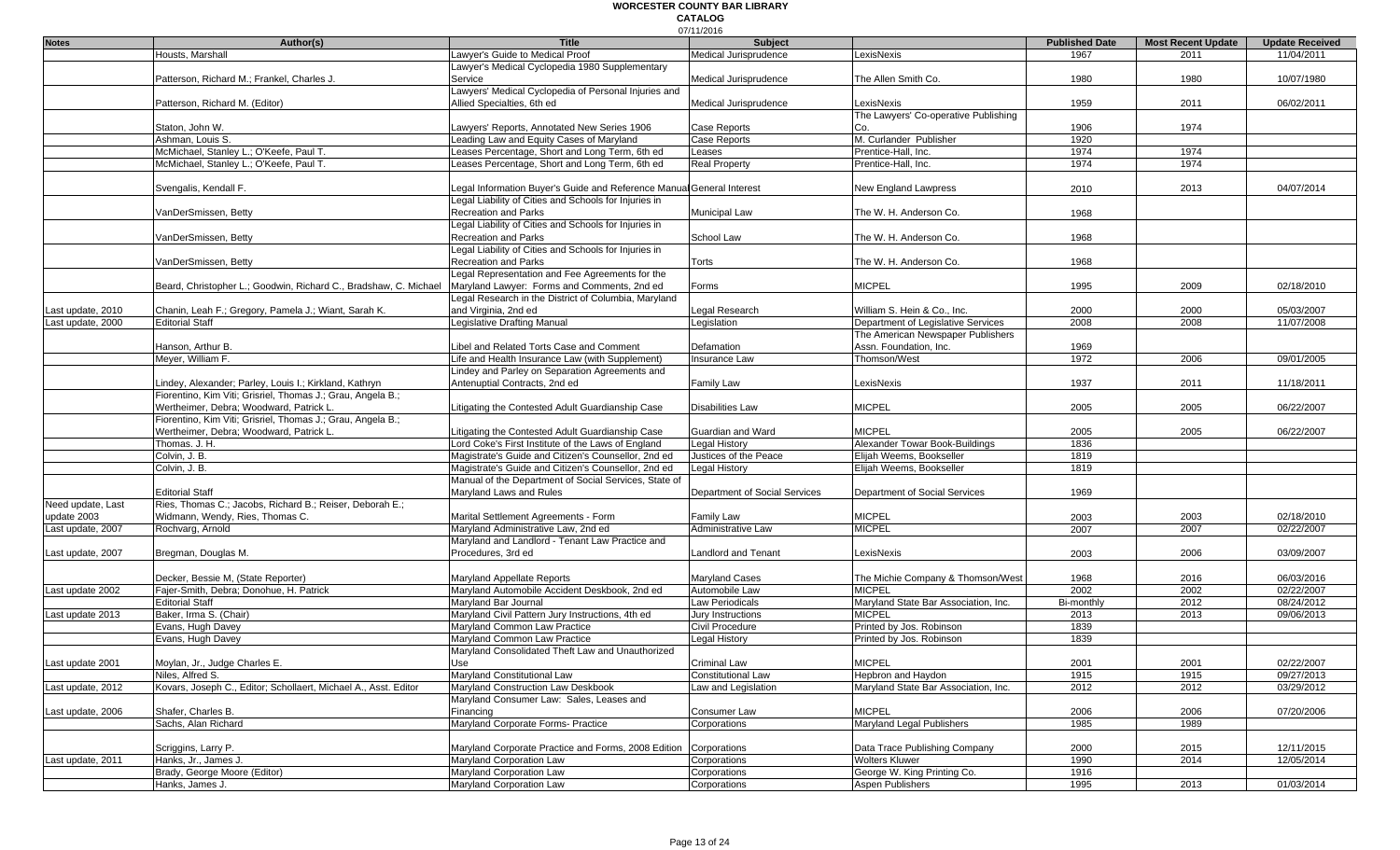#### 07/11/2016 **WORCESTER COUNTY BAR LIBRARY CATALOG**

| <b>Notes</b>             | Author(s)                                                                                               | <b>Title</b>                                                         | 017 1 1720 1 0<br>Subject       |                                       | <b>Published Date</b> | <b>Most Recent Update</b> | <b>Update Received</b> |
|--------------------------|---------------------------------------------------------------------------------------------------------|----------------------------------------------------------------------|---------------------------------|---------------------------------------|-----------------------|---------------------------|------------------------|
|                          | Brady, George Moore (Editor)                                                                            | Maryland Corporation Law                                             | Legal History                   | George W. King Printing Co.           | 1916                  |                           |                        |
|                          | Brune, Jr., Herbert M.                                                                                  | Maryland Corporation Law                                             | Corporations                    | Prentice - Hall, Inc.                 |                       |                           |                        |
|                          |                                                                                                         | Maryland Corporation Law and Practice with Forms                     |                                 | Washington Law Book Co                | 1933<br>1953          | 1974                      |                        |
|                          | Brune, Jr., Herbert M.                                                                                  |                                                                      | Corporations                    |                                       |                       |                           |                        |
|                          | Aaronson, David E.                                                                                      |                                                                      | <b>Jury Instructions</b>        | LexisNexis                            |                       |                           | 04/11/2016             |
|                          | Gilbert, Richard P., Moylan, Jr., Charles E.                                                            | Maryland Criminal Jury Instructions and Commentary                   | Maryland Criminal Law           | The Michie Company                    | 1975<br>1983          | 2016<br>1990              | 05/03/1983             |
| Last 1983                |                                                                                                         | Maryland Criminal Law: Practice and Procedure                        |                                 |                                       |                       |                           |                        |
| Last update, 2012        | <b>Editorial Staff</b>                                                                                  | Maryland Criminal Laws Annotated 2015 Edition                        | Maryland Criminal Law           | LexisNexis                            | 2013                  | 2015                      | 11/20/2015             |
|                          | Maryland State Bar Association                                                                          | Maryland Criminal Pattern Jury Instructions                          | Jury Instructions               | <b>MICPEL</b>                         | 1986                  | 2007                      | 01/04/2008             |
| Last update, 2012        | Maryland State Bar Association, Inc.                                                                    | Maryland Criminal Pattern Jury Instructions, 2nd ed                  | Jury Instructions               | Maryland State Bar Association        | 2012                  | 2016                      | 06/20/2016             |
|                          | Warnken, Byron L.                                                                                       | Maryland Criminal Procedure                                          | <b>Criminal Law</b>             | 27Legal, LLC                          | 2013                  | 2013                      | 11/06/2013             |
|                          | Bender, Matthew                                                                                         | Maryland Department of Natural Resources Law                         | <b>Natural Resources Laws</b>   | LexisNexis                            | 2011                  | 2013                      | 08/18/2014             |
|                          |                                                                                                         |                                                                      |                                 | M. Curlander, Law Bookseller,         |                       |                           |                        |
| CD included              | Want, Samuel; Garnett, Jr., J. Mercer; Warner, D. List                                                  | Maryland Digest Annotated                                            | Digests                         | Publisher and Importer                | 1915                  | 1932                      |                        |
|                          | Cummings, Alexander L.                                                                                  | Maryland Discovery Opinions, First Edition                           | <b>Discovery</b>                | The Paul M. Harrod Company            | 1975                  | 1979                      |                        |
| Last update, 2008        | Grimm, Paul W.; Fax, Charles S.; Sandler, Paul Mark                                                     | Maryland Discovery Problems and Solutions                            | <b>Discovery</b>                | <b>MICPEL</b>                         | 2008                  | 2008                      | 07/25/2008             |
| Last update, 2009        | Thomas, Daniel F. (Editor); Thomas & Kalichman, P.A. (Editor)                                           | Maryland Divorce and Separation Law, 9th ed                          | Family Law                      | <b>MICPEL</b>                         | 2009                  | 2009                      | 06/23/2009             |
|                          | Stamm, Leonard R.                                                                                       | Maryland DUI Law, Vol.No. 8                                          | <b>Drunk Driving</b>            | Thomson/West                          | 2013                  | 2016                      | 12/31/215              |
|                          | Paton, William D.                                                                                       | Maryland DUI Manual                                                  | <b>Criminal Law</b>             | Hanford Publishing Company            | 2012                  | 2014                      | 02/02/2015             |
|                          | Paton, William D.                                                                                       | Maryland DUI Manual                                                  | Drunk Driving                   | Hanford Publishing Company            | 2012                  | 2014                      | 02/02/2015             |
| Last update, 2010        | <b>Editorial Staff</b>                                                                                  | Maryland Elements of an Action, Vol. No. 11                          | <b>Maryland Practice Series</b> | Thomson/West                          | 2010                  | 2010                      | 10/07/2010             |
|                          |                                                                                                         |                                                                      |                                 |                                       |                       |                           |                        |
|                          | Murphy, Carla N.; Snyder, Sharon A.                                                                     | Maryland Employment Law Forms and Practice Manual Employment Law     |                                 | Data Trace Publishing Company         | 2008                  | 2015                      | 01/29/2016             |
|                          | Mararoff, Stanley; Horn, Todd                                                                           | Maryland Employment Law, 2nd ed                                      | <b>Employment Law</b>           | LexisNexis                            | 1990                  | 2015                      | 07/31/2015             |
|                          |                                                                                                         | Maryland Estate Planning, Wills and Trusts Library                   |                                 |                                       |                       |                           |                        |
|                          | Guttenberg, Aryeh                                                                                       | Forms and Practice Manual                                            | <b>Estate Planning</b>          | Data Trace Publishing Company         | 1998                  | 2016                      | 01/29/2016             |
|                          |                                                                                                         | Maryland Estate Planning, Wills and Trusts Library                   |                                 |                                       |                       |                           |                        |
|                          | Guttenberg, Aryeh                                                                                       | Forms and Practice Manual                                            | Forms                           | Data Trace Publishing Company         | 1998                  | 2013                      | 05/31/2013             |
|                          | Coventry, Anne W.                                                                                       | Maryland Estate & Probate Laws Annotated                             | <b>Estate Planning</b>          | <b>Thompson Reuters</b>               | 2016                  | 2016                      | 04/11/2016             |
|                          | Murphy, Jr., Joseph F.                                                                                  | Maryland Evidence Handbook, 4th ed                                   | Evidence                        | LexisNexis                            | 1999                  | 2012                      | 12/21/2012             |
| Last update 2012         | Fader, II, John F.; Gilbert, Richard J.                                                                 | Maryland Family Law, 5th ed                                          | Family Law                      | LexisNexis                            | 2012                  | 2012                      | 11/30/2012             |
| Last update, 2012        | O'Sullivan, Joan L.; Saah, Andrea I                                                                     | Maryland Guardianship Benchbook                                      | <b>Disabilities Law</b>         | <b>MICPEL</b>                         | 2001                  | 2002                      | 02/22/2007             |
| Last update, 2012        | O'Sullivan, Joan L.; Saah, Andrea I                                                                     | Maryland Guardianship Benchbook                                      | Guardian and Ward               | <b>MICPEL</b>                         | 2001                  | 2002                      | 02/22/2007             |
|                          |                                                                                                         | Maryland Intellectual Property and Technology                        |                                 |                                       |                       |                           |                        |
| Last update, 2001        | Galkin, William S.                                                                                      | <b>Transactions Forms and Practice Manual</b>                        | <b>Business Law</b>             | Data Trace Publishing Company         | 2008                  | 2008                      | 10/07/2008             |
|                          |                                                                                                         |                                                                      |                                 |                                       |                       |                           |                        |
| Last update, 2008        | <b>Editorial Staff</b>                                                                                  | Maryland Judge's Domestic Violence Resource Manual Domestic Violence |                                 | Department of Family Administration   | 2007                  | 2007                      | 03/01/2007             |
| Last update, 2007 - need |                                                                                                         | Maryland Judiciary's Foster Care Court Improvement                   |                                 | Maryland Administrative Office of the |                       |                           |                        |
| update                   | Woodward, Patrick L. (Chair)                                                                            | Project                                                              | Juvenile Law                    | Courts                                | 2001                  |                           |                        |
|                          |                                                                                                         | Maryland Landlord Tenant Law, Practice and                           |                                 |                                       |                       |                           |                        |
| Last update 2012         | Bregman, Douglas M.                                                                                     | Procedure, 4th ed                                                    | Landlord and Tenant             | LexisNexis                            | 2003                  | 2013                      | 01/03/2014             |
|                          | Jezic, Andrew V.; Molony, Frank; Nolan, William E.                                                      | Maryland Law of Confessions 2015 - 2016 ed                           | Confessions                     | Thomson/West                          | 2013                  | 2015                      | 12/04/2015             |
|                          | Jezic, Andrew V.; Molony, Frank; Nolan, William E.                                                      | Maryland Law of Confessions 2013 - 2014 ed                           | Criminal Law                    | Thomson/West                          | 2013                  | 2013                      | 11/20/2013             |
|                          |                                                                                                         |                                                                      |                                 | Hepbron & Haydon Law Book Sellers     |                       |                           |                        |
|                          |                                                                                                         | Maryland Law of Executors and Administrators, 2nd ed Estates         |                                 | Publishers                            | 1922                  | 1927                      |                        |
| Last update, 2012        | Bagby, Jr., Alfred<br><b>Editorial Board</b>                                                            | Maryland Law Review                                                  | aw Reviews and Journals         | Maryland Law Review                   | 1936                  | 2016                      | 05/16/2016             |
|                          |                                                                                                         | Maryland Limited Liability Company Forms and                         |                                 |                                       |                       |                           |                        |
|                          |                                                                                                         |                                                                      |                                 |                                       |                       |                           |                        |
|                          | Ercole, Robert M.; Levine Stuart; Paul, Marshall B.; Sidle, Daryl J.                                    | Practice Manual, 3rd ed                                              | <b>Business Entities</b>        | Data Trace Publishing Company         | 1995                  | 2015                      | 02/22/2016             |
|                          |                                                                                                         | Maryland Limited Liability Company Forms and                         |                                 |                                       |                       |                           |                        |
| Last update, 2012        | Ercole, Robert M.; Levine, Stuart; Paul, Marshall B.; Sidle, Daryl J.                                   | Practice Manual, 3rd ed                                              | Corporations                    | Data Trace Publishing Company         | 1995                  | 2015                      | 02/22/2016             |
|                          | Strausberg, Gary I.                                                                                     | Maryland Litigation Forms and Analysis                               | Civil Procedure                 | Thomson/West                          | 1998                  | 2013                      | 09/27/2013             |
|                          | Strausberg, Gary I.                                                                                     | Maryland Litigation Forms and Analysis                               | Forms                           | Thomson/West                          | 1998                  | 2015                      | 08/14/2015             |
| Last update 1999         | Viani, Mark M.                                                                                          | Maryland Local Government Law and Structure                          | Municipal Law                   | <b>MICPEL</b>                         | 1999                  | 1999                      | 02/22/2007             |
|                          |                                                                                                         |                                                                      |                                 | The Hall of Records Commission,       |                       |                           |                        |
|                          | Radoff, Morris L.; Papenfuse, Edward C.                                                                 | Marvland Manual 1961-1962 thru 2001                                  | <b>Directories</b>              | <b>Maryland State Archives</b>        | 1962                  |                           |                        |
|                          | Finley, David N., Black, Kellie M.                                                                      | Maryland Motions in Limine                                           | <b>Maryland Practice Series</b> | Thomson/West                          | 2010                  | 2010                      | 10/07/2010             |
|                          | Liebmann, George W.                                                                                     | Maryland Practice, District Court and Practice                       | Civil Procedure                 | West Publishing Co.                   | 1984                  | 1984                      | 08/08/1984             |
|                          | McLain, Lynn                                                                                            | Maryland Practice, Maryland Evidence                                 | Civil Procedure                 | Thomson/West                          | 2001                  | 2015                      | 01/29/2016             |
|                          | Liebmann, George W.                                                                                     | Maryland Practice Civil Prodedures Forms                             | Civil Procedure                 | Thomson/West                          | 2013                  | 2015                      | 12/04/2015             |
|                          |                                                                                                         |                                                                      |                                 |                                       |                       |                           |                        |
| Last update 2009         | Allen, LaKeecia R., Garner, Jeremy T., Parker, Ara D., Siri, Michael W. Maryland Practice Forms, 6th ed |                                                                      | Forms                           | <b>MICPEL</b>                         | 2009                  | 2009                      | 02/18/2010             |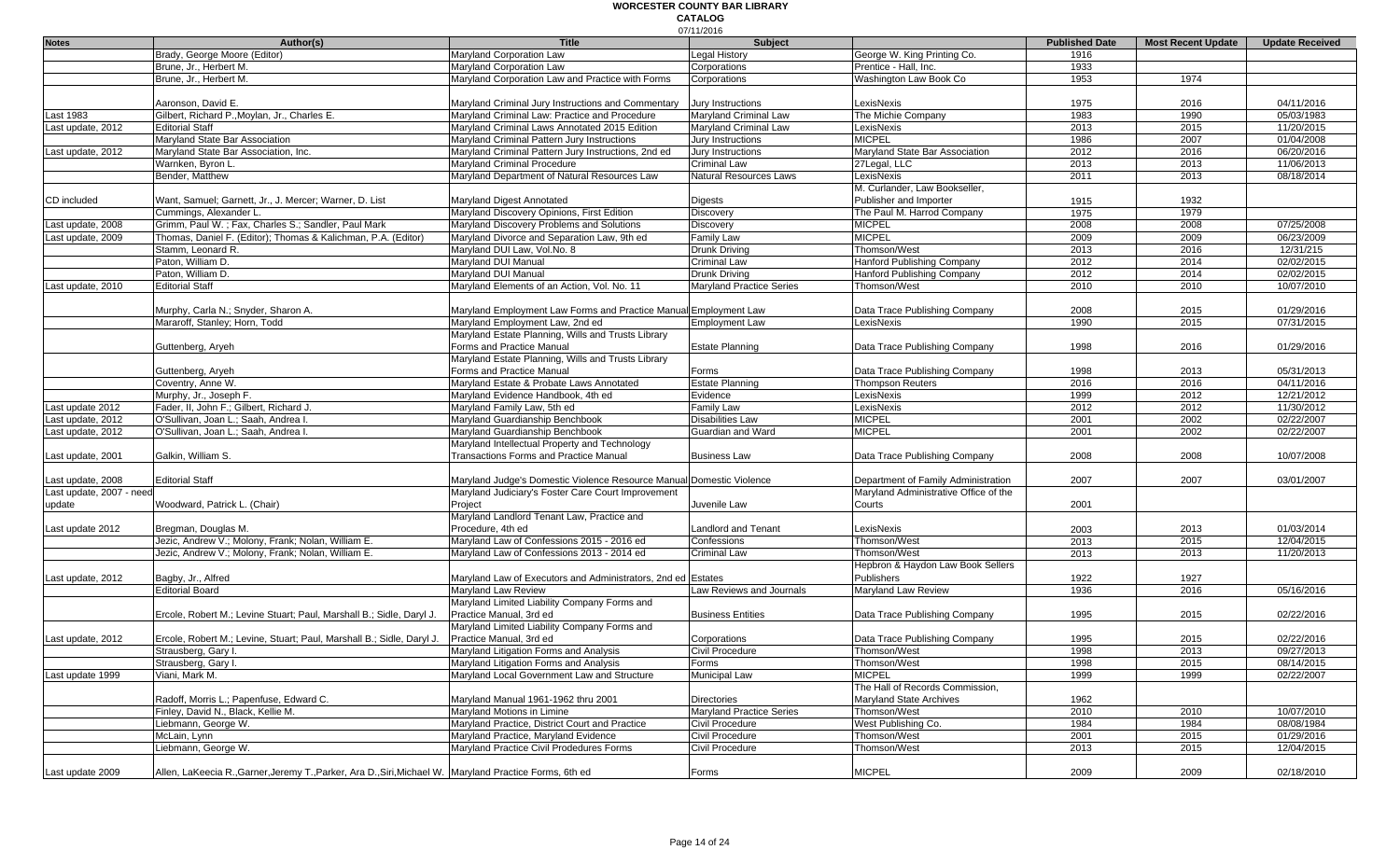|                                             |                                                                     |                                                     | 07/11/2016                   |                                   |                       |                           |                        |
|---------------------------------------------|---------------------------------------------------------------------|-----------------------------------------------------|------------------------------|-----------------------------------|-----------------------|---------------------------|------------------------|
| <b>Notes</b>                                | Author(s)                                                           | <b>Title</b>                                        | <b>Subject</b>               |                                   | <b>Published Date</b> | <b>Most Recent Update</b> | <b>Update Received</b> |
|                                             |                                                                     | Maryland Practice Maryland Evidence, State and      |                              |                                   |                       |                           |                        |
|                                             | McLain, Lynn                                                        | Federal, 3rd ed                                     | Evidence                     | Thomson/West                      | 2007                  | 2013                      | 01/03/2014             |
|                                             | Sykes, Philip L                                                     | Marvland Practice Probate Law and Practice          | <b>Estates</b>               | Washington Law Book Co.           | 1956                  | 1965                      |                        |
| Last update 2003                            | Dewey, Joel A.; Russo, Leslie Hayes                                 | Maryland Product Liability Law, 2nd ed              | <b>Products Liability</b>    | <b>MICPEL</b>                     | 2003                  | 2003                      | 02/22/2007             |
|                                             | <b>Editorial Staff</b>                                              | Maryland Register                                   | Maryland Register            | Office of the Secretary of State  | 2005                  | 2007                      | 04/13/2007             |
|                                             | Decker, Bessie M. (State Reporter)                                  | Maryland Reports                                    | Case Reports                 | Thomson/Reuters                   | 1896                  | 2016                      | 05/16/2016             |
|                                             | Niemeyer, Paul V.; Schuett, Linda M.                                | Maryland Rules Commentary, 3rd ed                   | <b>Maryland Rules</b>        | LexisNexis                        | 2003                  | 2014                      | 11/10/2014             |
|                                             |                                                                     | Maryland Rules General Rules of Practice and        |                              |                                   |                       |                           |                        |
|                                             | Publisher                                                           | Procedure                                           | Maryland Rules               | Washington Law Book Co.           | 1952                  |                           |                        |
|                                             | <b>Editorial Staff</b>                                              | Maryland Rules of Court Federal                     | <b>Maryland Rules</b>        | <b>Thomson West</b>               | 2006                  |                           | 04/18/2006             |
|                                             | <b>Editorial Staff</b>                                              | Marvland Rules of Court State                       | <b>Maryland Rules</b>        | <b>Thomson West</b>               | 2006                  |                           | 04/18/2006             |
| Last update 2007                            | Publisher                                                           | Maryland Rules of Evidence Pocket Edition           | Evidence                     | <b>MICPEL</b>                     | 2007                  | 2007                      | 06/22/2007             |
|                                             | McLain, Lynn                                                        | Maryland Rules of Evidence, 3rd ed                  | Evidence                     | Thomson/West                      | 2007                  | 2007                      | 09/14/2007             |
|                                             | Gray, Jr., John B. (Chair)                                          | Maryland Rules of Procedures 1958 & 1961 Editions   | Maryland Rules               | The Michie Company                | 1958                  |                           |                        |
|                                             |                                                                     | Maryland Rules of Procedures District Court of      |                              |                                   |                       |                           |                        |
|                                             | <b>Editorial Staff</b>                                              | Maryland                                            | <b>Maryland Rules</b>        | <b>Rules Service Company</b>      | 1982                  | 1994                      | 03/30/1994             |
|                                             |                                                                     | Maryland Secured Transactions Under Revised Article |                              |                                   |                       |                           |                        |
|                                             |                                                                     | 9 of the Uniform Commercial Code Forms and Practice |                              |                                   |                       |                           |                        |
|                                             | Witzel, Carla Stone                                                 | Manual                                              | Uniform Commercial Code      | Data Trace Publishing Company     | 2000                  | 2016                      | 06/27/2016             |
| Last update, 2010                           | <b>Commission Staff</b>                                             | Maryland Sentencing Guidelines Manual               | Sentencing                   | <b>MSCCSP</b>                     | 2006                  | 2009                      | 09/11/2009             |
|                                             | <b>Commission Staff</b>                                             | Maryland Sentencing Guidelines Manual               | Criminal Law                 | <b>MSCCSP</b>                     | 2006                  | 2009                      | 09/11/2009             |
|                                             |                                                                     | Maryland State Bar Association's Maryland Lawyer's  |                              |                                   |                       |                           |                        |
| Archive, 2006, 2008, 2009 Tandy, W. Patrick |                                                                     | Manual                                              | <b>Directories</b>           | Marvland Bar Association          | 2013                  | 2014                      | 03/02/2015             |
|                                             |                                                                     |                                                     |                              | Maryland State Board of Contract  |                       |                           |                        |
|                                             | Levy, Allan S. (Board Member)                                       | Maryland State Board of Contract Appeals            | Contracts                    | Appeals                           | 1984                  |                           |                        |
|                                             |                                                                     | Maryland State Commission on Criminal Sentencing    |                              | Maryland State Commission on      |                       |                           |                        |
|                                             | Thieme, Raymond G. (Chair) and Staff                                | Policy Annual Report 2006, 2007, 2008               | Reports                      | <b>Criminal Sentencing Policy</b> | 2006                  | 2008                      |                        |
|                                             |                                                                     | Maryland State Commission on Criminal Sentencing    |                              | Court Information Office - Media  |                       |                           |                        |
|                                             | Produced by Court Information Office - Media Department             | Policy Video                                        | Reports                      | Department                        |                       |                           |                        |
|                                             |                                                                     | Maryland State Commission on Criminal Sentencing    |                              |                                   |                       |                           |                        |
|                                             | Soul'e, David A                                                     | Policy, Annual Report                               | Reports                      | <b>MSCCSP</b>                     | 2008                  | 2008                      | 01/31/2008             |
|                                             | Friedman, Dan                                                       | Maryland State Constitution - A Reference Guide     | Constitutions                | Praeger Publishers                | 2006                  | 2006                      | 03/09/2007             |
|                                             |                                                                     | Maryland Summary Judgement and Related              |                              |                                   |                       |                           |                        |
|                                             | McGuire. Lisa J.                                                    | Termination Motions, 2015-2016 ed                   | Civil Procedure              | Thomson/West                      | 2011                  | 2015                      | 01/28/2016             |
|                                             | Rombro, Robert A.; Rosenthal, Herman B.; Reynolds, George K.;       |                                                     |                              |                                   |                       |                           |                        |
|                                             | Pasquier, Evelyn W. (Editors)                                       | Maryland Taxes, 4th ed                              | <b>Taxation</b>              | <b>MICPEL</b>                     | 2006                  | 2007                      | 04/03/2008             |
|                                             |                                                                     | Maryland Technology Transactions: The Venable       |                              |                                   |                       |                           |                        |
|                                             | Fowler, III, Newton B. (Editor)                                     | Practice and Forms Manual, 1st ed                   | Forms                        | Data Trace Publishing Company     | 2002                  | 2002                      | 02/07/2007             |
| Last update, 1990                           | Waterbury, III, Bayard H.                                           | Maryland Title Searcher's Handbook, 2nd ed          | <b>Real Property</b>         | The Michie Company Law Publishers | 1990                  | 1990                      | 03/09/2007             |
| Last update, 1990                           | Waterbury, III, Bayard H.                                           | Maryland Title Searcher's Handbook, 2nd ed          | <b>Title Examinations</b>    | The Michie Company Law Publishers | 1990                  | 1990                      | 03/09/2007             |
| Last update, 2006                           | Shadoan, George W.                                                  | Maryland Tort Damages, 7th ed                       | Damages                      | <b>MICPEL</b>                     | 2006                  | 2015                      | 04/24/2015             |
| Last update, 2006                           | Shadoan, George W.                                                  | Maryland Tort Damages, 7th ed                       | Torts                        | <b>MICPEL</b>                     | 2006                  | 2015                      | 04/24/2015             |
|                                             | Gilbert, Richard J.; Gilbert, Paul T.                               | Maryland Tort Law Handbook, 3rd ed                  | Damages                      | Lexis Publishing                  | 2000                  | 2012                      | 12/21/2012             |
|                                             | Gilbert, Richard J.; Gilbert, Paul T.                               | Maryland Tort Law Handbook, 3rd ed                  | Torts                        | Lexis Publishing                  | 2000                  | 2015                      | 10/23/2015             |
|                                             |                                                                     | Maryland Unemployment Decisions Digest 1996, 2nd    |                              |                                   |                       |                           |                        |
| Last update, 2011                           | Tabackman, Regina                                                   |                                                     | <b>Employment Law</b>        | <b>MICPEL</b>                     | 1997                  | 2007                      | 02/02/2007             |
|                                             | Sobin. Clifford B.                                                  | Maryland Workers' Compensation                      | <b>Workers' Compensation</b> | <b>Thomson Reuters</b>            | 2013                  | 2014                      | 09/22/2014             |
|                                             | Gilbert, Richard P.; Humphreys, Jr., Robert L.; Herwig, Jeffrey C.; |                                                     |                              |                                   |                       |                           |                        |
| Last update, 2011                           | Montour, Lance G                                                    | Maryland Workers' Compensation Handbook, 4th ed     | <b>Workers' Compensation</b> | LexisNexis                        | 1988                  | 2013                      | 01/03/2014             |
|                                             |                                                                     | Mechanic's Liens and the Maryland Trust Fund Law    |                              |                                   |                       |                           |                        |
| Last update 2005                            | Kozlakowski, Louis J.; Stadfeld, Max S.; Sugar, Paul S.             | and the Maryland Prompt Pay Statute                 | Mechanic's Liens             | <b>MICPEL</b>                     | 2005                  | 2005                      |                        |
| Last update 1999                            | Klein, Jr., Daniel E.; Allison, Kaye A.; Sekus, Perry F.            | Mediation A Handbook for Maryland Lawyers           | Mediation                    | <b>MICPEL</b>                     | 1999                  | 1999                      | 02/22/2007             |
| Last update 2004                            | Kovach, Kimberlee K.                                                | Mediation, Principles and Practice, 3rd ed          | Mediation                    | Thomson/West                      | 2004                  | 2004                      | 05/18/2012             |
|                                             |                                                                     | Medical Malpractice and Managed Care Law of         |                              |                                   |                       |                           |                        |
|                                             | Shar, Marcus Z.; Manoogian, David E.                                | Maryland                                            | <b>Medical Malpractice</b>   | <b>MICPEL</b>                     | 2001                  | 2001                      | 02/22/2007             |
| Last update, 2001                           | Danner, Douglas; Varn, Larry L.; Mathias, Susan                     | Medical Malpractice Checklists and Discovery        | <b>Medical Malpractice</b>   | Thomson/West                      | 2004                  | 2010                      | 07/30/2010             |
|                                             | <b>Editorial Staff</b>                                              | Michie's Annotated Code of Maryland                 | <b>Maryland Statutes</b>     | LexisNexis                        | 2009                  | 2016                      | 06/27/2016             |
|                                             | <b>Editorial Staff</b>                                              | Michie's Annotated Code of Maryland 1957            | <b>Maryland Statutes</b>     | LexisNexis                        | 1957                  | 2010                      | 09/24/2010             |
|                                             |                                                                     | Michie's Annotated Code of Maryland, 2014 Maryland  |                              |                                   |                       |                           |                        |
|                                             | <b>Editorial Staff</b>                                              | Legislative Review Service                          | <b>Maryland Statutes</b>     | LexisNexis                        | 2013                  | 2015                      | 09/18/2015             |
|                                             |                                                                     |                                                     |                              |                                   |                       |                           |                        |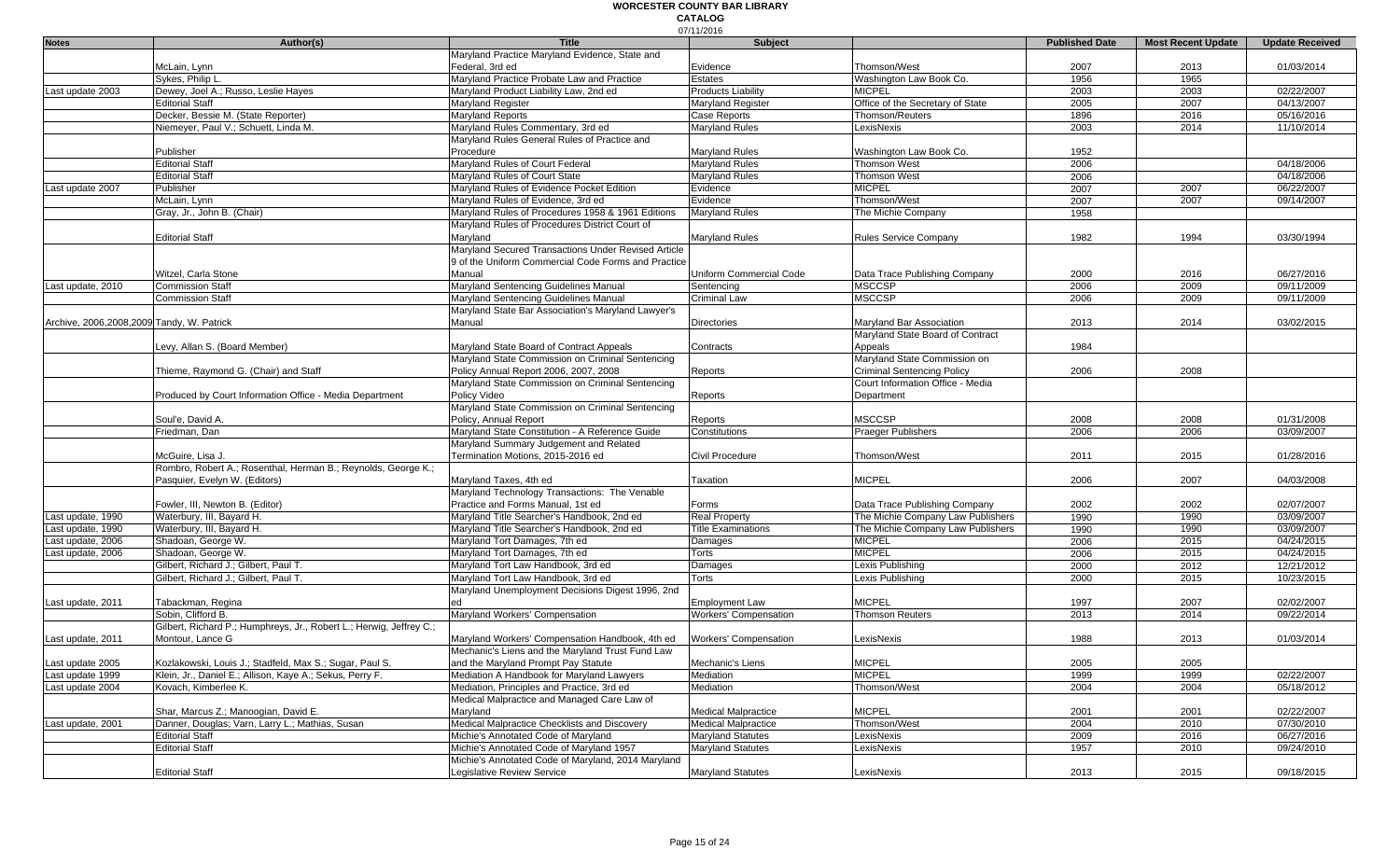|                      |                                                                  |                                                           | 07/11/2016                  |                                    |                       |                           |                        |
|----------------------|------------------------------------------------------------------|-----------------------------------------------------------|-----------------------------|------------------------------------|-----------------------|---------------------------|------------------------|
| <b>Notes</b>         | Author(s)                                                        | <b>Title</b>                                              | Subject                     |                                    | <b>Published Date</b> | <b>Most Recent Update</b> | <b>Update Received</b> |
|                      |                                                                  | Michie's Annotated Code of the Public General Laws of     |                             |                                    |                       |                           |                        |
|                      | <b>Editorial Staff</b>                                           | Marvland, Annotation Citator                              | <b>Maryland Statutes</b>    | LexisNexis                         | 2012                  | 2016                      | 07/11/2016             |
|                      |                                                                  | Michie's Annotated Code of the Public General Laws of     |                             |                                    |                       |                           |                        |
|                      | <b>Editorial Staff</b>                                           | Maryland, Index                                           | <b>Maryland Statutes</b>    | LexisNexis                         | 2008                  | 2015                      | 10/08/2015             |
|                      |                                                                  | Michie's Annotated Code of the Public General Laws of     |                             |                                    |                       |                           |                        |
|                      | <b>Editorial Staff</b>                                           | Maryland, Maryland Rules                                  | Maryland Statutes           | LexisNexis                         | 2011                  | 2015                      | 12/31/2015             |
|                      |                                                                  | Michie's Annotated Code of the Public General Laws of     |                             |                                    |                       |                           |                        |
|                      | <b>Editorial Staff</b>                                           | Marvland, Tables                                          | Maryland Statutes           | _exisNexis                         | 2007                  | 2015                      | 10/08/2015             |
|                      |                                                                  | Model Jury Instructions, Civil, 9th Circuit, 2001, Civil, |                             |                                    |                       |                           |                        |
|                      | Committee on Model Civil Jury Instructions                       | 8th Circuit, 2005, Civil, 3rd Circuit, 2006               | Federal Jury Instructions   | Thomson/West                       | 2001                  |                           |                        |
|                      |                                                                  | Model Jury Instructions, Criminal, 8th Circuit, 2003,     |                             |                                    |                       |                           |                        |
|                      | Committee on Model Criminal Jury Instrucitons                    | Criminal, 9th Circuit, 2003                               | Federal Jury Instructions   | Thomson/West                       | 2003                  |                           |                        |
|                      | LaFave, Wayne R.                                                 | Modern Criminal Law, 4th ed                               | <b>Criminal Law</b>         | Thomson/West                       | 1998                  | 2006                      | 01/23/2009             |
|                      | Burke, J. Martin; Friel, Michael K.; Gagliardi, Elaine Hightower | Modern Estate Planning, 2nd ed                            | Estate Planning             | LexisNexis                         | 1981                  | 2011                      | 09/01/2011             |
|                      | Lynch, Jr., John A.; Bourne, Richard W.                          | Modern Maryland Civil Procedure, 2nd ed                   | Civil Procedure             | LexisNexis                         | 2004                  | 2015                      | 10/23/2015             |
|                      |                                                                  |                                                           |                             |                                    |                       |                           |                        |
|                      | Parella, Robert E.; Miller, Joel E.                              | Modern Trust Forms and Checklists with Commentary         | <b>Trusts</b>               | Warren, Gorham and Lamont, Inc.    | 1980                  |                           |                        |
|                      | Richie C. Shoemaker, MD w/Patti Schmidt                          | <b>Mold Warriors</b>                                      | <b>Fighting Mold Threat</b> | <b>Gateway Press</b>               | 2005                  | 2007                      | 07/13/2015             |
|                      | Moore, James William                                             | Moore's Federal Rules Pamphlet                            | <b>Federal Procedure</b>    | LexisNexis                         | 2013                  | 2016                      | 12/31/2015             |
|                      |                                                                  | Motor Vehicle Accident Reconstruction and Cause           |                             |                                    |                       |                           |                        |
|                      | _impert, Rudolf                                                  | Analysis, 7th ed                                          | Automobile Law              | LexisNexis                         | 2012                  | 2015                      | 09/18/2015             |
|                      | Brune, Jr., Herbert M.                                           | Motor Vehicle Law of Maryland                             | Automobile Law              | The Vail-Ballou Press, Inc.        | 1928                  |                           |                        |
|                      | Aro, Karl S.                                                     | Municipal Charters of Maryland                            | Municipal Charters          | Department of Legislative Services | 1983                  | 2015                      | 03/07/2016             |
|                      |                                                                  | New Encyclopedia Britannica Propaedia, Outline of         |                             |                                    |                       |                           |                        |
|                      | The University of Chicago Editorial Staff                        | Knowledge                                                 | Encyclopedia-General        | William Benton, Publisher          | 1943                  | 1974                      |                        |
|                      |                                                                  | New Encyclopedia Britannica Ready Reference and           |                             |                                    |                       |                           |                        |
|                      | The University of Chicago Editorial Staff                        | Index                                                     | Encyclopedia-General        | William Benton, Publisher          | 1943                  | 1974                      |                        |
|                      | The University of Chicago Editorial Staff                        | New Encyclopedia Britannica, 15th ed, Macropedia          | Encyclopedia-General        | William Benton, Publisher          | 1943                  |                           | 11/06/1974             |
|                      |                                                                  | New Wigmore A Treatise on Evidence, Evidence of           |                             |                                    |                       |                           |                        |
|                      | Leonard, David P.                                                | Other Misconduct and Similar Events                       | Evidence                    | Aspen Publishers                   | 2009                  | 2009                      | 11/07/2008             |
|                      |                                                                  | New Wigmore A Treatise on Evidence, Evidentiary           |                             |                                    |                       |                           |                        |
|                      | mwinkelried. Edward J.                                           |                                                           | Evidence                    | Aspen Publishers                   |                       |                           |                        |
|                      |                                                                  | Privileges, 2 ed                                          |                             |                                    | 2009                  | 2009                      | 12/04/2009             |
|                      |                                                                  | New Wigmore A Treatise on Evidence, Expert                |                             |                                    |                       |                           |                        |
|                      | Kaye, David H.; Bernstein, David E.; Mnookim, Jennifer L.        | Evidence                                                  | Evidence                    | <b>Aspen Publishers</b>            | 2004                  | 2011                      | 01/07/2011             |
|                      |                                                                  | New Wigmore A Treatise on Evidence, Selected Rules        |                             |                                    |                       |                           |                        |
|                      | Leonard, David P.                                                | of Limitied Admissibility, 2110 Supplement                | Evidence                    | Aspen Publishers                   | 1998                  | 2011                      | 01/07/2011             |
|                      | Norton, William L.                                               | Norton Bankruptcy Law Adviser                             | <b>Bankruptcy Law</b>       | Thomson/West                       | Monthly               | 2016                      | 06/27/2016             |
|                      | Norton, William L., Jr, Norton, William L. III                   | Norton Bankruptcy Law and Practice, 3rd. Ed               | <b>Bankruptcy Law</b>       | Thomson/West                       | 2010                  | 2016                      | 06/06/2016             |
| Plus Codes and Rules | Norton, William L.Jr., Norton, William L. III                    | Norton Dictionary of Bankruptcy Terms                     | <b>Bankruptcy Law</b>       | Thomson/West                       | 2014                  | 2016                      | 03/28/2016             |
|                      | Norton, William L.Jr., Norton, William L. III                    | Norton Quick-Reference Bankruptcy Code & Rules            | <b>Bankruptcy Law</b>       | Thomson/West                       | 2013                  | 2016                      | 02/08/2016             |
|                      |                                                                  | Notes on the Introduction of Equity Jurisdiction into     |                             |                                    |                       |                           |                        |
|                      | Newbold, Jr., David M.                                           | Maryland 1634-1720                                        | Equity                      | M. Curlander Law Publishers        | 1906                  |                           |                        |
|                      |                                                                  | Notes on the Introduction of Equity Jurisdiction into     |                             |                                    |                       |                           |                        |
|                      | Newbold, Jr., David M.                                           | Maryland 1634-1720                                        | Legal History               | M. Curlander Law Publishers        | 1906                  |                           |                        |
|                      | Title Guarantee & Trust Co.                                      | Notes on Titles                                           | Land Titles                 | Title Guarantee & Trust Co.        | 1903                  | 1903                      | 03/17/1905             |
|                      | Title Guarantee & Trust Co.                                      | Notes on Titles                                           | <b>Real Property</b>        | Title Guarantee & Trust Co.        | 1903                  | 1903                      | 03/17/1905             |
|                      | Rothstein, Mark A.                                               | Occupational Safety and Health Law, 2016 ed               | Occupational Safety         | Thomson/Reuters                    | 2008                  | 2016                      | 03/07/2016             |
|                      | Rothstein, Mark A.                                               | Occupational Safety and Health Law, 2012 ed               | Employment Law              | <b>Thomson/Reuters</b>             | 2008                  | 2013                      | 03/22/2013             |
|                      |                                                                  | Office of the Public Defender, State of Maryland, Fiscal  |                             |                                    |                       |                           |                        |
|                      | Foster, Nancy; Harris, Stephen E.                                | Year Annual Report                                        | Reports                     | Office of the Public Defender      | 2009                  | 2009                      | 10/09/2009             |
|                      |                                                                  | Officer's DUI Handbook 2009 State-to-State Case           |                             |                                    |                       |                           |                        |
|                      | Stephen, John A.                                                 | Summaries                                                 | Drunk Driving               | LexisNexis                         | 2009                  | 2014                      | 01/12/2015             |
|                      |                                                                  | Officer's DUI Handbook 2009 State-to-State Case           |                             |                                    |                       |                           |                        |
|                      | Stephen, John A.                                                 | Summaries                                                 | <b>Criminal Law</b>         | LexisNexis                         | 2009                  | 2009                      | 12/10/2010             |
|                      | Kwasnoski, John B.; Partridge, Gerald N.; Stephen, John A.       | Officer's DUI Handbook, 6th ed                            | Criminal Law                | LexisNexis                         | 2013                  | 2013                      | 05/31/2013             |
|                      | Kwasnoski, John B.; Partridge, Gerald N.; Stephen, John A.       | Officer's DUI Handbook. 6th ed                            | Drunk Driving               | LexisNexis                         | 2013                  | 2013                      | 05/31/2013             |
|                      | Stephen, John A.                                                 | Officer's Search and Seizure Handbook, 4th Edition        | Search and Seizure          | _exisNexis                         | 2012                  | 2015                      | 05/29/2015             |
|                      | Stephen, John A.                                                 | Officer's Search and Seizure Handbook, 4th Edition        | Criminal Law                | _exisNexis                         | 2012                  | 2012                      | 11/30/2012             |
|                      |                                                                  | Officer's Search and Seizure Handbook 2013 State to       |                             |                                    |                       |                           |                        |
|                      |                                                                  |                                                           |                             |                                    |                       |                           |                        |
|                      | Stephen, John A.                                                 | <b>State Case Summaries</b>                               | Search and Seizure          | LexisNexis                         | 2013                  | 2013                      | 01/15/2014             |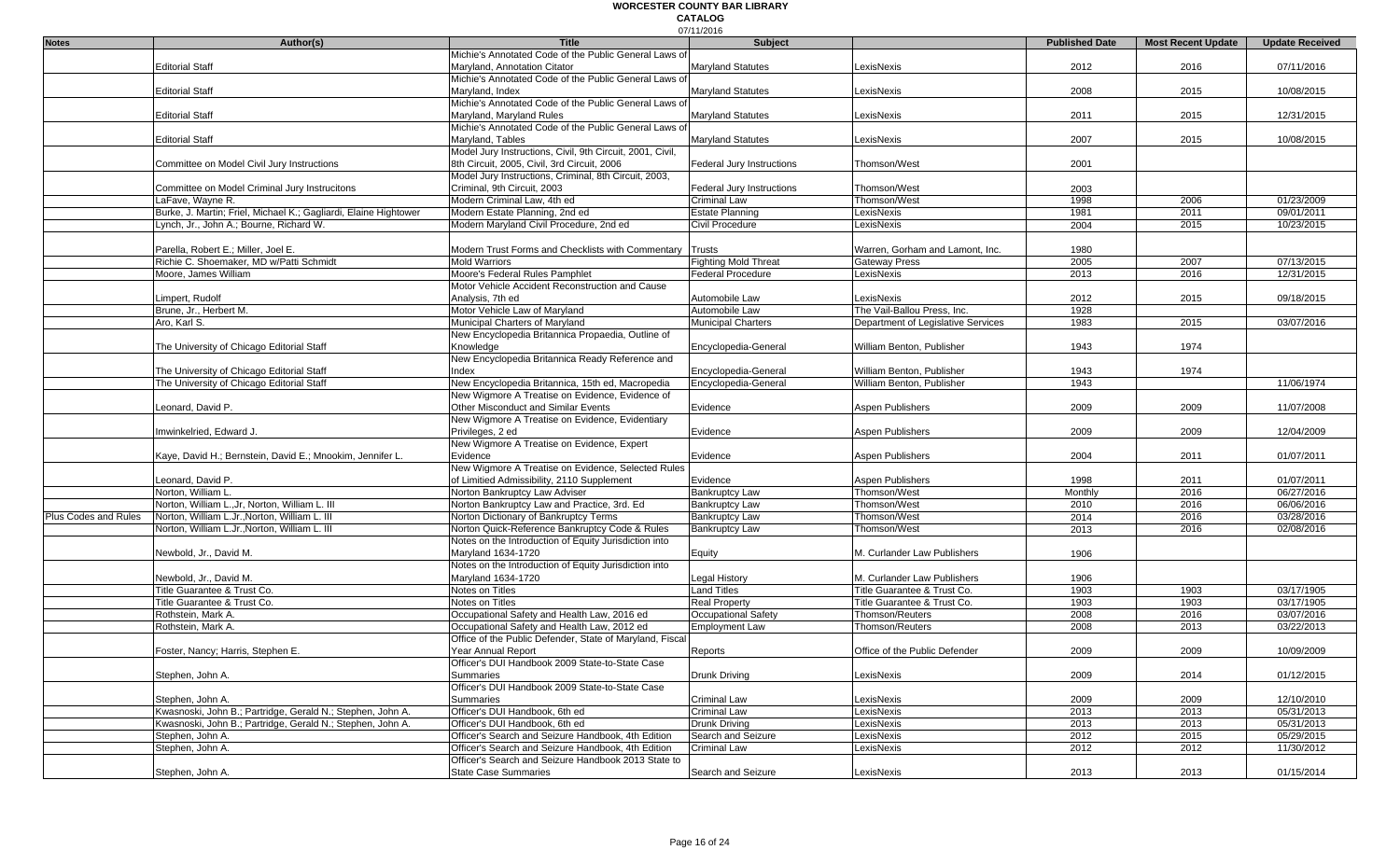| Officer's Search and Seizure Handbook 2013 State to<br>Stephen. John A.<br><b>State Case Summaries</b><br><b>Criminal Law</b><br>LexisNexis<br>2013<br>01/15/2014<br>2013<br>Gianna, Dominic J.; Julien, Alfred<br>Opening Statements, 2nd ed<br><b>Trial Practice</b><br>Thomson/West<br>2004<br>2004<br>02/01/2004<br>02/22/2016<br><b>Editorial Staff</b><br>Opinion of the Attorney General, State of Maryland<br><b>Rules Service Company</b><br>2014<br>2016<br><b>Opinions</b><br>Opinions of the Committee on Professional Ethics<br><b>Legal Ethics</b><br>American Bar Association<br>American Bar Association<br>1967<br>1978<br>The Paul M. Harrod<br>Opinions on Ethics and Professional Responsibility<br>Company/Professional Printing<br><b>Editorial Staff</b><br>Maryland State Bar Association<br>Legal Ethics<br>Services, Inc.<br>1985<br>1976<br>Opinions on Ethics and Professional Responsibility<br><b>Editorial Staff</b><br>Maryland State Bar Association<br>Legal Ethics<br>Maryland State Bar Association, Inc.<br>2013<br>09/27/2013<br>1978<br>Orfields's Criminal Procedure under the Federal Rules.<br>The Lawyers Co-operative Publishing<br>2nd ed<br>Orfield, Lester B.; Rhodes, Mark S.<br>1985<br>2006<br>Federal Criminal Procedure<br>Company<br>Organizing Corporate and Other Business Enterprises,<br>1949<br>2015<br>6th ed<br><b>Business Entities</b><br>LexisNexis<br>10/15/2015<br>Rohrlich, Chester; Lee, Mark R.; Gross, Leonard; Meyers, Darryl L.<br>Patent Copyright Trade Secret, Right of Publicity<br>Trademark Handbook for Maryland Business and<br>Astrachan, James B.<br>Litigation Lawyers<br><b>Intellectual Property</b><br>Maryland State Bar Association, Inc.<br>2013<br>2013<br>10/18/2013<br>Danner, Douglas; Varn, Larry L.<br>Pattern Deposition Checklists, 4th ed<br>1998<br>2009<br>09/24/2009<br>Thomson/West<br>Discovery<br>Danner, Douglas; Varn, Larry L.<br>Pattern Discovery Family Law<br>1999<br>08/12/1999<br>West Group<br>1998<br>Discovery<br>Clark, Boardman,<br>Danner, Douglas; Varn, Larry L.<br>Pattern Discovery Premises Liability, 3rd ed<br>Callaghan/Thomson/West<br>2015<br>08/14/2015<br>Discovery<br>1994<br>Clark, Boardman,<br>Callaghan/Thomson/West<br>Danner, Douglas; Varn, Larry L.<br>Pattern Discovery Products Liability, 3rd ed<br>1995<br>2011<br>04/07/2011<br>Discovery<br>Pattern Discovery Tort Actions, 3rd ed<br>2016<br>07/11/2016<br>Danner, Douglas; Varn, Larry L<br><b>Thomson Reuters</b><br>2004<br>Discovery<br>Pattern Discovery: Motor Vehicles 3rd ed<br>2004<br>2016<br>06/06/2016<br>Danner, Douglas; Varn, Larry L<br>Thomson/West<br>Discovery<br>Pattern Examination of Witnesses for the Maryland<br><b>MICPEL</b><br>Last update 2006<br>2006<br>04/22/2011<br>Sandler, Paul Mark; Archibald, James K.<br>Lawyer, 4th ed<br>Evidence<br>2006<br>Pattern Examination of Witnesses for the Maryland<br><b>MICPEL</b><br>Sandler, Paul Mark; Archibald, James K.<br><b>Trial Practice</b><br>2006<br>2006<br>04/22/2011<br>Last update 2006<br>awver. 4th ed<br>Pattern Jury Instructions Civil, 11th Circuit, 2005, Civil,<br>5th Circuit, 2006<br>Thomson/West<br>2005<br>Committee on Pattern Civil Jury Instructions<br>Federal Jury Instructions<br>Patton and Palomar on Land Titles, 3rd ed<br><b>Land Titles</b><br>2003<br>2016<br>02/22/2016<br>Palomar, Joyce<br>Thomson/West<br>Patton and Palomar on Land Titles, 3rd ed<br>2003<br>2006<br>Palomar, Joyce<br>Real Property<br>Thomson/West<br>PDR Medical Dictionary, 3rd ed<br>2006<br>2006<br>Stedman, Thomas L<br>Medical Jurisprudence<br>Thomson/West<br>Pet Peeves (and What to Do About Them) rev ed<br>1992<br>Burns, Edward<br><b>Real Property</b><br><b>Community Associations Institute</b><br><b>Editorial Staff</b><br>Physicians' Desk Reference, 2011 ed<br>2011<br>Medical Jurisprudence<br>Thomson/West<br>2011<br>05/20/2011<br>Planning an Estate: A Guidebook of Principles and<br>Neumann, Martin; Weinstock, Harold<br>Techniques, 4th ed<br><b>Estate Planning</b><br>Thomson/Reuters<br>2002<br>2015<br>11/06/2015<br>Bond, James E.<br>Plea Bargaining and Guilty Plea, 2nd ed<br><b>Criminal Law</b><br>Clark Boardman Company<br>1983<br>1983<br>08/12/1983<br>1884<br>Poe, John Pretiss<br>Pleading and Practice at Law, 2nd ed<br>Pleading<br>King Brothers<br>Pleading and Practice in Courts of Common Law, 3rd<br>1897<br>Poe, John Pretiss<br>Pleading<br>King Brothers<br><b>MICPEL</b><br>Sandler, Paul Mark; Archibald, James K.<br>Pleading Causes of Action in Maryland, 5th ed<br>1991<br>2013<br>05/08/2013<br>Last update 2013<br>Pleading<br>Poe's Pleading and Practice, 6th ed<br>1976<br>Sachs, Jr., Harry M.<br>Pleading<br>The Michie Company<br>1975<br>The Lawyers Co-operative Publishing<br>2006<br>Yackle, Larry W.<br><b>Postconviction Remedies</b><br>Post Conviction<br>1981<br>Company<br>The Lawyers Co-operative Publishing<br>Yackle, Larry W.<br><b>Postconviction Remedies</b><br><b>Criminal Law</b><br>Company<br>1981<br>2006<br>Powell, Richard R.<br>LexisNexis<br>2006<br><b>Real Property</b><br>1949<br>03/01/2006<br>Powell on Real Property<br>Siemer, Deanne C., Rothschild, Frank D., Stein, Edward R.<br>2000<br>Soloman, Samuel H.<br><b>Trial Litigation</b><br>National Institue for Trial Advocacy<br>2000<br>01/02/2001<br>Power Point for Litigators<br>Frank, Jason A.; Fader, II, John F.; Fiorentino, Kim Viti; Gisriel,<br><b>MICPEL</b><br>Practical Approaches to Adult Guardianship<br>Disabilities Law<br>2005<br>2005<br>06/22/2007<br>Thomas J.<br>Frank, Jason A.; Fader, II, John F.; Fiorentino, Kim Viti; Gisriel,<br><b>MICPEL</b><br>2005<br>06/22/2007<br>Practical Approaches to Adult Guardianship<br>Guardian and Ward<br>2005<br>Thomas J.<br>Practical Treatise on the Law of Partnership, 3rd ed<br>Robert H. Small Law Bookseller<br>Gow, Neil<br>1845<br>Partnerships<br>Gow, Neil<br>Practical Treatise on the Law of Partnership, 3rd ed<br><b>Business Entities</b><br>Robert H. Small Law Bookseller<br>1845<br>Practice Manual for the Maryland Lawyer, 4th ed<br><b>Practice Manuals</b><br><b>MICPEL</b><br>1981<br>2012<br>12/21/2012<br>Evans, III, Matthew S.; Schultz, Dana K.; Nesbitt, K. Nichole<br>Evans, III, Matthew S.; Schultz, Dana K.; Nesbitt, K. Nichole<br>Practice Manual for the Maryland Lawyer, 4th ed<br><b>Trial Practice</b><br><b>MICPEL</b><br>1981<br>2012<br>12/21/2012 | <b>Notes</b>     | Author(s) | <b>Title</b> | 07/11/2016<br><b>Subject</b> | <b>Published Date</b> | <b>Most Recent Update</b> | <b>Update Received</b> |
|--------------------------------------------------------------------------------------------------------------------------------------------------------------------------------------------------------------------------------------------------------------------------------------------------------------------------------------------------------------------------------------------------------------------------------------------------------------------------------------------------------------------------------------------------------------------------------------------------------------------------------------------------------------------------------------------------------------------------------------------------------------------------------------------------------------------------------------------------------------------------------------------------------------------------------------------------------------------------------------------------------------------------------------------------------------------------------------------------------------------------------------------------------------------------------------------------------------------------------------------------------------------------------------------------------------------------------------------------------------------------------------------------------------------------------------------------------------------------------------------------------------------------------------------------------------------------------------------------------------------------------------------------------------------------------------------------------------------------------------------------------------------------------------------------------------------------------------------------------------------------------------------------------------------------------------------------------------------------------------------------------------------------------------------------------------------------------------------------------------------------------------------------------------------------------------------------------------------------------------------------------------------------------------------------------------------------------------------------------------------------------------------------------------------------------------------------------------------------------------------------------------------------------------------------------------------------------------------------------------------------------------------------------------------------------------------------------------------------------------------------------------------------------------------------------------------------------------------------------------------------------------------------------------------------------------------------------------------------------------------------------------------------------------------------------------------------------------------------------------------------------------------------------------------------------------------------------------------------------------------------------------------------------------------------------------------------------------------------------------------------------------------------------------------------------------------------------------------------------------------------------------------------------------------------------------------------------------------------------------------------------------------------------------------------------------------------------------------------------------------------------------------------------------------------------------------------------------------------------------------------------------------------------------------------------------------------------------------------------------------------------------------------------------------------------------------------------------------------------------------------------------------------------------------------------------------------------------------------------------------------------------------------------------------------------------------------------------------------------------------------------------------------------------------------------------------------------------------------------------------------------------------------------------------------------------------------------------------------------------------------------------------------------------------------------------------------------------------------------------------------------------------------------------------------------------------------------------------------------------------------------------------------------------------------------------------------------------------------------------------------------------------------------------------------------------------------------------------------------------------------------------------------------------------------------------------------------------------------------------------------------------------------------------------------------------------------------------------------------------------------------------------------------------------------------------------------------------------------------------------------------------------------------------------------------------------------------------------------------------------------------------------------------------------------------------------------------------------------------------------------------------------------------------------------------------------------------------------------------------------------------------------------------------------------------------------------------------------------------------------------------------------------------------------------------------------------------------------------------------------------------------------------------------------------------------------------------------------------------------------------------------------------------------------------------------------------------------------------------------------------------------------------------------------------------------------------------------------------------------------------------------------------|------------------|-----------|--------------|------------------------------|-----------------------|---------------------------|------------------------|
|                                                                                                                                                                                                                                                                                                                                                                                                                                                                                                                                                                                                                                                                                                                                                                                                                                                                                                                                                                                                                                                                                                                                                                                                                                                                                                                                                                                                                                                                                                                                                                                                                                                                                                                                                                                                                                                                                                                                                                                                                                                                                                                                                                                                                                                                                                                                                                                                                                                                                                                                                                                                                                                                                                                                                                                                                                                                                                                                                                                                                                                                                                                                                                                                                                                                                                                                                                                                                                                                                                                                                                                                                                                                                                                                                                                                                                                                                                                                                                                                                                                                                                                                                                                                                                                                                                                                                                                                                                                                                                                                                                                                                                                                                                                                                                                                                                                                                                                                                                                                                                                                                                                                                                                                                                                                                                                                                                                                                                                                                                                                                                                                                                                                                                                                                                                                                                                                                                                                                                                                                                                                                                                                                                                                                                                                                                                                                                                                                                                                                                                          |                  |           |              |                              |                       |                           |                        |
|                                                                                                                                                                                                                                                                                                                                                                                                                                                                                                                                                                                                                                                                                                                                                                                                                                                                                                                                                                                                                                                                                                                                                                                                                                                                                                                                                                                                                                                                                                                                                                                                                                                                                                                                                                                                                                                                                                                                                                                                                                                                                                                                                                                                                                                                                                                                                                                                                                                                                                                                                                                                                                                                                                                                                                                                                                                                                                                                                                                                                                                                                                                                                                                                                                                                                                                                                                                                                                                                                                                                                                                                                                                                                                                                                                                                                                                                                                                                                                                                                                                                                                                                                                                                                                                                                                                                                                                                                                                                                                                                                                                                                                                                                                                                                                                                                                                                                                                                                                                                                                                                                                                                                                                                                                                                                                                                                                                                                                                                                                                                                                                                                                                                                                                                                                                                                                                                                                                                                                                                                                                                                                                                                                                                                                                                                                                                                                                                                                                                                                                          |                  |           |              |                              |                       |                           |                        |
|                                                                                                                                                                                                                                                                                                                                                                                                                                                                                                                                                                                                                                                                                                                                                                                                                                                                                                                                                                                                                                                                                                                                                                                                                                                                                                                                                                                                                                                                                                                                                                                                                                                                                                                                                                                                                                                                                                                                                                                                                                                                                                                                                                                                                                                                                                                                                                                                                                                                                                                                                                                                                                                                                                                                                                                                                                                                                                                                                                                                                                                                                                                                                                                                                                                                                                                                                                                                                                                                                                                                                                                                                                                                                                                                                                                                                                                                                                                                                                                                                                                                                                                                                                                                                                                                                                                                                                                                                                                                                                                                                                                                                                                                                                                                                                                                                                                                                                                                                                                                                                                                                                                                                                                                                                                                                                                                                                                                                                                                                                                                                                                                                                                                                                                                                                                                                                                                                                                                                                                                                                                                                                                                                                                                                                                                                                                                                                                                                                                                                                                          |                  |           |              |                              |                       |                           |                        |
|                                                                                                                                                                                                                                                                                                                                                                                                                                                                                                                                                                                                                                                                                                                                                                                                                                                                                                                                                                                                                                                                                                                                                                                                                                                                                                                                                                                                                                                                                                                                                                                                                                                                                                                                                                                                                                                                                                                                                                                                                                                                                                                                                                                                                                                                                                                                                                                                                                                                                                                                                                                                                                                                                                                                                                                                                                                                                                                                                                                                                                                                                                                                                                                                                                                                                                                                                                                                                                                                                                                                                                                                                                                                                                                                                                                                                                                                                                                                                                                                                                                                                                                                                                                                                                                                                                                                                                                                                                                                                                                                                                                                                                                                                                                                                                                                                                                                                                                                                                                                                                                                                                                                                                                                                                                                                                                                                                                                                                                                                                                                                                                                                                                                                                                                                                                                                                                                                                                                                                                                                                                                                                                                                                                                                                                                                                                                                                                                                                                                                                                          |                  |           |              |                              |                       |                           |                        |
|                                                                                                                                                                                                                                                                                                                                                                                                                                                                                                                                                                                                                                                                                                                                                                                                                                                                                                                                                                                                                                                                                                                                                                                                                                                                                                                                                                                                                                                                                                                                                                                                                                                                                                                                                                                                                                                                                                                                                                                                                                                                                                                                                                                                                                                                                                                                                                                                                                                                                                                                                                                                                                                                                                                                                                                                                                                                                                                                                                                                                                                                                                                                                                                                                                                                                                                                                                                                                                                                                                                                                                                                                                                                                                                                                                                                                                                                                                                                                                                                                                                                                                                                                                                                                                                                                                                                                                                                                                                                                                                                                                                                                                                                                                                                                                                                                                                                                                                                                                                                                                                                                                                                                                                                                                                                                                                                                                                                                                                                                                                                                                                                                                                                                                                                                                                                                                                                                                                                                                                                                                                                                                                                                                                                                                                                                                                                                                                                                                                                                                                          |                  |           |              |                              |                       |                           |                        |
|                                                                                                                                                                                                                                                                                                                                                                                                                                                                                                                                                                                                                                                                                                                                                                                                                                                                                                                                                                                                                                                                                                                                                                                                                                                                                                                                                                                                                                                                                                                                                                                                                                                                                                                                                                                                                                                                                                                                                                                                                                                                                                                                                                                                                                                                                                                                                                                                                                                                                                                                                                                                                                                                                                                                                                                                                                                                                                                                                                                                                                                                                                                                                                                                                                                                                                                                                                                                                                                                                                                                                                                                                                                                                                                                                                                                                                                                                                                                                                                                                                                                                                                                                                                                                                                                                                                                                                                                                                                                                                                                                                                                                                                                                                                                                                                                                                                                                                                                                                                                                                                                                                                                                                                                                                                                                                                                                                                                                                                                                                                                                                                                                                                                                                                                                                                                                                                                                                                                                                                                                                                                                                                                                                                                                                                                                                                                                                                                                                                                                                                          |                  |           |              |                              |                       |                           |                        |
|                                                                                                                                                                                                                                                                                                                                                                                                                                                                                                                                                                                                                                                                                                                                                                                                                                                                                                                                                                                                                                                                                                                                                                                                                                                                                                                                                                                                                                                                                                                                                                                                                                                                                                                                                                                                                                                                                                                                                                                                                                                                                                                                                                                                                                                                                                                                                                                                                                                                                                                                                                                                                                                                                                                                                                                                                                                                                                                                                                                                                                                                                                                                                                                                                                                                                                                                                                                                                                                                                                                                                                                                                                                                                                                                                                                                                                                                                                                                                                                                                                                                                                                                                                                                                                                                                                                                                                                                                                                                                                                                                                                                                                                                                                                                                                                                                                                                                                                                                                                                                                                                                                                                                                                                                                                                                                                                                                                                                                                                                                                                                                                                                                                                                                                                                                                                                                                                                                                                                                                                                                                                                                                                                                                                                                                                                                                                                                                                                                                                                                                          |                  |           |              |                              |                       |                           |                        |
|                                                                                                                                                                                                                                                                                                                                                                                                                                                                                                                                                                                                                                                                                                                                                                                                                                                                                                                                                                                                                                                                                                                                                                                                                                                                                                                                                                                                                                                                                                                                                                                                                                                                                                                                                                                                                                                                                                                                                                                                                                                                                                                                                                                                                                                                                                                                                                                                                                                                                                                                                                                                                                                                                                                                                                                                                                                                                                                                                                                                                                                                                                                                                                                                                                                                                                                                                                                                                                                                                                                                                                                                                                                                                                                                                                                                                                                                                                                                                                                                                                                                                                                                                                                                                                                                                                                                                                                                                                                                                                                                                                                                                                                                                                                                                                                                                                                                                                                                                                                                                                                                                                                                                                                                                                                                                                                                                                                                                                                                                                                                                                                                                                                                                                                                                                                                                                                                                                                                                                                                                                                                                                                                                                                                                                                                                                                                                                                                                                                                                                                          |                  |           |              |                              |                       |                           |                        |
|                                                                                                                                                                                                                                                                                                                                                                                                                                                                                                                                                                                                                                                                                                                                                                                                                                                                                                                                                                                                                                                                                                                                                                                                                                                                                                                                                                                                                                                                                                                                                                                                                                                                                                                                                                                                                                                                                                                                                                                                                                                                                                                                                                                                                                                                                                                                                                                                                                                                                                                                                                                                                                                                                                                                                                                                                                                                                                                                                                                                                                                                                                                                                                                                                                                                                                                                                                                                                                                                                                                                                                                                                                                                                                                                                                                                                                                                                                                                                                                                                                                                                                                                                                                                                                                                                                                                                                                                                                                                                                                                                                                                                                                                                                                                                                                                                                                                                                                                                                                                                                                                                                                                                                                                                                                                                                                                                                                                                                                                                                                                                                                                                                                                                                                                                                                                                                                                                                                                                                                                                                                                                                                                                                                                                                                                                                                                                                                                                                                                                                                          |                  |           |              |                              |                       |                           |                        |
|                                                                                                                                                                                                                                                                                                                                                                                                                                                                                                                                                                                                                                                                                                                                                                                                                                                                                                                                                                                                                                                                                                                                                                                                                                                                                                                                                                                                                                                                                                                                                                                                                                                                                                                                                                                                                                                                                                                                                                                                                                                                                                                                                                                                                                                                                                                                                                                                                                                                                                                                                                                                                                                                                                                                                                                                                                                                                                                                                                                                                                                                                                                                                                                                                                                                                                                                                                                                                                                                                                                                                                                                                                                                                                                                                                                                                                                                                                                                                                                                                                                                                                                                                                                                                                                                                                                                                                                                                                                                                                                                                                                                                                                                                                                                                                                                                                                                                                                                                                                                                                                                                                                                                                                                                                                                                                                                                                                                                                                                                                                                                                                                                                                                                                                                                                                                                                                                                                                                                                                                                                                                                                                                                                                                                                                                                                                                                                                                                                                                                                                          |                  |           |              |                              |                       |                           |                        |
|                                                                                                                                                                                                                                                                                                                                                                                                                                                                                                                                                                                                                                                                                                                                                                                                                                                                                                                                                                                                                                                                                                                                                                                                                                                                                                                                                                                                                                                                                                                                                                                                                                                                                                                                                                                                                                                                                                                                                                                                                                                                                                                                                                                                                                                                                                                                                                                                                                                                                                                                                                                                                                                                                                                                                                                                                                                                                                                                                                                                                                                                                                                                                                                                                                                                                                                                                                                                                                                                                                                                                                                                                                                                                                                                                                                                                                                                                                                                                                                                                                                                                                                                                                                                                                                                                                                                                                                                                                                                                                                                                                                                                                                                                                                                                                                                                                                                                                                                                                                                                                                                                                                                                                                                                                                                                                                                                                                                                                                                                                                                                                                                                                                                                                                                                                                                                                                                                                                                                                                                                                                                                                                                                                                                                                                                                                                                                                                                                                                                                                                          |                  |           |              |                              |                       |                           |                        |
|                                                                                                                                                                                                                                                                                                                                                                                                                                                                                                                                                                                                                                                                                                                                                                                                                                                                                                                                                                                                                                                                                                                                                                                                                                                                                                                                                                                                                                                                                                                                                                                                                                                                                                                                                                                                                                                                                                                                                                                                                                                                                                                                                                                                                                                                                                                                                                                                                                                                                                                                                                                                                                                                                                                                                                                                                                                                                                                                                                                                                                                                                                                                                                                                                                                                                                                                                                                                                                                                                                                                                                                                                                                                                                                                                                                                                                                                                                                                                                                                                                                                                                                                                                                                                                                                                                                                                                                                                                                                                                                                                                                                                                                                                                                                                                                                                                                                                                                                                                                                                                                                                                                                                                                                                                                                                                                                                                                                                                                                                                                                                                                                                                                                                                                                                                                                                                                                                                                                                                                                                                                                                                                                                                                                                                                                                                                                                                                                                                                                                                                          |                  |           |              |                              |                       |                           |                        |
|                                                                                                                                                                                                                                                                                                                                                                                                                                                                                                                                                                                                                                                                                                                                                                                                                                                                                                                                                                                                                                                                                                                                                                                                                                                                                                                                                                                                                                                                                                                                                                                                                                                                                                                                                                                                                                                                                                                                                                                                                                                                                                                                                                                                                                                                                                                                                                                                                                                                                                                                                                                                                                                                                                                                                                                                                                                                                                                                                                                                                                                                                                                                                                                                                                                                                                                                                                                                                                                                                                                                                                                                                                                                                                                                                                                                                                                                                                                                                                                                                                                                                                                                                                                                                                                                                                                                                                                                                                                                                                                                                                                                                                                                                                                                                                                                                                                                                                                                                                                                                                                                                                                                                                                                                                                                                                                                                                                                                                                                                                                                                                                                                                                                                                                                                                                                                                                                                                                                                                                                                                                                                                                                                                                                                                                                                                                                                                                                                                                                                                                          |                  |           |              |                              |                       |                           |                        |
|                                                                                                                                                                                                                                                                                                                                                                                                                                                                                                                                                                                                                                                                                                                                                                                                                                                                                                                                                                                                                                                                                                                                                                                                                                                                                                                                                                                                                                                                                                                                                                                                                                                                                                                                                                                                                                                                                                                                                                                                                                                                                                                                                                                                                                                                                                                                                                                                                                                                                                                                                                                                                                                                                                                                                                                                                                                                                                                                                                                                                                                                                                                                                                                                                                                                                                                                                                                                                                                                                                                                                                                                                                                                                                                                                                                                                                                                                                                                                                                                                                                                                                                                                                                                                                                                                                                                                                                                                                                                                                                                                                                                                                                                                                                                                                                                                                                                                                                                                                                                                                                                                                                                                                                                                                                                                                                                                                                                                                                                                                                                                                                                                                                                                                                                                                                                                                                                                                                                                                                                                                                                                                                                                                                                                                                                                                                                                                                                                                                                                                                          |                  |           |              |                              |                       |                           |                        |
|                                                                                                                                                                                                                                                                                                                                                                                                                                                                                                                                                                                                                                                                                                                                                                                                                                                                                                                                                                                                                                                                                                                                                                                                                                                                                                                                                                                                                                                                                                                                                                                                                                                                                                                                                                                                                                                                                                                                                                                                                                                                                                                                                                                                                                                                                                                                                                                                                                                                                                                                                                                                                                                                                                                                                                                                                                                                                                                                                                                                                                                                                                                                                                                                                                                                                                                                                                                                                                                                                                                                                                                                                                                                                                                                                                                                                                                                                                                                                                                                                                                                                                                                                                                                                                                                                                                                                                                                                                                                                                                                                                                                                                                                                                                                                                                                                                                                                                                                                                                                                                                                                                                                                                                                                                                                                                                                                                                                                                                                                                                                                                                                                                                                                                                                                                                                                                                                                                                                                                                                                                                                                                                                                                                                                                                                                                                                                                                                                                                                                                                          |                  |           |              |                              |                       |                           |                        |
|                                                                                                                                                                                                                                                                                                                                                                                                                                                                                                                                                                                                                                                                                                                                                                                                                                                                                                                                                                                                                                                                                                                                                                                                                                                                                                                                                                                                                                                                                                                                                                                                                                                                                                                                                                                                                                                                                                                                                                                                                                                                                                                                                                                                                                                                                                                                                                                                                                                                                                                                                                                                                                                                                                                                                                                                                                                                                                                                                                                                                                                                                                                                                                                                                                                                                                                                                                                                                                                                                                                                                                                                                                                                                                                                                                                                                                                                                                                                                                                                                                                                                                                                                                                                                                                                                                                                                                                                                                                                                                                                                                                                                                                                                                                                                                                                                                                                                                                                                                                                                                                                                                                                                                                                                                                                                                                                                                                                                                                                                                                                                                                                                                                                                                                                                                                                                                                                                                                                                                                                                                                                                                                                                                                                                                                                                                                                                                                                                                                                                                                          |                  |           |              |                              |                       |                           |                        |
|                                                                                                                                                                                                                                                                                                                                                                                                                                                                                                                                                                                                                                                                                                                                                                                                                                                                                                                                                                                                                                                                                                                                                                                                                                                                                                                                                                                                                                                                                                                                                                                                                                                                                                                                                                                                                                                                                                                                                                                                                                                                                                                                                                                                                                                                                                                                                                                                                                                                                                                                                                                                                                                                                                                                                                                                                                                                                                                                                                                                                                                                                                                                                                                                                                                                                                                                                                                                                                                                                                                                                                                                                                                                                                                                                                                                                                                                                                                                                                                                                                                                                                                                                                                                                                                                                                                                                                                                                                                                                                                                                                                                                                                                                                                                                                                                                                                                                                                                                                                                                                                                                                                                                                                                                                                                                                                                                                                                                                                                                                                                                                                                                                                                                                                                                                                                                                                                                                                                                                                                                                                                                                                                                                                                                                                                                                                                                                                                                                                                                                                          |                  |           |              |                              |                       |                           |                        |
|                                                                                                                                                                                                                                                                                                                                                                                                                                                                                                                                                                                                                                                                                                                                                                                                                                                                                                                                                                                                                                                                                                                                                                                                                                                                                                                                                                                                                                                                                                                                                                                                                                                                                                                                                                                                                                                                                                                                                                                                                                                                                                                                                                                                                                                                                                                                                                                                                                                                                                                                                                                                                                                                                                                                                                                                                                                                                                                                                                                                                                                                                                                                                                                                                                                                                                                                                                                                                                                                                                                                                                                                                                                                                                                                                                                                                                                                                                                                                                                                                                                                                                                                                                                                                                                                                                                                                                                                                                                                                                                                                                                                                                                                                                                                                                                                                                                                                                                                                                                                                                                                                                                                                                                                                                                                                                                                                                                                                                                                                                                                                                                                                                                                                                                                                                                                                                                                                                                                                                                                                                                                                                                                                                                                                                                                                                                                                                                                                                                                                                                          |                  |           |              |                              |                       |                           |                        |
|                                                                                                                                                                                                                                                                                                                                                                                                                                                                                                                                                                                                                                                                                                                                                                                                                                                                                                                                                                                                                                                                                                                                                                                                                                                                                                                                                                                                                                                                                                                                                                                                                                                                                                                                                                                                                                                                                                                                                                                                                                                                                                                                                                                                                                                                                                                                                                                                                                                                                                                                                                                                                                                                                                                                                                                                                                                                                                                                                                                                                                                                                                                                                                                                                                                                                                                                                                                                                                                                                                                                                                                                                                                                                                                                                                                                                                                                                                                                                                                                                                                                                                                                                                                                                                                                                                                                                                                                                                                                                                                                                                                                                                                                                                                                                                                                                                                                                                                                                                                                                                                                                                                                                                                                                                                                                                                                                                                                                                                                                                                                                                                                                                                                                                                                                                                                                                                                                                                                                                                                                                                                                                                                                                                                                                                                                                                                                                                                                                                                                                                          |                  |           |              |                              |                       |                           |                        |
|                                                                                                                                                                                                                                                                                                                                                                                                                                                                                                                                                                                                                                                                                                                                                                                                                                                                                                                                                                                                                                                                                                                                                                                                                                                                                                                                                                                                                                                                                                                                                                                                                                                                                                                                                                                                                                                                                                                                                                                                                                                                                                                                                                                                                                                                                                                                                                                                                                                                                                                                                                                                                                                                                                                                                                                                                                                                                                                                                                                                                                                                                                                                                                                                                                                                                                                                                                                                                                                                                                                                                                                                                                                                                                                                                                                                                                                                                                                                                                                                                                                                                                                                                                                                                                                                                                                                                                                                                                                                                                                                                                                                                                                                                                                                                                                                                                                                                                                                                                                                                                                                                                                                                                                                                                                                                                                                                                                                                                                                                                                                                                                                                                                                                                                                                                                                                                                                                                                                                                                                                                                                                                                                                                                                                                                                                                                                                                                                                                                                                                                          |                  |           |              |                              |                       |                           |                        |
|                                                                                                                                                                                                                                                                                                                                                                                                                                                                                                                                                                                                                                                                                                                                                                                                                                                                                                                                                                                                                                                                                                                                                                                                                                                                                                                                                                                                                                                                                                                                                                                                                                                                                                                                                                                                                                                                                                                                                                                                                                                                                                                                                                                                                                                                                                                                                                                                                                                                                                                                                                                                                                                                                                                                                                                                                                                                                                                                                                                                                                                                                                                                                                                                                                                                                                                                                                                                                                                                                                                                                                                                                                                                                                                                                                                                                                                                                                                                                                                                                                                                                                                                                                                                                                                                                                                                                                                                                                                                                                                                                                                                                                                                                                                                                                                                                                                                                                                                                                                                                                                                                                                                                                                                                                                                                                                                                                                                                                                                                                                                                                                                                                                                                                                                                                                                                                                                                                                                                                                                                                                                                                                                                                                                                                                                                                                                                                                                                                                                                                                          |                  |           |              |                              |                       |                           |                        |
|                                                                                                                                                                                                                                                                                                                                                                                                                                                                                                                                                                                                                                                                                                                                                                                                                                                                                                                                                                                                                                                                                                                                                                                                                                                                                                                                                                                                                                                                                                                                                                                                                                                                                                                                                                                                                                                                                                                                                                                                                                                                                                                                                                                                                                                                                                                                                                                                                                                                                                                                                                                                                                                                                                                                                                                                                                                                                                                                                                                                                                                                                                                                                                                                                                                                                                                                                                                                                                                                                                                                                                                                                                                                                                                                                                                                                                                                                                                                                                                                                                                                                                                                                                                                                                                                                                                                                                                                                                                                                                                                                                                                                                                                                                                                                                                                                                                                                                                                                                                                                                                                                                                                                                                                                                                                                                                                                                                                                                                                                                                                                                                                                                                                                                                                                                                                                                                                                                                                                                                                                                                                                                                                                                                                                                                                                                                                                                                                                                                                                                                          |                  |           |              |                              |                       |                           |                        |
|                                                                                                                                                                                                                                                                                                                                                                                                                                                                                                                                                                                                                                                                                                                                                                                                                                                                                                                                                                                                                                                                                                                                                                                                                                                                                                                                                                                                                                                                                                                                                                                                                                                                                                                                                                                                                                                                                                                                                                                                                                                                                                                                                                                                                                                                                                                                                                                                                                                                                                                                                                                                                                                                                                                                                                                                                                                                                                                                                                                                                                                                                                                                                                                                                                                                                                                                                                                                                                                                                                                                                                                                                                                                                                                                                                                                                                                                                                                                                                                                                                                                                                                                                                                                                                                                                                                                                                                                                                                                                                                                                                                                                                                                                                                                                                                                                                                                                                                                                                                                                                                                                                                                                                                                                                                                                                                                                                                                                                                                                                                                                                                                                                                                                                                                                                                                                                                                                                                                                                                                                                                                                                                                                                                                                                                                                                                                                                                                                                                                                                                          |                  |           |              |                              |                       |                           |                        |
|                                                                                                                                                                                                                                                                                                                                                                                                                                                                                                                                                                                                                                                                                                                                                                                                                                                                                                                                                                                                                                                                                                                                                                                                                                                                                                                                                                                                                                                                                                                                                                                                                                                                                                                                                                                                                                                                                                                                                                                                                                                                                                                                                                                                                                                                                                                                                                                                                                                                                                                                                                                                                                                                                                                                                                                                                                                                                                                                                                                                                                                                                                                                                                                                                                                                                                                                                                                                                                                                                                                                                                                                                                                                                                                                                                                                                                                                                                                                                                                                                                                                                                                                                                                                                                                                                                                                                                                                                                                                                                                                                                                                                                                                                                                                                                                                                                                                                                                                                                                                                                                                                                                                                                                                                                                                                                                                                                                                                                                                                                                                                                                                                                                                                                                                                                                                                                                                                                                                                                                                                                                                                                                                                                                                                                                                                                                                                                                                                                                                                                                          |                  |           |              |                              |                       |                           |                        |
|                                                                                                                                                                                                                                                                                                                                                                                                                                                                                                                                                                                                                                                                                                                                                                                                                                                                                                                                                                                                                                                                                                                                                                                                                                                                                                                                                                                                                                                                                                                                                                                                                                                                                                                                                                                                                                                                                                                                                                                                                                                                                                                                                                                                                                                                                                                                                                                                                                                                                                                                                                                                                                                                                                                                                                                                                                                                                                                                                                                                                                                                                                                                                                                                                                                                                                                                                                                                                                                                                                                                                                                                                                                                                                                                                                                                                                                                                                                                                                                                                                                                                                                                                                                                                                                                                                                                                                                                                                                                                                                                                                                                                                                                                                                                                                                                                                                                                                                                                                                                                                                                                                                                                                                                                                                                                                                                                                                                                                                                                                                                                                                                                                                                                                                                                                                                                                                                                                                                                                                                                                                                                                                                                                                                                                                                                                                                                                                                                                                                                                                          |                  |           |              |                              |                       |                           |                        |
|                                                                                                                                                                                                                                                                                                                                                                                                                                                                                                                                                                                                                                                                                                                                                                                                                                                                                                                                                                                                                                                                                                                                                                                                                                                                                                                                                                                                                                                                                                                                                                                                                                                                                                                                                                                                                                                                                                                                                                                                                                                                                                                                                                                                                                                                                                                                                                                                                                                                                                                                                                                                                                                                                                                                                                                                                                                                                                                                                                                                                                                                                                                                                                                                                                                                                                                                                                                                                                                                                                                                                                                                                                                                                                                                                                                                                                                                                                                                                                                                                                                                                                                                                                                                                                                                                                                                                                                                                                                                                                                                                                                                                                                                                                                                                                                                                                                                                                                                                                                                                                                                                                                                                                                                                                                                                                                                                                                                                                                                                                                                                                                                                                                                                                                                                                                                                                                                                                                                                                                                                                                                                                                                                                                                                                                                                                                                                                                                                                                                                                                          |                  |           |              |                              |                       |                           |                        |
|                                                                                                                                                                                                                                                                                                                                                                                                                                                                                                                                                                                                                                                                                                                                                                                                                                                                                                                                                                                                                                                                                                                                                                                                                                                                                                                                                                                                                                                                                                                                                                                                                                                                                                                                                                                                                                                                                                                                                                                                                                                                                                                                                                                                                                                                                                                                                                                                                                                                                                                                                                                                                                                                                                                                                                                                                                                                                                                                                                                                                                                                                                                                                                                                                                                                                                                                                                                                                                                                                                                                                                                                                                                                                                                                                                                                                                                                                                                                                                                                                                                                                                                                                                                                                                                                                                                                                                                                                                                                                                                                                                                                                                                                                                                                                                                                                                                                                                                                                                                                                                                                                                                                                                                                                                                                                                                                                                                                                                                                                                                                                                                                                                                                                                                                                                                                                                                                                                                                                                                                                                                                                                                                                                                                                                                                                                                                                                                                                                                                                                                          |                  |           |              |                              |                       |                           |                        |
|                                                                                                                                                                                                                                                                                                                                                                                                                                                                                                                                                                                                                                                                                                                                                                                                                                                                                                                                                                                                                                                                                                                                                                                                                                                                                                                                                                                                                                                                                                                                                                                                                                                                                                                                                                                                                                                                                                                                                                                                                                                                                                                                                                                                                                                                                                                                                                                                                                                                                                                                                                                                                                                                                                                                                                                                                                                                                                                                                                                                                                                                                                                                                                                                                                                                                                                                                                                                                                                                                                                                                                                                                                                                                                                                                                                                                                                                                                                                                                                                                                                                                                                                                                                                                                                                                                                                                                                                                                                                                                                                                                                                                                                                                                                                                                                                                                                                                                                                                                                                                                                                                                                                                                                                                                                                                                                                                                                                                                                                                                                                                                                                                                                                                                                                                                                                                                                                                                                                                                                                                                                                                                                                                                                                                                                                                                                                                                                                                                                                                                                          |                  |           |              |                              |                       |                           |                        |
|                                                                                                                                                                                                                                                                                                                                                                                                                                                                                                                                                                                                                                                                                                                                                                                                                                                                                                                                                                                                                                                                                                                                                                                                                                                                                                                                                                                                                                                                                                                                                                                                                                                                                                                                                                                                                                                                                                                                                                                                                                                                                                                                                                                                                                                                                                                                                                                                                                                                                                                                                                                                                                                                                                                                                                                                                                                                                                                                                                                                                                                                                                                                                                                                                                                                                                                                                                                                                                                                                                                                                                                                                                                                                                                                                                                                                                                                                                                                                                                                                                                                                                                                                                                                                                                                                                                                                                                                                                                                                                                                                                                                                                                                                                                                                                                                                                                                                                                                                                                                                                                                                                                                                                                                                                                                                                                                                                                                                                                                                                                                                                                                                                                                                                                                                                                                                                                                                                                                                                                                                                                                                                                                                                                                                                                                                                                                                                                                                                                                                                                          |                  |           |              |                              |                       |                           |                        |
|                                                                                                                                                                                                                                                                                                                                                                                                                                                                                                                                                                                                                                                                                                                                                                                                                                                                                                                                                                                                                                                                                                                                                                                                                                                                                                                                                                                                                                                                                                                                                                                                                                                                                                                                                                                                                                                                                                                                                                                                                                                                                                                                                                                                                                                                                                                                                                                                                                                                                                                                                                                                                                                                                                                                                                                                                                                                                                                                                                                                                                                                                                                                                                                                                                                                                                                                                                                                                                                                                                                                                                                                                                                                                                                                                                                                                                                                                                                                                                                                                                                                                                                                                                                                                                                                                                                                                                                                                                                                                                                                                                                                                                                                                                                                                                                                                                                                                                                                                                                                                                                                                                                                                                                                                                                                                                                                                                                                                                                                                                                                                                                                                                                                                                                                                                                                                                                                                                                                                                                                                                                                                                                                                                                                                                                                                                                                                                                                                                                                                                                          |                  |           |              |                              |                       |                           |                        |
|                                                                                                                                                                                                                                                                                                                                                                                                                                                                                                                                                                                                                                                                                                                                                                                                                                                                                                                                                                                                                                                                                                                                                                                                                                                                                                                                                                                                                                                                                                                                                                                                                                                                                                                                                                                                                                                                                                                                                                                                                                                                                                                                                                                                                                                                                                                                                                                                                                                                                                                                                                                                                                                                                                                                                                                                                                                                                                                                                                                                                                                                                                                                                                                                                                                                                                                                                                                                                                                                                                                                                                                                                                                                                                                                                                                                                                                                                                                                                                                                                                                                                                                                                                                                                                                                                                                                                                                                                                                                                                                                                                                                                                                                                                                                                                                                                                                                                                                                                                                                                                                                                                                                                                                                                                                                                                                                                                                                                                                                                                                                                                                                                                                                                                                                                                                                                                                                                                                                                                                                                                                                                                                                                                                                                                                                                                                                                                                                                                                                                                                          |                  |           |              |                              |                       |                           |                        |
|                                                                                                                                                                                                                                                                                                                                                                                                                                                                                                                                                                                                                                                                                                                                                                                                                                                                                                                                                                                                                                                                                                                                                                                                                                                                                                                                                                                                                                                                                                                                                                                                                                                                                                                                                                                                                                                                                                                                                                                                                                                                                                                                                                                                                                                                                                                                                                                                                                                                                                                                                                                                                                                                                                                                                                                                                                                                                                                                                                                                                                                                                                                                                                                                                                                                                                                                                                                                                                                                                                                                                                                                                                                                                                                                                                                                                                                                                                                                                                                                                                                                                                                                                                                                                                                                                                                                                                                                                                                                                                                                                                                                                                                                                                                                                                                                                                                                                                                                                                                                                                                                                                                                                                                                                                                                                                                                                                                                                                                                                                                                                                                                                                                                                                                                                                                                                                                                                                                                                                                                                                                                                                                                                                                                                                                                                                                                                                                                                                                                                                                          |                  |           |              |                              |                       |                           |                        |
|                                                                                                                                                                                                                                                                                                                                                                                                                                                                                                                                                                                                                                                                                                                                                                                                                                                                                                                                                                                                                                                                                                                                                                                                                                                                                                                                                                                                                                                                                                                                                                                                                                                                                                                                                                                                                                                                                                                                                                                                                                                                                                                                                                                                                                                                                                                                                                                                                                                                                                                                                                                                                                                                                                                                                                                                                                                                                                                                                                                                                                                                                                                                                                                                                                                                                                                                                                                                                                                                                                                                                                                                                                                                                                                                                                                                                                                                                                                                                                                                                                                                                                                                                                                                                                                                                                                                                                                                                                                                                                                                                                                                                                                                                                                                                                                                                                                                                                                                                                                                                                                                                                                                                                                                                                                                                                                                                                                                                                                                                                                                                                                                                                                                                                                                                                                                                                                                                                                                                                                                                                                                                                                                                                                                                                                                                                                                                                                                                                                                                                                          |                  |           |              |                              |                       |                           |                        |
|                                                                                                                                                                                                                                                                                                                                                                                                                                                                                                                                                                                                                                                                                                                                                                                                                                                                                                                                                                                                                                                                                                                                                                                                                                                                                                                                                                                                                                                                                                                                                                                                                                                                                                                                                                                                                                                                                                                                                                                                                                                                                                                                                                                                                                                                                                                                                                                                                                                                                                                                                                                                                                                                                                                                                                                                                                                                                                                                                                                                                                                                                                                                                                                                                                                                                                                                                                                                                                                                                                                                                                                                                                                                                                                                                                                                                                                                                                                                                                                                                                                                                                                                                                                                                                                                                                                                                                                                                                                                                                                                                                                                                                                                                                                                                                                                                                                                                                                                                                                                                                                                                                                                                                                                                                                                                                                                                                                                                                                                                                                                                                                                                                                                                                                                                                                                                                                                                                                                                                                                                                                                                                                                                                                                                                                                                                                                                                                                                                                                                                                          |                  |           |              |                              |                       |                           |                        |
|                                                                                                                                                                                                                                                                                                                                                                                                                                                                                                                                                                                                                                                                                                                                                                                                                                                                                                                                                                                                                                                                                                                                                                                                                                                                                                                                                                                                                                                                                                                                                                                                                                                                                                                                                                                                                                                                                                                                                                                                                                                                                                                                                                                                                                                                                                                                                                                                                                                                                                                                                                                                                                                                                                                                                                                                                                                                                                                                                                                                                                                                                                                                                                                                                                                                                                                                                                                                                                                                                                                                                                                                                                                                                                                                                                                                                                                                                                                                                                                                                                                                                                                                                                                                                                                                                                                                                                                                                                                                                                                                                                                                                                                                                                                                                                                                                                                                                                                                                                                                                                                                                                                                                                                                                                                                                                                                                                                                                                                                                                                                                                                                                                                                                                                                                                                                                                                                                                                                                                                                                                                                                                                                                                                                                                                                                                                                                                                                                                                                                                                          |                  |           |              |                              |                       |                           |                        |
|                                                                                                                                                                                                                                                                                                                                                                                                                                                                                                                                                                                                                                                                                                                                                                                                                                                                                                                                                                                                                                                                                                                                                                                                                                                                                                                                                                                                                                                                                                                                                                                                                                                                                                                                                                                                                                                                                                                                                                                                                                                                                                                                                                                                                                                                                                                                                                                                                                                                                                                                                                                                                                                                                                                                                                                                                                                                                                                                                                                                                                                                                                                                                                                                                                                                                                                                                                                                                                                                                                                                                                                                                                                                                                                                                                                                                                                                                                                                                                                                                                                                                                                                                                                                                                                                                                                                                                                                                                                                                                                                                                                                                                                                                                                                                                                                                                                                                                                                                                                                                                                                                                                                                                                                                                                                                                                                                                                                                                                                                                                                                                                                                                                                                                                                                                                                                                                                                                                                                                                                                                                                                                                                                                                                                                                                                                                                                                                                                                                                                                                          |                  |           |              |                              |                       |                           |                        |
|                                                                                                                                                                                                                                                                                                                                                                                                                                                                                                                                                                                                                                                                                                                                                                                                                                                                                                                                                                                                                                                                                                                                                                                                                                                                                                                                                                                                                                                                                                                                                                                                                                                                                                                                                                                                                                                                                                                                                                                                                                                                                                                                                                                                                                                                                                                                                                                                                                                                                                                                                                                                                                                                                                                                                                                                                                                                                                                                                                                                                                                                                                                                                                                                                                                                                                                                                                                                                                                                                                                                                                                                                                                                                                                                                                                                                                                                                                                                                                                                                                                                                                                                                                                                                                                                                                                                                                                                                                                                                                                                                                                                                                                                                                                                                                                                                                                                                                                                                                                                                                                                                                                                                                                                                                                                                                                                                                                                                                                                                                                                                                                                                                                                                                                                                                                                                                                                                                                                                                                                                                                                                                                                                                                                                                                                                                                                                                                                                                                                                                                          |                  |           |              |                              |                       |                           |                        |
|                                                                                                                                                                                                                                                                                                                                                                                                                                                                                                                                                                                                                                                                                                                                                                                                                                                                                                                                                                                                                                                                                                                                                                                                                                                                                                                                                                                                                                                                                                                                                                                                                                                                                                                                                                                                                                                                                                                                                                                                                                                                                                                                                                                                                                                                                                                                                                                                                                                                                                                                                                                                                                                                                                                                                                                                                                                                                                                                                                                                                                                                                                                                                                                                                                                                                                                                                                                                                                                                                                                                                                                                                                                                                                                                                                                                                                                                                                                                                                                                                                                                                                                                                                                                                                                                                                                                                                                                                                                                                                                                                                                                                                                                                                                                                                                                                                                                                                                                                                                                                                                                                                                                                                                                                                                                                                                                                                                                                                                                                                                                                                                                                                                                                                                                                                                                                                                                                                                                                                                                                                                                                                                                                                                                                                                                                                                                                                                                                                                                                                                          |                  |           |              |                              |                       |                           |                        |
|                                                                                                                                                                                                                                                                                                                                                                                                                                                                                                                                                                                                                                                                                                                                                                                                                                                                                                                                                                                                                                                                                                                                                                                                                                                                                                                                                                                                                                                                                                                                                                                                                                                                                                                                                                                                                                                                                                                                                                                                                                                                                                                                                                                                                                                                                                                                                                                                                                                                                                                                                                                                                                                                                                                                                                                                                                                                                                                                                                                                                                                                                                                                                                                                                                                                                                                                                                                                                                                                                                                                                                                                                                                                                                                                                                                                                                                                                                                                                                                                                                                                                                                                                                                                                                                                                                                                                                                                                                                                                                                                                                                                                                                                                                                                                                                                                                                                                                                                                                                                                                                                                                                                                                                                                                                                                                                                                                                                                                                                                                                                                                                                                                                                                                                                                                                                                                                                                                                                                                                                                                                                                                                                                                                                                                                                                                                                                                                                                                                                                                                          |                  |           |              |                              |                       |                           |                        |
|                                                                                                                                                                                                                                                                                                                                                                                                                                                                                                                                                                                                                                                                                                                                                                                                                                                                                                                                                                                                                                                                                                                                                                                                                                                                                                                                                                                                                                                                                                                                                                                                                                                                                                                                                                                                                                                                                                                                                                                                                                                                                                                                                                                                                                                                                                                                                                                                                                                                                                                                                                                                                                                                                                                                                                                                                                                                                                                                                                                                                                                                                                                                                                                                                                                                                                                                                                                                                                                                                                                                                                                                                                                                                                                                                                                                                                                                                                                                                                                                                                                                                                                                                                                                                                                                                                                                                                                                                                                                                                                                                                                                                                                                                                                                                                                                                                                                                                                                                                                                                                                                                                                                                                                                                                                                                                                                                                                                                                                                                                                                                                                                                                                                                                                                                                                                                                                                                                                                                                                                                                                                                                                                                                                                                                                                                                                                                                                                                                                                                                                          |                  |           |              |                              |                       |                           |                        |
|                                                                                                                                                                                                                                                                                                                                                                                                                                                                                                                                                                                                                                                                                                                                                                                                                                                                                                                                                                                                                                                                                                                                                                                                                                                                                                                                                                                                                                                                                                                                                                                                                                                                                                                                                                                                                                                                                                                                                                                                                                                                                                                                                                                                                                                                                                                                                                                                                                                                                                                                                                                                                                                                                                                                                                                                                                                                                                                                                                                                                                                                                                                                                                                                                                                                                                                                                                                                                                                                                                                                                                                                                                                                                                                                                                                                                                                                                                                                                                                                                                                                                                                                                                                                                                                                                                                                                                                                                                                                                                                                                                                                                                                                                                                                                                                                                                                                                                                                                                                                                                                                                                                                                                                                                                                                                                                                                                                                                                                                                                                                                                                                                                                                                                                                                                                                                                                                                                                                                                                                                                                                                                                                                                                                                                                                                                                                                                                                                                                                                                                          |                  |           |              |                              |                       |                           |                        |
|                                                                                                                                                                                                                                                                                                                                                                                                                                                                                                                                                                                                                                                                                                                                                                                                                                                                                                                                                                                                                                                                                                                                                                                                                                                                                                                                                                                                                                                                                                                                                                                                                                                                                                                                                                                                                                                                                                                                                                                                                                                                                                                                                                                                                                                                                                                                                                                                                                                                                                                                                                                                                                                                                                                                                                                                                                                                                                                                                                                                                                                                                                                                                                                                                                                                                                                                                                                                                                                                                                                                                                                                                                                                                                                                                                                                                                                                                                                                                                                                                                                                                                                                                                                                                                                                                                                                                                                                                                                                                                                                                                                                                                                                                                                                                                                                                                                                                                                                                                                                                                                                                                                                                                                                                                                                                                                                                                                                                                                                                                                                                                                                                                                                                                                                                                                                                                                                                                                                                                                                                                                                                                                                                                                                                                                                                                                                                                                                                                                                                                                          |                  |           |              |                              |                       |                           |                        |
|                                                                                                                                                                                                                                                                                                                                                                                                                                                                                                                                                                                                                                                                                                                                                                                                                                                                                                                                                                                                                                                                                                                                                                                                                                                                                                                                                                                                                                                                                                                                                                                                                                                                                                                                                                                                                                                                                                                                                                                                                                                                                                                                                                                                                                                                                                                                                                                                                                                                                                                                                                                                                                                                                                                                                                                                                                                                                                                                                                                                                                                                                                                                                                                                                                                                                                                                                                                                                                                                                                                                                                                                                                                                                                                                                                                                                                                                                                                                                                                                                                                                                                                                                                                                                                                                                                                                                                                                                                                                                                                                                                                                                                                                                                                                                                                                                                                                                                                                                                                                                                                                                                                                                                                                                                                                                                                                                                                                                                                                                                                                                                                                                                                                                                                                                                                                                                                                                                                                                                                                                                                                                                                                                                                                                                                                                                                                                                                                                                                                                                                          |                  |           |              |                              |                       |                           |                        |
|                                                                                                                                                                                                                                                                                                                                                                                                                                                                                                                                                                                                                                                                                                                                                                                                                                                                                                                                                                                                                                                                                                                                                                                                                                                                                                                                                                                                                                                                                                                                                                                                                                                                                                                                                                                                                                                                                                                                                                                                                                                                                                                                                                                                                                                                                                                                                                                                                                                                                                                                                                                                                                                                                                                                                                                                                                                                                                                                                                                                                                                                                                                                                                                                                                                                                                                                                                                                                                                                                                                                                                                                                                                                                                                                                                                                                                                                                                                                                                                                                                                                                                                                                                                                                                                                                                                                                                                                                                                                                                                                                                                                                                                                                                                                                                                                                                                                                                                                                                                                                                                                                                                                                                                                                                                                                                                                                                                                                                                                                                                                                                                                                                                                                                                                                                                                                                                                                                                                                                                                                                                                                                                                                                                                                                                                                                                                                                                                                                                                                                                          |                  |           |              |                              |                       |                           |                        |
|                                                                                                                                                                                                                                                                                                                                                                                                                                                                                                                                                                                                                                                                                                                                                                                                                                                                                                                                                                                                                                                                                                                                                                                                                                                                                                                                                                                                                                                                                                                                                                                                                                                                                                                                                                                                                                                                                                                                                                                                                                                                                                                                                                                                                                                                                                                                                                                                                                                                                                                                                                                                                                                                                                                                                                                                                                                                                                                                                                                                                                                                                                                                                                                                                                                                                                                                                                                                                                                                                                                                                                                                                                                                                                                                                                                                                                                                                                                                                                                                                                                                                                                                                                                                                                                                                                                                                                                                                                                                                                                                                                                                                                                                                                                                                                                                                                                                                                                                                                                                                                                                                                                                                                                                                                                                                                                                                                                                                                                                                                                                                                                                                                                                                                                                                                                                                                                                                                                                                                                                                                                                                                                                                                                                                                                                                                                                                                                                                                                                                                                          |                  |           |              |                              |                       |                           |                        |
|                                                                                                                                                                                                                                                                                                                                                                                                                                                                                                                                                                                                                                                                                                                                                                                                                                                                                                                                                                                                                                                                                                                                                                                                                                                                                                                                                                                                                                                                                                                                                                                                                                                                                                                                                                                                                                                                                                                                                                                                                                                                                                                                                                                                                                                                                                                                                                                                                                                                                                                                                                                                                                                                                                                                                                                                                                                                                                                                                                                                                                                                                                                                                                                                                                                                                                                                                                                                                                                                                                                                                                                                                                                                                                                                                                                                                                                                                                                                                                                                                                                                                                                                                                                                                                                                                                                                                                                                                                                                                                                                                                                                                                                                                                                                                                                                                                                                                                                                                                                                                                                                                                                                                                                                                                                                                                                                                                                                                                                                                                                                                                                                                                                                                                                                                                                                                                                                                                                                                                                                                                                                                                                                                                                                                                                                                                                                                                                                                                                                                                                          |                  |           |              |                              |                       |                           |                        |
|                                                                                                                                                                                                                                                                                                                                                                                                                                                                                                                                                                                                                                                                                                                                                                                                                                                                                                                                                                                                                                                                                                                                                                                                                                                                                                                                                                                                                                                                                                                                                                                                                                                                                                                                                                                                                                                                                                                                                                                                                                                                                                                                                                                                                                                                                                                                                                                                                                                                                                                                                                                                                                                                                                                                                                                                                                                                                                                                                                                                                                                                                                                                                                                                                                                                                                                                                                                                                                                                                                                                                                                                                                                                                                                                                                                                                                                                                                                                                                                                                                                                                                                                                                                                                                                                                                                                                                                                                                                                                                                                                                                                                                                                                                                                                                                                                                                                                                                                                                                                                                                                                                                                                                                                                                                                                                                                                                                                                                                                                                                                                                                                                                                                                                                                                                                                                                                                                                                                                                                                                                                                                                                                                                                                                                                                                                                                                                                                                                                                                                                          |                  |           |              |                              |                       |                           |                        |
|                                                                                                                                                                                                                                                                                                                                                                                                                                                                                                                                                                                                                                                                                                                                                                                                                                                                                                                                                                                                                                                                                                                                                                                                                                                                                                                                                                                                                                                                                                                                                                                                                                                                                                                                                                                                                                                                                                                                                                                                                                                                                                                                                                                                                                                                                                                                                                                                                                                                                                                                                                                                                                                                                                                                                                                                                                                                                                                                                                                                                                                                                                                                                                                                                                                                                                                                                                                                                                                                                                                                                                                                                                                                                                                                                                                                                                                                                                                                                                                                                                                                                                                                                                                                                                                                                                                                                                                                                                                                                                                                                                                                                                                                                                                                                                                                                                                                                                                                                                                                                                                                                                                                                                                                                                                                                                                                                                                                                                                                                                                                                                                                                                                                                                                                                                                                                                                                                                                                                                                                                                                                                                                                                                                                                                                                                                                                                                                                                                                                                                                          |                  |           |              |                              |                       |                           |                        |
|                                                                                                                                                                                                                                                                                                                                                                                                                                                                                                                                                                                                                                                                                                                                                                                                                                                                                                                                                                                                                                                                                                                                                                                                                                                                                                                                                                                                                                                                                                                                                                                                                                                                                                                                                                                                                                                                                                                                                                                                                                                                                                                                                                                                                                                                                                                                                                                                                                                                                                                                                                                                                                                                                                                                                                                                                                                                                                                                                                                                                                                                                                                                                                                                                                                                                                                                                                                                                                                                                                                                                                                                                                                                                                                                                                                                                                                                                                                                                                                                                                                                                                                                                                                                                                                                                                                                                                                                                                                                                                                                                                                                                                                                                                                                                                                                                                                                                                                                                                                                                                                                                                                                                                                                                                                                                                                                                                                                                                                                                                                                                                                                                                                                                                                                                                                                                                                                                                                                                                                                                                                                                                                                                                                                                                                                                                                                                                                                                                                                                                                          |                  |           |              |                              |                       |                           |                        |
|                                                                                                                                                                                                                                                                                                                                                                                                                                                                                                                                                                                                                                                                                                                                                                                                                                                                                                                                                                                                                                                                                                                                                                                                                                                                                                                                                                                                                                                                                                                                                                                                                                                                                                                                                                                                                                                                                                                                                                                                                                                                                                                                                                                                                                                                                                                                                                                                                                                                                                                                                                                                                                                                                                                                                                                                                                                                                                                                                                                                                                                                                                                                                                                                                                                                                                                                                                                                                                                                                                                                                                                                                                                                                                                                                                                                                                                                                                                                                                                                                                                                                                                                                                                                                                                                                                                                                                                                                                                                                                                                                                                                                                                                                                                                                                                                                                                                                                                                                                                                                                                                                                                                                                                                                                                                                                                                                                                                                                                                                                                                                                                                                                                                                                                                                                                                                                                                                                                                                                                                                                                                                                                                                                                                                                                                                                                                                                                                                                                                                                                          |                  |           |              |                              |                       |                           |                        |
|                                                                                                                                                                                                                                                                                                                                                                                                                                                                                                                                                                                                                                                                                                                                                                                                                                                                                                                                                                                                                                                                                                                                                                                                                                                                                                                                                                                                                                                                                                                                                                                                                                                                                                                                                                                                                                                                                                                                                                                                                                                                                                                                                                                                                                                                                                                                                                                                                                                                                                                                                                                                                                                                                                                                                                                                                                                                                                                                                                                                                                                                                                                                                                                                                                                                                                                                                                                                                                                                                                                                                                                                                                                                                                                                                                                                                                                                                                                                                                                                                                                                                                                                                                                                                                                                                                                                                                                                                                                                                                                                                                                                                                                                                                                                                                                                                                                                                                                                                                                                                                                                                                                                                                                                                                                                                                                                                                                                                                                                                                                                                                                                                                                                                                                                                                                                                                                                                                                                                                                                                                                                                                                                                                                                                                                                                                                                                                                                                                                                                                                          |                  |           |              |                              |                       |                           |                        |
|                                                                                                                                                                                                                                                                                                                                                                                                                                                                                                                                                                                                                                                                                                                                                                                                                                                                                                                                                                                                                                                                                                                                                                                                                                                                                                                                                                                                                                                                                                                                                                                                                                                                                                                                                                                                                                                                                                                                                                                                                                                                                                                                                                                                                                                                                                                                                                                                                                                                                                                                                                                                                                                                                                                                                                                                                                                                                                                                                                                                                                                                                                                                                                                                                                                                                                                                                                                                                                                                                                                                                                                                                                                                                                                                                                                                                                                                                                                                                                                                                                                                                                                                                                                                                                                                                                                                                                                                                                                                                                                                                                                                                                                                                                                                                                                                                                                                                                                                                                                                                                                                                                                                                                                                                                                                                                                                                                                                                                                                                                                                                                                                                                                                                                                                                                                                                                                                                                                                                                                                                                                                                                                                                                                                                                                                                                                                                                                                                                                                                                                          |                  |           |              |                              |                       |                           |                        |
|                                                                                                                                                                                                                                                                                                                                                                                                                                                                                                                                                                                                                                                                                                                                                                                                                                                                                                                                                                                                                                                                                                                                                                                                                                                                                                                                                                                                                                                                                                                                                                                                                                                                                                                                                                                                                                                                                                                                                                                                                                                                                                                                                                                                                                                                                                                                                                                                                                                                                                                                                                                                                                                                                                                                                                                                                                                                                                                                                                                                                                                                                                                                                                                                                                                                                                                                                                                                                                                                                                                                                                                                                                                                                                                                                                                                                                                                                                                                                                                                                                                                                                                                                                                                                                                                                                                                                                                                                                                                                                                                                                                                                                                                                                                                                                                                                                                                                                                                                                                                                                                                                                                                                                                                                                                                                                                                                                                                                                                                                                                                                                                                                                                                                                                                                                                                                                                                                                                                                                                                                                                                                                                                                                                                                                                                                                                                                                                                                                                                                                                          |                  |           |              |                              |                       |                           |                        |
|                                                                                                                                                                                                                                                                                                                                                                                                                                                                                                                                                                                                                                                                                                                                                                                                                                                                                                                                                                                                                                                                                                                                                                                                                                                                                                                                                                                                                                                                                                                                                                                                                                                                                                                                                                                                                                                                                                                                                                                                                                                                                                                                                                                                                                                                                                                                                                                                                                                                                                                                                                                                                                                                                                                                                                                                                                                                                                                                                                                                                                                                                                                                                                                                                                                                                                                                                                                                                                                                                                                                                                                                                                                                                                                                                                                                                                                                                                                                                                                                                                                                                                                                                                                                                                                                                                                                                                                                                                                                                                                                                                                                                                                                                                                                                                                                                                                                                                                                                                                                                                                                                                                                                                                                                                                                                                                                                                                                                                                                                                                                                                                                                                                                                                                                                                                                                                                                                                                                                                                                                                                                                                                                                                                                                                                                                                                                                                                                                                                                                                                          | Last update 2005 |           |              |                              |                       |                           |                        |
|                                                                                                                                                                                                                                                                                                                                                                                                                                                                                                                                                                                                                                                                                                                                                                                                                                                                                                                                                                                                                                                                                                                                                                                                                                                                                                                                                                                                                                                                                                                                                                                                                                                                                                                                                                                                                                                                                                                                                                                                                                                                                                                                                                                                                                                                                                                                                                                                                                                                                                                                                                                                                                                                                                                                                                                                                                                                                                                                                                                                                                                                                                                                                                                                                                                                                                                                                                                                                                                                                                                                                                                                                                                                                                                                                                                                                                                                                                                                                                                                                                                                                                                                                                                                                                                                                                                                                                                                                                                                                                                                                                                                                                                                                                                                                                                                                                                                                                                                                                                                                                                                                                                                                                                                                                                                                                                                                                                                                                                                                                                                                                                                                                                                                                                                                                                                                                                                                                                                                                                                                                                                                                                                                                                                                                                                                                                                                                                                                                                                                                                          |                  |           |              |                              |                       |                           |                        |
|                                                                                                                                                                                                                                                                                                                                                                                                                                                                                                                                                                                                                                                                                                                                                                                                                                                                                                                                                                                                                                                                                                                                                                                                                                                                                                                                                                                                                                                                                                                                                                                                                                                                                                                                                                                                                                                                                                                                                                                                                                                                                                                                                                                                                                                                                                                                                                                                                                                                                                                                                                                                                                                                                                                                                                                                                                                                                                                                                                                                                                                                                                                                                                                                                                                                                                                                                                                                                                                                                                                                                                                                                                                                                                                                                                                                                                                                                                                                                                                                                                                                                                                                                                                                                                                                                                                                                                                                                                                                                                                                                                                                                                                                                                                                                                                                                                                                                                                                                                                                                                                                                                                                                                                                                                                                                                                                                                                                                                                                                                                                                                                                                                                                                                                                                                                                                                                                                                                                                                                                                                                                                                                                                                                                                                                                                                                                                                                                                                                                                                                          | Last update 2005 |           |              |                              |                       |                           |                        |
|                                                                                                                                                                                                                                                                                                                                                                                                                                                                                                                                                                                                                                                                                                                                                                                                                                                                                                                                                                                                                                                                                                                                                                                                                                                                                                                                                                                                                                                                                                                                                                                                                                                                                                                                                                                                                                                                                                                                                                                                                                                                                                                                                                                                                                                                                                                                                                                                                                                                                                                                                                                                                                                                                                                                                                                                                                                                                                                                                                                                                                                                                                                                                                                                                                                                                                                                                                                                                                                                                                                                                                                                                                                                                                                                                                                                                                                                                                                                                                                                                                                                                                                                                                                                                                                                                                                                                                                                                                                                                                                                                                                                                                                                                                                                                                                                                                                                                                                                                                                                                                                                                                                                                                                                                                                                                                                                                                                                                                                                                                                                                                                                                                                                                                                                                                                                                                                                                                                                                                                                                                                                                                                                                                                                                                                                                                                                                                                                                                                                                                                          |                  |           |              |                              |                       |                           |                        |
|                                                                                                                                                                                                                                                                                                                                                                                                                                                                                                                                                                                                                                                                                                                                                                                                                                                                                                                                                                                                                                                                                                                                                                                                                                                                                                                                                                                                                                                                                                                                                                                                                                                                                                                                                                                                                                                                                                                                                                                                                                                                                                                                                                                                                                                                                                                                                                                                                                                                                                                                                                                                                                                                                                                                                                                                                                                                                                                                                                                                                                                                                                                                                                                                                                                                                                                                                                                                                                                                                                                                                                                                                                                                                                                                                                                                                                                                                                                                                                                                                                                                                                                                                                                                                                                                                                                                                                                                                                                                                                                                                                                                                                                                                                                                                                                                                                                                                                                                                                                                                                                                                                                                                                                                                                                                                                                                                                                                                                                                                                                                                                                                                                                                                                                                                                                                                                                                                                                                                                                                                                                                                                                                                                                                                                                                                                                                                                                                                                                                                                                          |                  |           |              |                              |                       |                           |                        |
|                                                                                                                                                                                                                                                                                                                                                                                                                                                                                                                                                                                                                                                                                                                                                                                                                                                                                                                                                                                                                                                                                                                                                                                                                                                                                                                                                                                                                                                                                                                                                                                                                                                                                                                                                                                                                                                                                                                                                                                                                                                                                                                                                                                                                                                                                                                                                                                                                                                                                                                                                                                                                                                                                                                                                                                                                                                                                                                                                                                                                                                                                                                                                                                                                                                                                                                                                                                                                                                                                                                                                                                                                                                                                                                                                                                                                                                                                                                                                                                                                                                                                                                                                                                                                                                                                                                                                                                                                                                                                                                                                                                                                                                                                                                                                                                                                                                                                                                                                                                                                                                                                                                                                                                                                                                                                                                                                                                                                                                                                                                                                                                                                                                                                                                                                                                                                                                                                                                                                                                                                                                                                                                                                                                                                                                                                                                                                                                                                                                                                                                          | Last update 2012 |           |              |                              |                       |                           |                        |
|                                                                                                                                                                                                                                                                                                                                                                                                                                                                                                                                                                                                                                                                                                                                                                                                                                                                                                                                                                                                                                                                                                                                                                                                                                                                                                                                                                                                                                                                                                                                                                                                                                                                                                                                                                                                                                                                                                                                                                                                                                                                                                                                                                                                                                                                                                                                                                                                                                                                                                                                                                                                                                                                                                                                                                                                                                                                                                                                                                                                                                                                                                                                                                                                                                                                                                                                                                                                                                                                                                                                                                                                                                                                                                                                                                                                                                                                                                                                                                                                                                                                                                                                                                                                                                                                                                                                                                                                                                                                                                                                                                                                                                                                                                                                                                                                                                                                                                                                                                                                                                                                                                                                                                                                                                                                                                                                                                                                                                                                                                                                                                                                                                                                                                                                                                                                                                                                                                                                                                                                                                                                                                                                                                                                                                                                                                                                                                                                                                                                                                                          | Last update 2012 |           |              |                              |                       |                           |                        |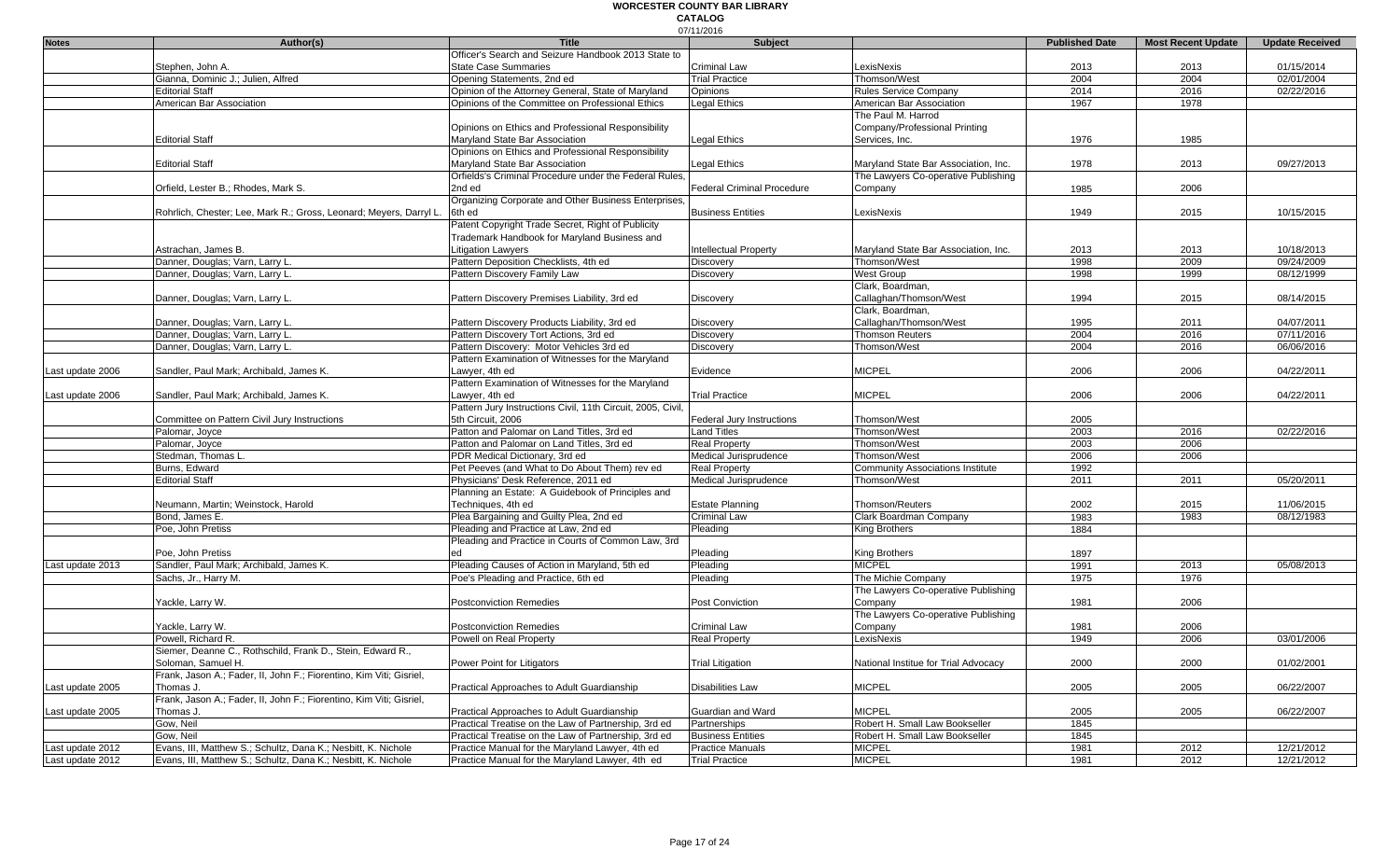|                          |                                                                                                                 |                                                    | 07/11/2016                         |                                        |                       |                           |                        |
|--------------------------|-----------------------------------------------------------------------------------------------------------------|----------------------------------------------------|------------------------------------|----------------------------------------|-----------------------|---------------------------|------------------------|
| <b>Notes</b>             | Author(s)                                                                                                       | <b>Title</b>                                       | <b>Subject</b>                     |                                        | <b>Published Date</b> | <b>Most Recent Update</b> | <b>Update Received</b> |
|                          | Hughes, Glendora C.; Bell, J. Neil; Campbell, Mary M.; Colbert,                                                 |                                                    |                                    |                                        |                       |                           |                        |
|                          | Edward R.; Dennis, Michael F.; Miller, Marleen B.; Shook, Walter D.; Practicing Before State & Local Employment |                                                    |                                    |                                        |                       |                           |                        |
| Last update, 2008        | Smith. Tuwanda M.                                                                                               | Discrimination Agencies in Maryland                | <b>Employment Law</b>              | <b>MICPEL</b>                          | 2002                  | 2002                      | 06/22/2007             |
|                          | Thomas, Armstrong                                                                                               | Prayers and Instructions with Forms                | <b>Jury Instructions</b>           | The Lord Baltimore Press               | 1908                  |                           |                        |
|                          | Bergin, Thomas F.; Haskell, Paul G.                                                                             | Preface to Estate in Land and Future Interests     | <b>Real Property</b>               | The Foundation Press                   | 1966                  |                           |                        |
| Last update 2009         | Ravdin, Linda J., Fidis, Marcia C.                                                                              | Premarital and Domestic Partnership Agreements     | <b>Antenuptial Contracts</b>       | <b>MICPEL</b>                          | 2009                  | 2009                      | 10/23/2009             |
|                          | Bernier, Thomas P.; MacAlister, James K.; Santoni, Jane P.;                                                     |                                                    |                                    |                                        |                       |                           |                        |
|                          | Williams, Joseph T. F.                                                                                          | Preparation and Trial of a Personal Injury Case    | Torts                              | <b>MICPEL</b>                          | 2006                  | 2006                      | 06/22/2007             |
|                          | Bernier, Thomas P.; MacAlister, James K.; Santoni, Jane P.;                                                     |                                                    |                                    |                                        |                       |                           |                        |
|                          |                                                                                                                 |                                                    |                                    |                                        |                       |                           |                        |
| Last update 2006         | Williams, Joseph T. F.                                                                                          | Preparation and Trial of a Personal Injury Case    | <b>Trial Practice</b>              | <b>MICPEL</b>                          | 2006                  | 2006                      | 06/22/2007             |
|                          |                                                                                                                 | Presumed Guilty: When Innocent People are Wrongly  |                                    |                                        |                       |                           |                        |
|                          | Yant, Martin                                                                                                    | Convicted                                          | <b>Criminal Law</b>                | Prometheus Books                       | 1991                  |                           |                        |
|                          |                                                                                                                 |                                                    |                                    | M. Curlander Law Bookseller, Publisher |                       |                           |                        |
|                          | France, Joseph C.                                                                                               | Principles of Corporation Law, 2nd ed              | Legal History                      | and Importer                           | 1914                  |                           |                        |
|                          |                                                                                                                 |                                                    |                                    | M. Curlander Law Bookseller, Publisher |                       |                           |                        |
|                          | France, Joseph C.                                                                                               | Principles of Corporation Law, 2nd ed              | Corporations                       | and Importer                           | 1914                  |                           |                        |
|                          | Hermann, Michele G.; Haft, Marilyn G.                                                                           | Prisoners' Rights Sourcebook                       | Prisoners Rights                   | Clark Boardman Co.                     | 1973                  |                           | 10/30/1973             |
|                          | Robbins, Ira P.                                                                                                 | Prisoners' Rights Sourcebook, Vol 2                | <b>Prisoners Rights</b>            | Clark Boardman Co.                     | 1980                  |                           | 08/20/1980             |
|                          |                                                                                                                 |                                                    |                                    | Charles E. Moylan, Jr., Associate      |                       |                           |                        |
|                          |                                                                                                                 |                                                    |                                    |                                        |                       |                           |                        |
|                          |                                                                                                                 |                                                    |                                    | Judge, Maryland Court of Special       |                       |                           |                        |
|                          | Moylan, Jr., Charles E.                                                                                         | Problem of the Uninvited Ear                       | Wiretapping                        | Appeals                                |                       |                           |                        |
|                          |                                                                                                                 |                                                    |                                    | Charles E. Moylan, Jr., Associate      |                       |                           |                        |
|                          |                                                                                                                 |                                                    |                                    | Judge, Maryland Court of Special       |                       |                           |                        |
|                          | Moylan, Jr., Charles E.                                                                                         | Problem of the Uninvited Ear                       | Evidence                           | Appeals                                |                       |                           |                        |
|                          | Thomas, Armstrong                                                                                               | Procedure in Justice Cases                         | <b>Legal History</b>               | The Lord Baltimore Press               | 1909                  |                           |                        |
|                          | Thomas, Armstrong                                                                                               | Procedure in Justice Cases                         | Justices of the Peace              | The Lord Baltimore Press               | 1909                  |                           |                        |
|                          | Thomas, Armstrong                                                                                               | Procedure in Justice Cases with Forms, 2nd ed      | <b>Legal History</b>               | <b>Clemmitt Printers</b>               | 1917                  |                           |                        |
|                          | Thomas, Armstrong                                                                                               | Procedure in Justice Cases with Forms, 2nd ed      | Justices of the Peace              | <b>Clemmitt Printers</b>               | 1917                  |                           |                        |
|                          |                                                                                                                 | Prosecution and Defense of Criminal Conspiracy     |                                    |                                        |                       |                           |                        |
|                          | Marcus, Paul                                                                                                    | Cases                                              | Conspiracy                         | LexisNexis                             | 2006                  | 2006                      | 06/01/2006             |
|                          |                                                                                                                 | Prosecution and Defense of Criminal Conspiracy     |                                    |                                        |                       |                           |                        |
|                          |                                                                                                                 |                                                    | <b>Criminal Law</b>                | LexisNexis                             |                       |                           | 06/01/2006             |
|                          | Marcus, Paul                                                                                                    | Cases                                              |                                    |                                        | 2006                  | 2006                      |                        |
|                          | Smith, David B.                                                                                                 | Prosecution and Defense of Forfeiture Cases        | Forfeiture                         | LexisNexis                             | 1981                  | 2011                      | 12/16/2011             |
|                          | <b>Blinder, Martin</b>                                                                                          | Psychiatry in the Everyday Practice of Law, 4th ed | Medical Jurisprudence              | Thomson/West                           | 2006                  | 2006                      | 04/01/2006             |
| Last update 2006         | Frank, Laurie S.; Morrell, Mindy A.; Sarro, Lisa Marie                                                          | Public Benefits for the Private Practitioner       | <b>Public Benefits Law</b>         | <b>MICPEL</b>                          | 2006                  | 2006                      | 06/22/2007             |
|                          | Gamble, Adam                                                                                                    | <b>Public Betrayed</b>                             | <b>General Interest</b>            | Regnery Publishing, Inc.               | 2004                  |                           |                        |
| <b>Edition No Longer</b> |                                                                                                                 | Recovery for Wrongful Death and Injury Economic    |                                    | Clark Boardman                         |                       |                           |                        |
| Updated                  | Speiser, Stuart M.; Maher, John                                                                                 | Handbook, 4th ed                                   | Damages                            | Callaghan/Thomson/West                 | 1995                  | 2011                      | 09/01/2011             |
| <b>Edition No Longer</b> |                                                                                                                 | Recovery for Wrongful Death and Injury Economic    |                                    | Clark Boardman                         |                       |                           |                        |
| Updated                  | Speiser, Stuart M.; Maher, John                                                                                 | Handbook. 4th ed                                   | <b>Wrongful Death</b>              | Callaghan/Thomson/West                 | 1995                  | 2011                      | 09/01/2011             |
|                          | Speiser, Stuart M.; Rooks, Jr., James E.                                                                        | Recovery for Wrongful Death, 4th ed                | Damages                            | Thomson/West                           | 2005                  | 2013                      | 01/22/2015             |
|                          | Speiser, Stuart M.; Rooks, Jr., James E.                                                                        | Recovery for Wrongful Death, 4th ed                | <b>Wrongful Death</b>              | Thomson/West                           | 2005                  | 2015                      | 08/14/2015             |
|                          | McCarthy, John C.                                                                                               | Recovery of Damages for Bad Faith, 5th ed          | Damages                            | Lawpress Corp                          | 1990                  | 2014                      | 01/03/2014             |
|                          |                                                                                                                 |                                                    | <b>Insurance Law</b>               |                                        |                       | 2016                      |                        |
|                          | McCarthy, John C.                                                                                               | Recovery of Damages for Bad Faith, 5th ed          |                                    | Lawpress Corp.                         | 1990                  |                           | 01/28/2016             |
|                          | Kohlmeier, Louis M.                                                                                             | Regulators                                         | <b>Regulatory Agencies</b>         | Harper & Row, Publishers               | 1969                  |                           |                        |
|                          |                                                                                                                 |                                                    |                                    | IOMA, Inc. CR Pike & Fischer           |                       |                           |                        |
|                          | <b>Attorney Generals</b>                                                                                        | Report and Official Opinions of Attorney General   | <b>Attorney General's Opinions</b> | Publishers                             | 1940                  | 2009                      | 03/20/2009             |
|                          |                                                                                                                 | Report of the Special Counsel on the Savings and   |                                    |                                        |                       |                           |                        |
|                          | Preston, Jr., Wilbur D.                                                                                         | Loan Crisis State of Maryland                      | Reports                            | The Macmillan Company                  | 1986                  |                           |                        |
|                          |                                                                                                                 | Report of the Special Joint Committee, Lawyers     |                                    |                                        |                       |                           |                        |
|                          | Maryland Bar Association; The Bar Association of Baltimore City                                                 | Opinions in Commercial Transactions                | Reports                            | Maryland Bar Association               | 1989                  | 1989                      | 05/15/1989             |
|                          | Burke, N. Charles                                                                                               | Reported Opinions of Judge McSherry                | <b>Legal History</b>               | Williams & Wilkins Company             | 1914                  |                           |                        |
|                          |                                                                                                                 | Representing Common Ownership Associations in      |                                    |                                        |                       |                           |                        |
|                          | Elmore, Kathleen M.; Washington, II, Wilbert                                                                    | Maryland                                           | <b>Business Entities</b>           | <b>MICPEL</b>                          | 2005                  | 2005                      | 06/22/2007             |
|                          |                                                                                                                 | Representing Common Ownership Associations in      |                                    |                                        |                       |                           |                        |
|                          |                                                                                                                 |                                                    |                                    |                                        |                       |                           |                        |
|                          | Elmore, Kathleen M.; Washington, II, Wilbert                                                                    | Maryland                                           | <b>Real Property</b>               | <b>MICPEL</b>                          | 2005                  | 2005                      | 06/22/2007             |
| Last update 2004         | Rieger, Jr., J. Paul, Gibbons, Thomas D. (Editors)                                                              | Residential Real Estate Transactions, 4th ed       | <b>Real Property</b>               | <b>MICPEL</b>                          | 2004                  | 2004                      | 02/22/2007             |
|                          | Harnett, Bertram                                                                                                | Responsibilities of Insurance Agents and Brokers   | Insurance Law                      | Matthew Bender                         | 2006                  | 2006                      | 12/01/2006             |
|                          | American Law Institute                                                                                          | Restatement of the Law, 2nd ed                     | Restatements of the Law            | American Law Institute Publishers      | 1958                  | 2016                      | 06/20/2016             |
|                          | American Law Institute                                                                                          | Restatement of the Law, 2nd ed                     | Restatements of the Law            | American Law Institute Publishers      | 1932                  | 1981                      |                        |
|                          | Carr, E. William                                                                                                | <b>Revocable Trusts</b>                            | <b>Trusts</b>                      | Prentice-Hall, Inc.                    | 1980                  |                           |                        |
|                          |                                                                                                                 |                                                    |                                    |                                        |                       |                           |                        |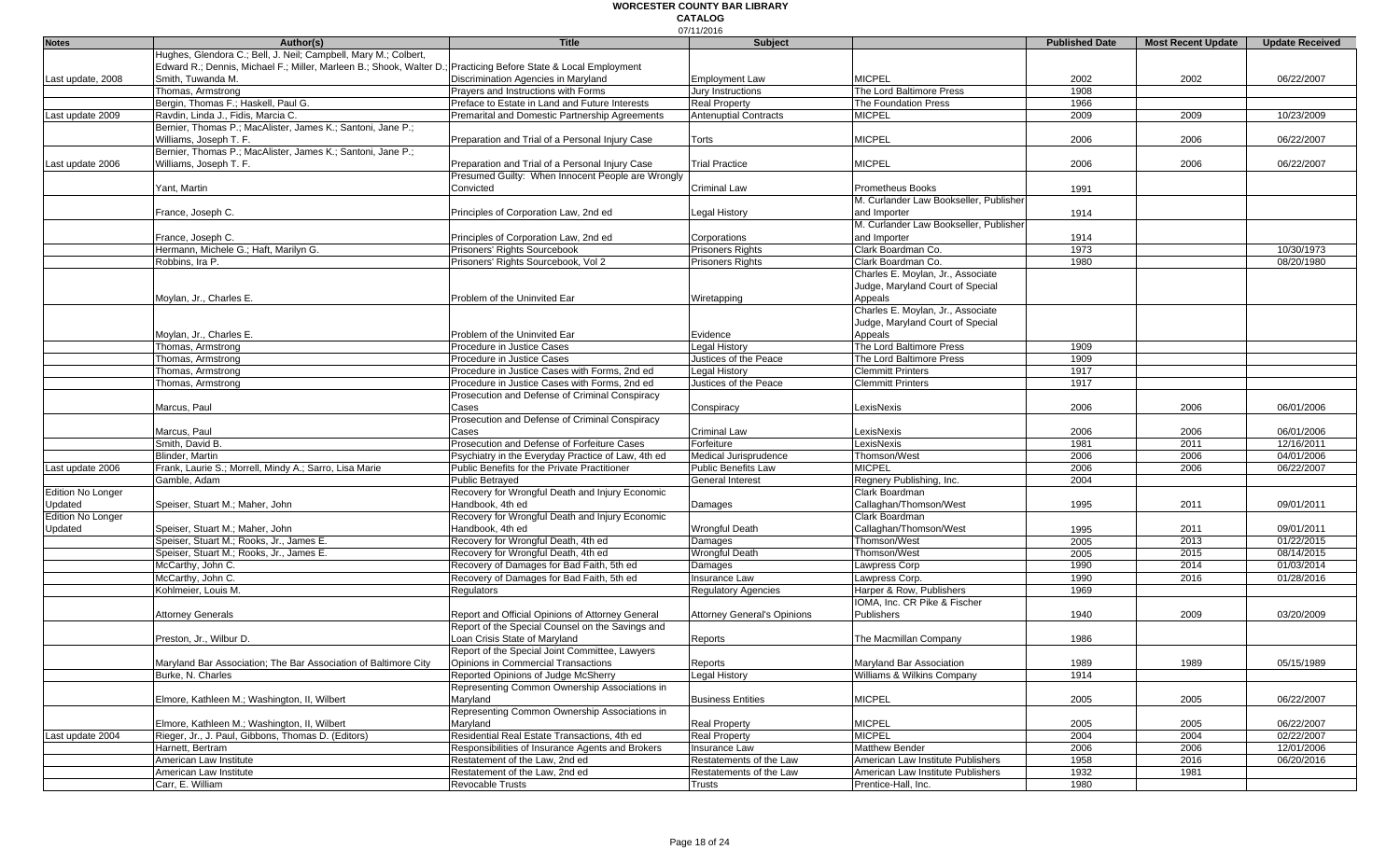|                  |                                                                 |                                                            | 07/11/2016                    |                                         |                       |                           |                        |
|------------------|-----------------------------------------------------------------|------------------------------------------------------------|-------------------------------|-----------------------------------------|-----------------------|---------------------------|------------------------|
| <b>Notes</b>     | Author(s)                                                       | <b>Title</b>                                               | Subject                       |                                         | <b>Published Date</b> | <b>Most Recent Update</b> | <b>Update Received</b> |
|                  |                                                                 |                                                            |                               |                                         |                       |                           |                        |
|                  |                                                                 |                                                            |                               | Research Institute of America and The   |                       |                           |                        |
|                  | Grosberg, Harvey (Editor)                                       | RIA Federal Tax Handbook 1994 Edition                      | Taxation                      | Lawyers Co-operative Publishing Co.     | 1993                  | 1993                      |                        |
|                  | Hadrick, Raymond W. (Editor)                                    | RIA Federal Tax Handbook 1995 Edition                      | Taxation                      | Research Institute of America           | 1994                  | 1994                      |                        |
|                  | Davis, Samuel M.                                                | Rights of Juveniles 2011 Edition                           | Juvenile Law                  | Thomson/West                            | 2011                  | 2011                      | 04/07/2011             |
|                  | Robert, General Henry M.; Robert, Sarah Corbin                  | Robert's Rules of Order                                    | <b>Parliamentary Practice</b> | Scott, Foresman and Company             | 1970                  |                           |                        |
|                  |                                                                 | Rules of Court Regulating the Practice in the Circuit      |                               |                                         |                       |                           |                        |
|                  | Circuit Courts of the First Judicial Circuit of Maryland        | Courts of the First Judicial Circuit of Maryland           | <b>Maryland Rules</b>         |                                         |                       |                           |                        |
|                  | Publisher                                                       | Rules of the Court of Appeals of Maryland 1951             | <b>Maryland Rules</b>         | Press of the Daily Records Company      | 1951                  |                           |                        |
|                  |                                                                 | Rules of the United States District Court for the District |                               |                                         |                       |                           |                        |
|                  | <b>Editorial Staff</b>                                          | of Maryland                                                | Maryland Rules                | <b>Rules Service Company</b>            | 1985                  | 1994                      |                        |
|                  |                                                                 |                                                            |                               | The Lawyers Co-operative Publishing     |                       |                           |                        |
|                  | McKinney, William M.                                            | Ruling Case Law                                            | Case Reports                  | Company                                 | 1914                  |                           |                        |
|                  | Howley, Lary E.; Beach, Barbara A.                              | Satellite Dishes and Other Antennas                        | <b>Real Property</b>          | <b>Community Associations Institute</b> | 1997                  |                           |                        |
|                  | Barzelay, Martin E.; Lacy, George W.                            | Scientific Automobile Accident Reconstruction              | Automobile Law                | LexisNexis                              | 1964                  | 2011                      | 11/04/2011             |
|                  | Scott, Austin W.; Fratcher, William F.; Ascher, Mark L.         | Scott and Ascher on Trusts, 5th ed                         | Forms                         | Aspen Publishers                        | 2010                  | 2010                      | 09/09/2010             |
|                  | Scott, Austin W.; Fratcher, William F.; Ascher, Mark L.         | Scott and Ascher on Trusts, 5th ed                         | Trusts                        | Aspen Publishers                        | 2010                  | 2010                      | 09/09/2010             |
|                  | LaFave, Wayne R.                                                | Search and Seizure, 5th ed                                 | Criminal Law                  | Thomson/West                            | 2012                  | 2012                      | 01/11/2013             |
|                  | LaFave, Wayne R.                                                | Search and Seizure, 5th ed                                 | Search and Seizure            | Thomson/West                            | 2012                  | 2015                      | 01/28/2016             |
|                  |                                                                 | Searches and Seizures, Arrests and Confessions, 2nd        |                               |                                         |                       |                           |                        |
|                  | Ringel, William E.                                              | ed                                                         | Search and Seizure            | Thomson/West                            |                       |                           | 03/20/2009             |
|                  |                                                                 |                                                            |                               |                                         | 2003                  | 2009                      |                        |
|                  |                                                                 | Searches and Seizures, Arrests and Confessions, 2nd        |                               |                                         |                       |                           |                        |
|                  | Ringel, William E.                                              | ed                                                         | Criminal Law                  | Thomson/West                            | 2003                  | 2009                      | 03/20/2009             |
|                  |                                                                 | Second Report of Governor's Commission to Review           |                               |                                         |                       |                           |                        |
|                  |                                                                 | and Revise the Testamentary Law of Maryland, Article       |                               |                                         |                       |                           |                        |
|                  | Henderson, William L.                                           | 93 Decedent's Estates                                      | Reports                       | Press of the Daily Records Company      | 1968                  |                           |                        |
|                  | Conron, Michael W.; Bresnick, Michele L.; Chalk, William David; |                                                            |                               |                                         |                       |                           |                        |
| Last update 2004 | Cox, Timothy F                                                  | Securitites Law: The Basics & The Best Practices           | Securities Law                | <b>MICPEL</b>                           | 2004                  | 2004                      | 06/22/2007             |
|                  |                                                                 | Selected Statutes, Rules, and Other Materials Relating     |                               |                                         |                       |                           |                        |
|                  | <b>Editorial Staff</b>                                          | to Estates and Trusts in Maryland                          | <b>Estates</b>                | The Michie Company                      | 1970                  |                           |                        |
|                  |                                                                 | Selected Statutes, Rules, and Other Materials Relating     |                               |                                         |                       |                           |                        |
|                  | <b>Editorial Staff</b>                                          | to Estates and Trusts in Maryland                          | Trusts                        | The Michie Company                      | 1970                  |                           |                        |
|                  | Hall, Margaret E. (Editor)                                      | Selected Writings of Benjamin Nathan Cardozo               | Legal History                 | Matthew Bender & Company, Inc.          | 1947                  |                           |                        |
|                  |                                                                 | Separation Agreements and Antenuptial Contracts, 2nd       |                               |                                         |                       |                           |                        |
|                  | Parley, Louis I.                                                | ed                                                         | Family Law                    | Lexis Nexis                             | 1937                  | 2006                      | 11/30/2006             |
|                  | Publisher                                                       | Shepard's Acts and Cases by Popular Names, 4th ed          | Citators                      | McGraw-Hill                             | 1992                  |                           |                        |
|                  | Ross, Cheryl L. (Editor)                                        | Shepard's Acts and Cases by Popular Names, 5th ed          | Citators                      | Shepard's Company                       | 1999                  | 2006                      | 10/01/2006             |
|                  |                                                                 | Shepard's Citations for American Law Reports, 1989-        |                               |                                         |                       |                           |                        |
|                  | Morris, Jane W.                                                 | 1995 Supplement                                            | Citators                      | McGraw-Hill, Inc.                       | 1995                  | 1995                      | 01/01/1995             |
|                  |                                                                 | Shepard's Citations for American Law Reports, 1st ed,      |                               |                                         |                       |                           |                        |
|                  | Kramer, Donald T. (Editor)                                      | Part 1-2                                                   | Citators                      | McGraw-Hill, Inc.                       | 1989                  |                           |                        |
|                  |                                                                 | Shepard's Federal Case Names Citator, 4th Circuit          |                               |                                         |                       |                           |                        |
|                  | Publisher                                                       | Cases, 1st ed                                              | Citators                      | McGraw-Hill                             | 1987                  | 2001                      |                        |
|                  |                                                                 | Shepard's Federal Citations Cumulative Supplement,         |                               |                                         |                       |                           |                        |
|                  | Publisher                                                       | Part 1, Part 1A, 1B, 1C, Part 2                            | Citators                      | LexisNexis                              | 2006                  |                           |                        |
|                  |                                                                 | Shepard's Federal Citations Express Update,                |                               |                                         |                       |                           |                        |
|                  | Publisher                                                       | November 15, 2006                                          | Citators                      | LexisNexis                              | 2006                  |                           |                        |
|                  | Publisher                                                       | Shepard's Federal Citations, 9th ed                        | Citators                      | LexisNexis                              | 2006                  | 2006                      |                        |
|                  |                                                                 | Shepard's Federal Rules Citations Annual Cumulative,       |                               |                                         |                       |                           |                        |
|                  | Publisher                                                       | Supplement May 2005                                        | Citators                      | LexisNexis                              | 2005                  | 2006                      |                        |
|                  |                                                                 | Shepard's Federal Rules Citations, 2nd ed, Part 1 Civil    |                               |                                         |                       |                           |                        |
|                  | <b>Editorial Staff</b>                                          | Procedures                                                 | Citators                      | LexisNexis                              | 1995                  | 2006                      | 11/01/2006             |
|                  |                                                                 | Shepard's Federal Rules Citations, 2nd ed, Part 2          |                               |                                         |                       |                           |                        |
|                  | <b>Editorial Staff</b>                                          | <b>Criminal Procedures</b>                                 | Citators                      | LexisNexis                              | 1995                  | 2006                      | 11/01/2006             |
|                  |                                                                 | Shepard's Federal Statute Citations Annual Cumulative      |                               |                                         |                       |                           |                        |
|                  |                                                                 |                                                            |                               |                                         |                       |                           |                        |
|                  |                                                                 | Supplement, November 1, 2006, United States                |                               |                                         |                       |                           |                        |
|                  | Publisher                                                       | <b>Constitutions United States Code</b>                    | Citators                      | LexisNexis                              | 2006                  |                           |                        |
|                  |                                                                 | Shepard's Federal Statute Citations Express Update         |                               |                                         |                       |                           |                        |
|                  |                                                                 | United States Constitution United States Code,             |                               |                                         |                       |                           |                        |
|                  | Publisher                                                       | November 15, 2006                                          | Citators                      | LexisNexis                              | 2006                  |                           |                        |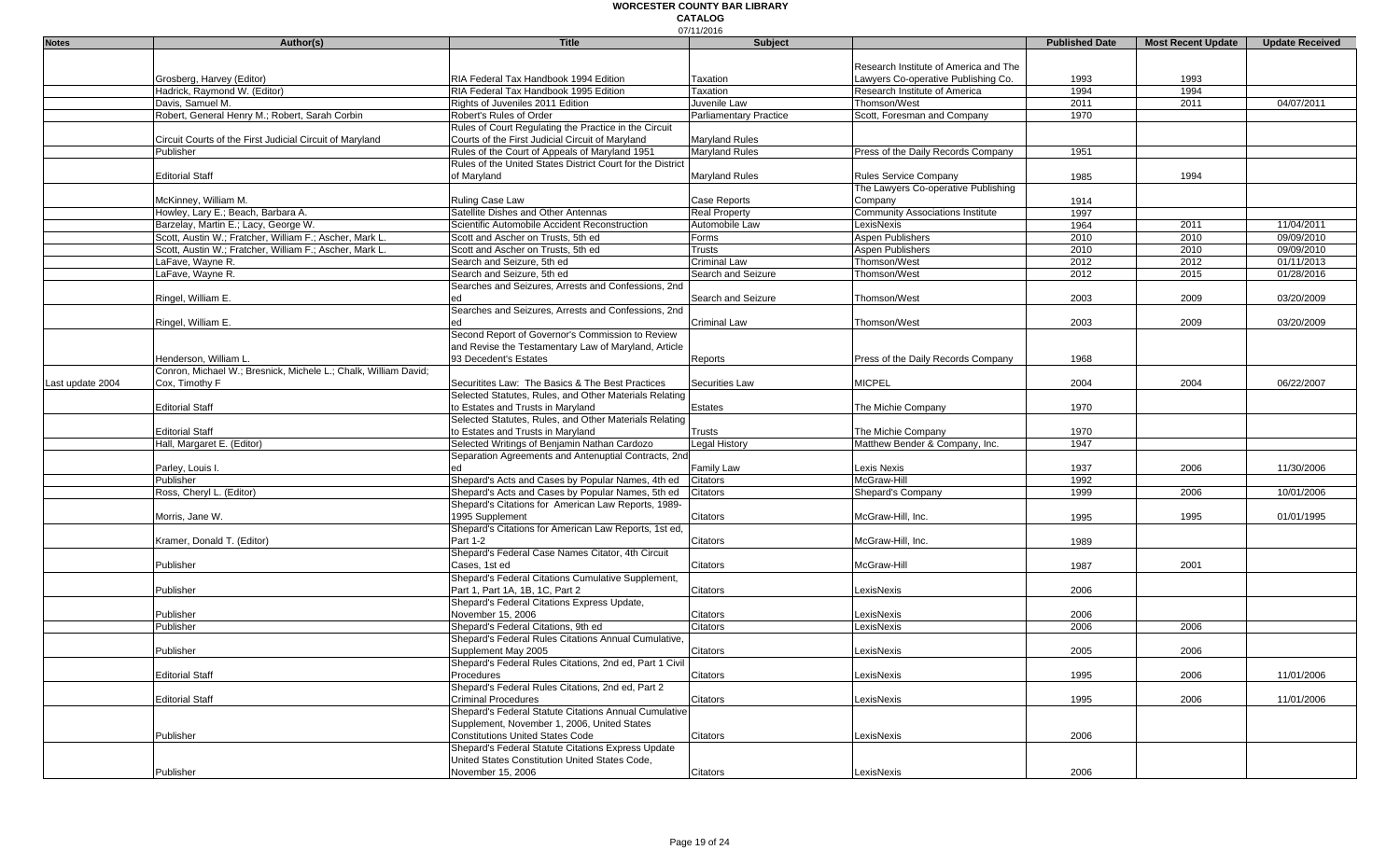#### 07/11/2016 **WORCESTER COUNTY BAR LIBRARY CATALOG**

| <b>Notes</b> | Author(s)              | <b>Title</b>                                                 | <b>Subject</b>           |                             | <b>Published Date</b> | <b>Most Recent Update</b> | <b>Update Received</b> |
|--------------|------------------------|--------------------------------------------------------------|--------------------------|-----------------------------|-----------------------|---------------------------|------------------------|
|              |                        | Shepard's Federal Statute Citations U.S. Constitution        |                          |                             |                       |                           |                        |
|              | <b>Editorial Staff</b> | U.S. Code Supplement 1998-1999, 8th ed                       | Citators                 | Shepard's Company           | 1999                  |                           |                        |
|              |                        |                                                              |                          |                             |                       |                           |                        |
|              |                        | Shepard's Federal Statute Citations United States            |                          |                             |                       |                           |                        |
|              | Publisher              | Constitutions Supplement 2003-2005                           | Citators                 | LexisNexis                  | 2005                  |                           |                        |
|              |                        | Shepard's Federal Statute Citations United States            |                          |                             |                       |                           |                        |
|              | Publisher              | Code Supplement 2001-2003                                    | Citators                 | LexisNexis                  | 2003                  |                           |                        |
|              |                        |                                                              |                          |                             |                       |                           |                        |
|              |                        | Shepard's Federal Statute Citations United States            |                          |                             |                       |                           |                        |
|              | <b>Editorial Staff</b> | Constitution U.S. Code Supplement 1996-1997, 8th ed Citators |                          | Shepard's Company           | 1997                  |                           |                        |
|              |                        | Shepard's Federal Statute Citations United States            |                          |                             |                       |                           |                        |
|              | <b>Editorial Staff</b> | Constitution United States Code, 8th ed                      | Citators                 | Shepard's McGraw-Hill, Inc. | 1996                  |                           |                        |
|              | <b>Editorial Staff</b> | Shepard's Maryland Case Names Citator, 2nd ed                | Citators                 | Shepard's/McGraw-Hill, Inc. | 1994                  | 2006                      | 06/27/1994             |
|              |                        | Shepard's Maryland Citations Annual Cumulative               |                          |                             |                       |                           |                        |
|              | <b>Editorial Staff</b> | Supplement                                                   | Citators                 | LexisNexis                  | 2006                  | 2006                      | 06/01/2006             |
|              | <b>Editorial Staff</b> | Shepard's Maryland Citations Cumulative Supplement           | Citators                 | LexisNexis                  | 2006                  | 2006                      | 11/01/2009             |
|              |                        | Shepard's Maryland Citations Statute Edition, Part 1         |                          |                             |                       |                           |                        |
|              | <b>Editorial Staff</b> | and Part 2                                                   | Citators                 | exisNexis                   | 2006                  | 2006                      | 11/17/2006             |
|              |                        | Shepard's Maryland Citations Statute Edition, Part 4,        |                          |                             |                       |                           |                        |
|              | <b>Editorial Staff</b> | 1995                                                         | Citators                 | Shepard's/McGraw-Hill, Inc. | 1995                  | 1995                      | 07/25/1995             |
|              |                        |                                                              |                          |                             |                       |                           |                        |
|              |                        | Shepard's Maryland Citations, Case and Statue Edition        |                          |                             |                       |                           |                        |
|              | <b>Editorial Staff</b> | Part 3, 6th ed                                               | Citators                 | McGraw-Hill, Inc.           | 1995                  | 1995                      | 07/25/1995             |
|              |                        | Shepard's Maryland Citations, Case and Statute Edition       |                          |                             |                       |                           |                        |
|              | <b>Editorial Staff</b> | Supplement 1995-2003                                         | Citators                 | LexisNexis                  | 2003                  | 2003                      | 07/08/2003             |
|              |                        | Shepard's Maryland Citations, Case Edition Part 1, 3,4       |                          |                             |                       |                           |                        |
|              | <b>Editorial Staff</b> | 2006                                                         | Citators                 | LexisNexis                  | 2006                  | 2006                      | 11//17/2006            |
|              |                        | Shepard's Maryland Citations, Case Edition, Part 1,          |                          |                             |                       |                           |                        |
|              | <b>Editorial Staff</b> | Part 2                                                       | Citators                 | Shepard's/McGraw-Hill, Inc. | 1995                  | 1995                      | 07/25/1995             |
|              | Davis, Lawrence H.     | Shepard's Mobile Homes and Mobile Home Parks                 | <b>Mobile Home Parks</b> | Shepard's Citations, Inc.   | 1975                  | 2000                      |                        |
|              | Davis, Lawrence H.     | Shepard's Mobile Homes and Mobile Home Parks                 | <b>Real Property</b>     | Shepard's Citations, Inc.   | 1975                  | 2000                      |                        |
|              |                        | Shepard's United States Citations Supreme Court              |                          |                             |                       |                           |                        |
|              | Publisher              | Reporter                                                     | Citators                 | LexisNexis                  | 2006                  |                           |                        |
|              |                        | Shepard's United States Citations Cases Parallel             |                          |                             |                       |                           |                        |
|              | Publisher              | Reference Tables                                             | Citators                 | McGraw-Hil                  | 1994                  |                           |                        |
|              |                        | Shepard's United States Citations Lawyer's Edition, 8th      |                          |                             |                       |                           |                        |
|              | Publisher              | ed                                                           | Citators                 | LexisNexis                  | 2004                  |                           |                        |
|              |                        | Shepards United States Citations Parallel Reference          |                          |                             |                       |                           |                        |
|              | Publisher              | Tables, 8th ed                                               |                          | LexisNexis                  | 2004                  |                           |                        |
|              |                        | Shepard's United States Citations Supreme Court              | Citators                 |                             |                       |                           |                        |
|              |                        |                                                              |                          |                             |                       |                           |                        |
|              | Publisher              | Reporter                                                     | Citators                 | LexisNexis                  | 2006                  |                           |                        |
|              |                        | Shepard's United States Citations Supreme Court              |                          |                             |                       |                           |                        |
|              | Publisher              | Reporter                                                     | Citators                 | LexisNexis                  | 2005                  |                           |                        |
|              |                        | Shepard's United States Citations Supreme Court              |                          |                             |                       |                           |                        |
|              | Publisher              | Reporter Cumulative Supplement                               | Citators                 | LexisNexis                  | 2006                  |                           |                        |
|              |                        | Shepard's United States Citations Supreme Court              |                          |                             |                       |                           |                        |
|              | Publisher              | Reporter, 8th ed                                             | Citators                 | LexisNexis                  | 2004                  |                           |                        |
|              |                        | Shepard's United States Citations United States              |                          |                             |                       |                           |                        |
|              | Publisher              | <b>Reports Cumulative Supplement</b>                         | Citators                 | LexisNexis                  | 2006                  | 2006                      |                        |
|              |                        | Shepard's United States Citations United States              |                          |                             |                       |                           |                        |
|              | Publisher              | <b>Reports Cumulative Supplement</b>                         | Citators                 | LexisNexis                  | 2006                  | 2006                      |                        |
|              |                        | Shepard's United States Citations United States              |                          |                             |                       |                           |                        |
|              | Publisher              | Reports Cumulative Supplement, Express Update                | Citators                 | LexisNexis                  | 2006                  |                           |                        |
|              |                        | Shepard's United States Citations United States              |                          |                             |                       |                           |                        |
|              | Publisher              | Reports, 8th ed                                              | Citators                 | LexisNexis                  | 2004                  |                           |                        |
|              |                        | Shepard's United States Citations United States              |                          |                             |                       |                           |                        |
|              |                        |                                                              |                          |                             |                       |                           |                        |
|              | Publisher              | Reports, Supplement 2004-2006                                | Citators                 | LexisNexis                  | 2006                  |                           |                        |
|              |                        | Shepard's United States Citations United States              |                          |                             |                       |                           |                        |
|              |                        | Supreme Court Reports Lawyer's Edition, Express              |                          |                             |                       |                           |                        |
|              | Publisher              | Update                                                       | Citators                 | Lexis Nexis                 | 2006                  | 2006                      |                        |
|              |                        | Shepard's United States Citations United States              |                          |                             |                       |                           |                        |
|              |                        | Supreme Court Reports Lawyer's Edition, Supplement           |                          |                             |                       |                           |                        |
|              | Publisher              | 2004-2006                                                    | Citators                 | LexisNexis                  | 2006                  | 2006                      |                        |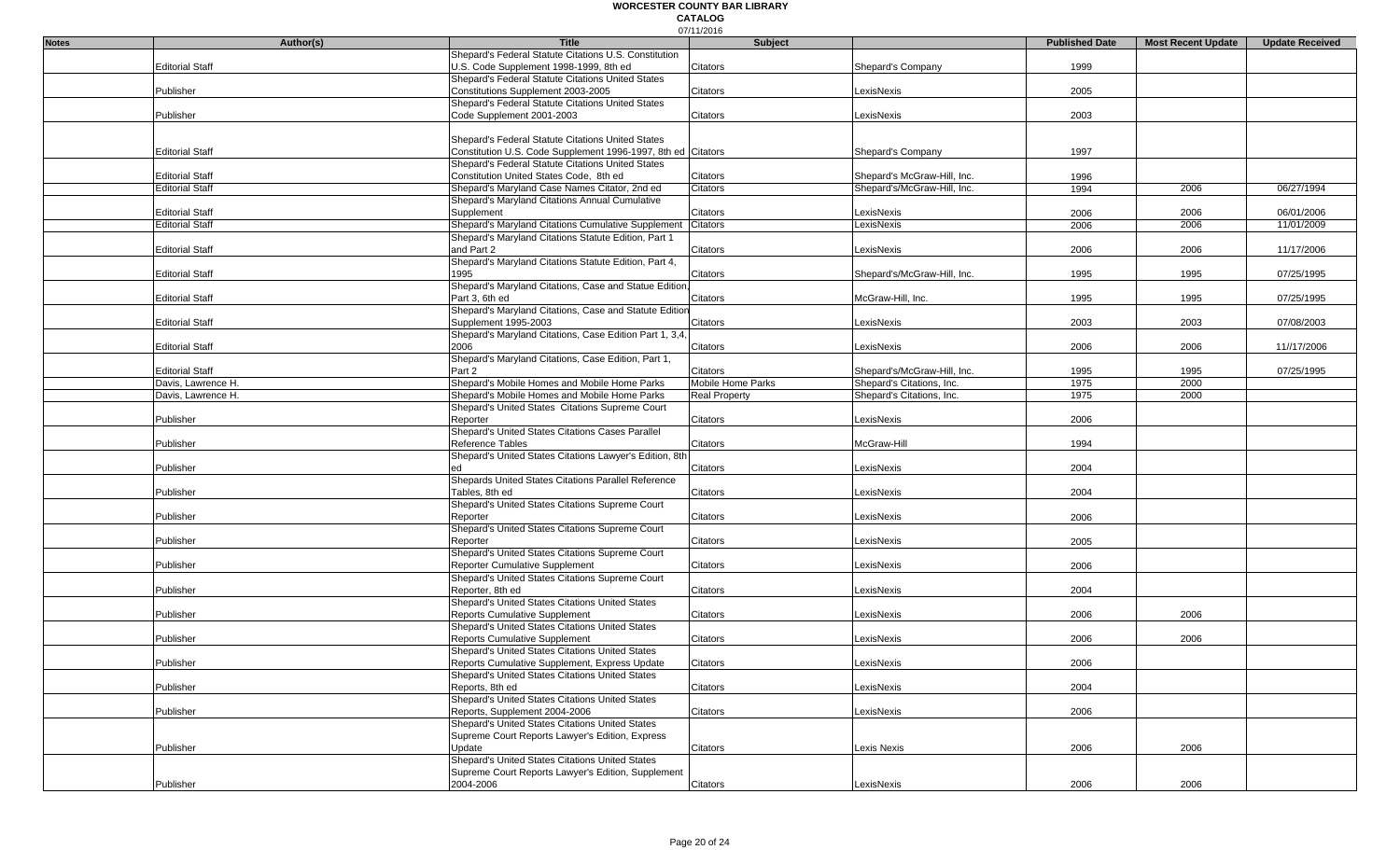|                     |                                                                                             |                                                                                       | 07/11/2016                         |                                         |                       |                           |                        |
|---------------------|---------------------------------------------------------------------------------------------|---------------------------------------------------------------------------------------|------------------------------------|-----------------------------------------|-----------------------|---------------------------|------------------------|
| <b>Notes</b>        | Author(s)                                                                                   | <b>Title</b>                                                                          | Subject                            |                                         | <b>Published Date</b> | <b>Most Recent Update</b> | <b>Update Received</b> |
|                     |                                                                                             | Shepard's United States Citations, United States                                      |                                    |                                         |                       |                           |                        |
|                     |                                                                                             | Supreme Court Reports Lawyers Edition, Cumulative                                     |                                    |                                         |                       |                           |                        |
|                     | Publisher                                                                                   | Supplement                                                                            | Citators                           | LexisNexis                              | 2006                  | 2006                      |                        |
|                     |                                                                                             | Shepard's United States Supreme Court Case Names                                      |                                    |                                         |                       |                           |                        |
|                     | Publisher                                                                                   | Citator                                                                               | Citators                           | McGraw-Hill, Inc.                       | 1991                  |                           |                        |
|                     |                                                                                             | Shepard's United States Supreme Court Case Names                                      |                                    |                                         |                       |                           |                        |
|                     | Publisher                                                                                   | Citator                                                                               | Citators                           | LexisNexis                              | 2006                  |                           |                        |
|                     |                                                                                             | Shepards United States Supreme Court Case Names                                       |                                    |                                         |                       |                           |                        |
|                     | Publisher                                                                                   | Citator, 1st ed, 1987                                                                 | Citators                           | McGraw-Hill, Inc.                       | 1987                  |                           |                        |
|                     |                                                                                             | Shepard's United States Supreme Court Cases Names                                     |                                    |                                         |                       |                           |                        |
|                     | Fiske, Gregory N.                                                                           | Citator                                                                               | Citators                           | McGraw-Hill, Inc.                       | 1994                  |                           |                        |
|                     | McCormick, Harvey L.                                                                        | Social Security Claims and Procedures, 6th ed                                         | <b>Public Benefits Law</b>         | Thomson/West                            | 2009                  | 2014                      | 01/03/2014             |
|                     | McCormick, Harvey L.                                                                        | Social Security Claims and Procedures, 6th ed                                         | Social Security Law                | Thomson/West                            | 2009                  | 2015                      | 09/18/2015             |
|                     |                                                                                             |                                                                                       |                                    | Southern Building Code Congress         |                       |                           |                        |
|                     | Publisher                                                                                   | Standard Building Code 1982 Edition                                                   | <b>Construction Law</b>            | International, Inc.                     | 1982                  |                           |                        |
|                     |                                                                                             |                                                                                       |                                    | State of Maryland Commission on         |                       |                           |                        |
|                     | State of Maryland Commission on Criminal Law                                                | State of Maryland Commission on Criminal Law                                          | Reports                            | Criminal Law                            | 1972                  |                           |                        |
|                     |                                                                                             | State of Maryland Commission on Judicial Disabilities                                 |                                    |                                         |                       |                           |                        |
|                     | <b>Commission Staff</b>                                                                     | Fiscal Year 2006 Annual Report                                                        | <b>Judicial Conduct</b>            | Commission on Judicial Disabilities     | 2006                  |                           |                        |
|                     |                                                                                             |                                                                                       |                                    |                                         |                       |                           |                        |
|                     |                                                                                             | State of Maryland Department of Health and Mental                                     | Department of Health and Mental    | Department of Health and Mental         |                       |                           |                        |
|                     | Davis, Thomas (Director Alcohol and Drug Abuse Administration)                              | Hygiene, Directory of Treatment Resources 1995-1996 Hygiene                           |                                    | Hygiene                                 | 1995                  |                           |                        |
|                     |                                                                                             | State of Maryland Regulations of the State Department Department of Health and Mental |                                    |                                         |                       |                           |                        |
|                     | Prather, M.D., Perry F. (Commissioner)                                                      | of Health                                                                             | Hygiene                            | Maryland State Department of Health     | 1957                  |                           |                        |
|                     | Hawkins, William                                                                            | Statutes at Large                                                                     | <b>Maryland Statutes</b>           | John Baskett                            | 1735                  |                           |                        |
|                     | Stein, Jacob A.                                                                             | Stein on Personal Injury Damages, 3rd ed                                              | Damages                            | Thomson/West                            | 1997                  | 2011                      | 05/20/2011             |
|                     |                                                                                             | Strategies for Successful Enforcement of Rules and                                    |                                    |                                         |                       |                           |                        |
|                     | Jackson, F. Scott; Baratti, David G.                                                        | <b>Deed Restrictions</b>                                                              | <b>Real Property</b>               | <b>Community Associations Institute</b> | 1995                  |                           |                        |
|                     | Crawford, Jr., Clan                                                                         | Strategy and Tactics in Municipal Zoning, 2nd ed                                      |                                    |                                         | 1979                  |                           |                        |
|                     | Crawford, Jr., Clan                                                                         | Strategy and Tactics in Municipal Zoning, 2nd ed                                      | Zoning Law<br><b>Municipal Law</b> | Prentice-Hall, Inc.                     |                       |                           |                        |
|                     |                                                                                             |                                                                                       |                                    | Prentice-Hall, Inc.                     | 1979                  |                           |                        |
|                     |                                                                                             | Structuring Ownership of Privately - Owned                                            |                                    |                                         |                       |                           |                        |
|                     | Gorin, Steven B.; Coburn, Thompson                                                          | Businesses: Tax and Estate Planning Complications                                     | <b>Estate Planning</b>             | <b>MICPEL</b>                           | 2007                  | 2007                      | 06/22/2007             |
|                     |                                                                                             | Structuring Ownership of Privately - Owned                                            |                                    |                                         |                       |                           |                        |
|                     | Gorin, Steven B.; Coburn, Thompson                                                          | Businesses: Tax and Estate Planning Complications                                     | <b>Taxation</b>                    | <b>MICPEL</b>                           | 2007                  | 2007                      | 06/22/2007             |
|                     | LaFave, Wayne R.                                                                            | Substantive Criminal Law, 2nd ed                                                      | <b>Criminal Law</b>                | Thomson/West                            | 2003                  | 2015                      | 01/28/2016             |
|                     | Desty, Robert (Editor)                                                                      | Supreme Court Reporter                                                                | <b>Case Reports</b>                | <b>West Publishing Company</b>          | 1883                  |                           |                        |
|                     | Publisher                                                                                   | Supreme Court Reporter Interim Edition                                                | <b>Case Reports</b>                | Thomson/West                            | 2005                  | 2005                      | 11/18/2005             |
|                     | Publisher                                                                                   | Supreme Court Reporter October, 2009 Term                                             | Case Reports                       | Thomson/West                            | 2010                  | 2010                      | 01/29/2010             |
|                     | Singer, Norman J.; Singer J. D. Shambie                                                     | Sutherland Statutory Construction, 6th and 7th ed                                     | <b>Statutory Construction</b>      | Thomson/West                            | 2007                  | 2010                      | 01/07/2011             |
|                     | Hornwood, Sanford W.; Morse, Lawrence A.                                                    | Systematic Settlements, 3rd ed                                                        | Settlements                        | Clark Boardman Callaghan                | 1995                  | 2006                      | 10/01/2005             |
|                     | Hornwood, Sanford W.; Morse, Lawrence A.                                                    | Systematic Settlements, 3rd ed                                                        | <b>Tort Law</b>                    | Clark Boardman Callaghan                | 1995                  | 2006                      | 10/01/2005             |
|                     | <b>Editorial Staff</b>                                                                      | Table of Laws and Rules A - Z                                                         | Law Encyclopedia                   | Thomson/West                            |                       | 2007                      |                        |
|                     |                                                                                             |                                                                                       |                                    |                                         |                       |                           |                        |
|                     | Lamb, Michael E.; Hershkowitz, Iris; Orbach, Yael; Esplin, Phillip W. Tell Me What Happened |                                                                                       | Child Abuse Investigation          | Wiley-Blackwell Publishers              | 2008                  | 2008                      | 11/07/2008             |
|                     |                                                                                             | Testamentary Law, Law of Inheritance and Apprentices                                  |                                    |                                         |                       |                           |                        |
|                     | Hinkley, Edward Otis                                                                        | in Maryland                                                                           | <b>Legal History</b>               | John Murphy & Co.                       | 1878                  |                           |                        |
|                     |                                                                                             | Testamentary Law, Law of Inheritance and Apprentices                                  |                                    |                                         |                       |                           |                        |
|                     | Hinkley, Edward Otis                                                                        | n Maryland                                                                            | Wills                              | John Murphy & Co.                       | 1878                  |                           |                        |
|                     | Thomas, David A.                                                                            | Thompson on Real Property, 2nd Edition                                                | <b>Real Property</b>               | Lexis Nexis                             | 2004                  | 2015                      | 02/08/2016             |
|                     | Tiffany, Herbert T., Jones, Basil                                                           | Tiffany Real Property, 3rd ed                                                         | <b>Real Property</b>               | Thomson/West                            | 1939                  |                           | 10/07/2010             |
|                     | <b>City Clerk Office</b>                                                                    | Town of Ocean City Code                                                               | <b>Municipal Codes</b>             | Municipal Code Corporation              | 2008                  | 2015                      | 03/28/2016             |
|                     |                                                                                             | Transactions Maryland State Bar Association, Report of                                |                                    |                                         |                       |                           |                        |
|                     |                                                                                             | Annual and Mid-Winter Meetings, 51st, 53rd, 54th,                                     |                                    |                                         |                       |                           |                        |
|                     |                                                                                             | 55th, 69th, 70th Annual Meetings (Hard Bound), 66th,                                  |                                    |                                         |                       |                           |                        |
| Kept in Law Clerk's |                                                                                             | 67th, 68th, 69th, 70th, 71st, 72, 74th, 75th, 81st, 82nd                              |                                    |                                         |                       |                           |                        |
| Office              | Maryland State Bar Association, Secretary                                                   | Annual Meetings (Soft Bound)                                                          | Maryland State Bar Association     | Maryland State Bar Association          | 1946                  | 1965                      |                        |
|                     |                                                                                             | Transactions Maryland State Bar Association, Report of                                |                                    |                                         |                       |                           |                        |
|                     |                                                                                             | Annual and Mid-Winter Meetings, 51st, 53rd, 54th,                                     |                                    |                                         |                       |                           |                        |
|                     |                                                                                             | 55th, 69th, 70th Annual Meetings (Hard Bound), 66th,                                  |                                    |                                         |                       |                           |                        |
|                     |                                                                                             | 67th, 68th, 69th, 70th, 71st, 72, 74th, 75th, 81st, 82nd                              |                                    |                                         |                       |                           |                        |
|                     | Maryland State Bar Association, Secretary                                                   | Annual Meetings (Soft Bound)                                                          | Reports                            | Marvland State Bar Association          | 1946                  | 1965                      |                        |
|                     |                                                                                             |                                                                                       |                                    |                                         |                       |                           |                        |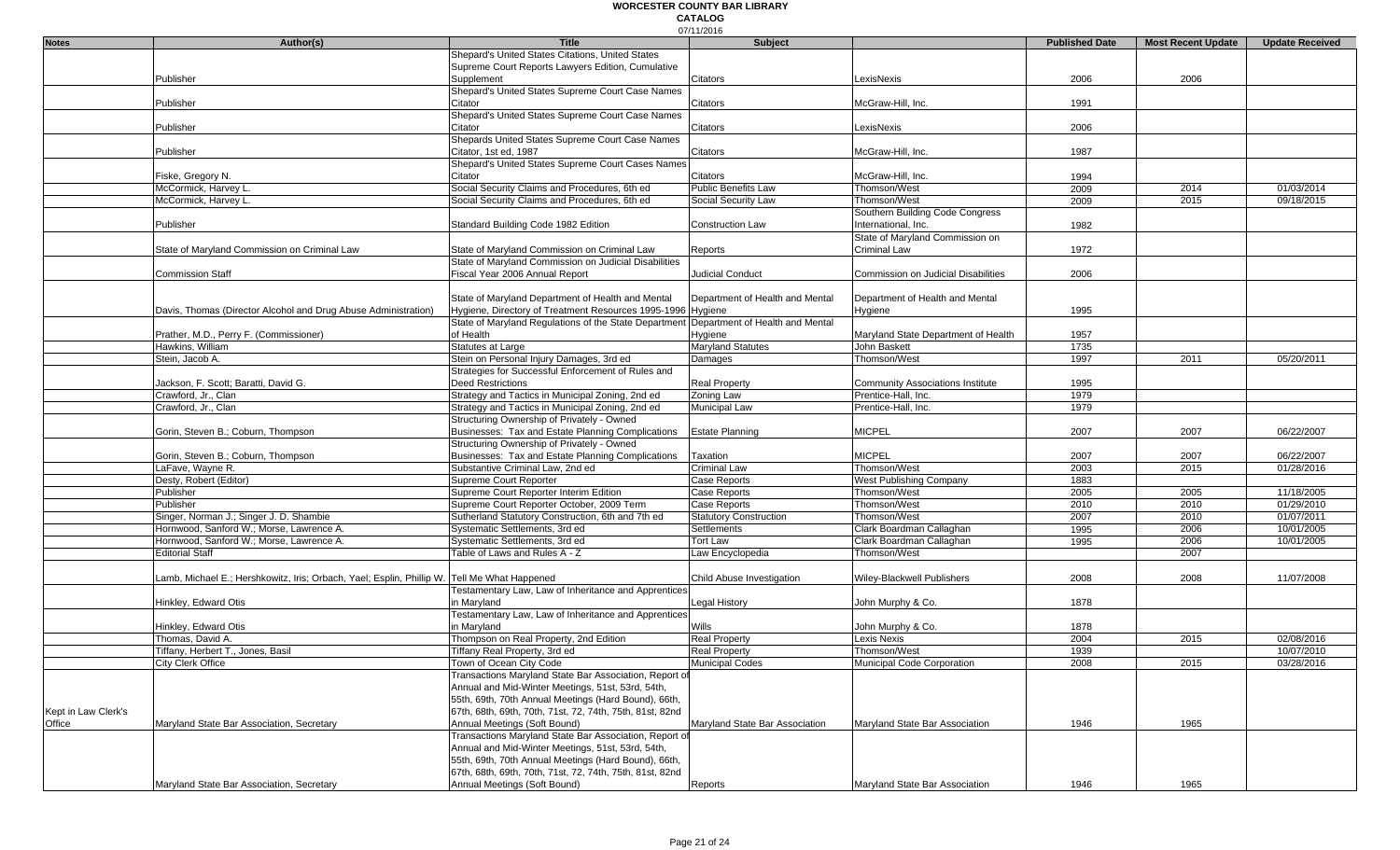|                       |                                                                     | <b>Title</b>                                             | 07/11/2016                                      |                                     |                       |                           |                        |
|-----------------------|---------------------------------------------------------------------|----------------------------------------------------------|-------------------------------------------------|-------------------------------------|-----------------------|---------------------------|------------------------|
| <b>Notes</b>          | Author(s)                                                           | Treatise on the Law Governing Indictments with Forms,    | <b>Subject</b>                                  |                                     | <b>Published Date</b> | <b>Most Recent Update</b> | <b>Update Received</b> |
|                       | Joyce, Howard C.                                                    | 2nd ed                                                   | <b>Criminal Law</b>                             | Matthew Bender & Company            | 1924                  |                           |                        |
|                       |                                                                     | Treatise on the Law Governing Indictments with Forms,    |                                                 |                                     |                       |                           |                        |
|                       | Joyce, Howard C.                                                    | 2nd ed                                                   | <b>Legal History</b>                            | Matthew Bender & Company            | 1924                  |                           |                        |
|                       | Greenleaf, Simon                                                    | Treatise on the Law of Evidence, 7th ed                  | Evidence                                        | Little, Brown and Company           | 1864                  |                           |                        |
|                       | Greenleaf, Simon                                                    | Treatise on the Law of Evidence, 7th ed                  | Legal History                                   | Little, Brown and Company           | 1864                  |                           |                        |
|                       |                                                                     |                                                          |                                                 | Robert H. Small CR Kite & Walton,   |                       |                           |                        |
|                       | Stephen, Henry John                                                 | Treatise on the Principles of Pleading, 6th ed           | Legal History                                   | <b>Printers</b>                     | 1851                  |                           |                        |
|                       |                                                                     |                                                          |                                                 | Robert H. Small CR Kite & Walton,   |                       |                           |                        |
|                       | Stephen, Henry John                                                 | Treatise on the Principles of Pleading, 6th ed           | Pleading                                        | Printers                            | 1851                  |                           |                        |
|                       | Jarman, Thomas                                                      | <b>Treatise on Wills</b>                                 | <b>Wills</b>                                    | Charles C. Little & James Brown     | 1849                  |                           |                        |
|                       | Jarman, Thomas                                                      | <b>Treatise on Wills</b>                                 | <b>Legal History</b>                            | Charles C. Little & James Brown     | 1849                  |                           |                        |
|                       | Stein, Jacob A.                                                     | Trial Handbook for Maryland Lawyers, 3rd ed              | <b>Trial Practice</b>                           | Thomson/West                        | 1997                  | 2015                      | 12/04/2015             |
|                       | Brown, Kenneth A.; Frank, Jason A.; Gonzales, Louise Michaux;       |                                                          |                                                 |                                     |                       |                           |                        |
|                       | Moore, Ralph J.; Morrell, Mindy A.                                  | Trusts for Persons with Disabilities                     | Disabilities Law                                | <b>MICPEL</b>                       | 2006                  | 2006                      | 06/22/2007             |
|                       | Brown, Kenneth A.; Frank, Jason A.; Gonzales, Louise Michaux;       |                                                          |                                                 |                                     |                       |                           |                        |
|                       | Moore, Ralph J.; Morrell, Mindy A.                                  | Trusts for Persons with Disabilities                     | Trusts                                          | <b>MICPEL</b>                       | 2006                  | 2006                      | 06/22/2007             |
|                       | Imwinkelried, Edward J.                                             | Uncharged Misconduct Evidence, rev ed                    | Evidence                                        | West Group                          | 1998                  |                           | 10/01/1998             |
| Vols 1 & 2, No longer |                                                                     |                                                          |                                                 | Thomson/West, Clark, Boardman,      |                       |                           |                        |
| Updated               | Anderson, Ronald A.                                                 | Uniform Commercial Code Finding Aids, 3rd ed             | Uniform Commercial Code                         | Callaghan                           | 2006                  | 2015                      | 10/15/2015             |
|                       |                                                                     | Uniform Commercial Code, 1970-1974 Supplement,           |                                                 | The Lawyers Co-operative Publishing |                       |                           |                        |
|                       | Anderson, Ronald A.                                                 | 2nd Ed.                                                  | <b>Uniform Commercial Code</b>                  | Company                             | 1974                  | 1974                      | 11/25/1974             |
|                       |                                                                     |                                                          |                                                 | The Lawyers Co-operative Publishing |                       |                           |                        |
|                       | Publisher's Editorial Staff                                         | Uniform Commerical Code, Code Localizers                 | Uniform Commercial Code                         | Company                             | 1968                  | 1970                      |                        |
|                       |                                                                     | Uniform Commerical Code, Local Code Variations,          |                                                 |                                     |                       |                           |                        |
|                       | <b>Editorial Staff</b>                                              | 2009 ed                                                  | Uniform Commercial Code                         | Thomson/West                        | 2008                  | 2008                      | 06/20/2008             |
|                       | <b>Editorial Board</b>                                              | Uniform Laws Annotated. Master Edition                   | Uniform Commercial Code                         | Thomson/West                        | 2004                  | 2016                      | 06/03/2016             |
|                       |                                                                     |                                                          |                                                 |                                     |                       |                           |                        |
|                       | Edwards, Joseph E.; Riethmeier, Julie L.; Heit, Martin M. (Editors) | United States Code Service, Lawyers Edition              | <b>Federal Statutes</b>                         | Lawyers Cooperative Publishing      | 1993                  | 2006                      |                        |
|                       |                                                                     | United States Code Service, Lawyers Edition,             |                                                 |                                     |                       |                           |                        |
|                       | Wilborn, Derrick R.; Heit, Martin M.; Jackson, William L.; Knapp,   | Annotation to Uncodified Laws and Treaties Statutes at   |                                                 |                                     |                       |                           |                        |
|                       | Gary (Editors)                                                      | Large                                                    | <b>Federal Statutes</b>                         | LexisNexis                          | 2003                  | 2006                      | 04/01/2006             |
|                       | Wilborn, Derrick R.; Heit, Martin M.; Jackson, William L.; Knapp,   | United States Code Service, Lawyers Edition,             |                                                 |                                     |                       |                           |                        |
|                       | Gary (Editors)                                                      | Constitution, Articles 1 - 7, Amendment 1 - 15; Index    | Constitutions                                   | LexisNexis                          | 2004                  | 2006                      | 04/01/2006             |
|                       |                                                                     | United States Code Service, Lawyers Edition, General     |                                                 |                                     |                       |                           |                        |
|                       | Wright, Sharon F.; Kindrick, Wanda J. (Editor)                      | Index A - Z 2006 Edition                                 | <b>Federal Statutes</b>                         | LexisNexis                          | 2006                  |                           |                        |
|                       |                                                                     | United States Code Service, Lawyers Edition, General     |                                                 |                                     |                       |                           |                        |
|                       | <b>Editorial Staff</b>                                              | Index Update Service                                     | <b>Federal Statutes</b>                         | Lawyers Cooperative Publishing      | 1992                  |                           |                        |
|                       |                                                                     | United States Code Service, Lawyers Edition, Index       |                                                 |                                     |                       |                           |                        |
|                       | Bower, Sharon F. (Legal Analyst); Kirby, Cheryl R. (Editor)         | and Finding Aids to Code of Federal Regulations          | <b>Federal Statutes</b>                         | LexisNexis                          | 2006                  |                           |                        |
|                       |                                                                     | United States Code Service, Lawyers Edition, July        |                                                 |                                     |                       |                           |                        |
|                       |                                                                     | 2006 Cumulative Later Case and Statutory Service         |                                                 |                                     |                       |                           |                        |
|                       | <b>Editorial Staff</b>                                              | Titles 1-50                                              | <b>Federal Statutes</b>                         | LexisNexis                          | 2006                  | 2006                      | 07/01/2006             |
|                       |                                                                     | United States Code Service, Lawyers Edition, Revised     |                                                 |                                     |                       |                           |                        |
|                       |                                                                     | Statutes Indians, Indian Treaties, Treaties with Foreign |                                                 |                                     |                       |                           |                        |
|                       | Wilborn, Derrick R.; Heit, Martin M.; Jackson, William L.; Knapp,   | Countries, Presidential Proclamations, Congressional     |                                                 |                                     |                       |                           |                        |
|                       | Gary (Editors)                                                      | <b>Resolutions</b>                                       | <b>Federal Statutes</b>                         | LexisNexis                          | 2003                  | 2006                      | 04/01/2006             |
|                       | Wilborn, Derrick R.; Heit, Martin M.; Jackson, William L.; Knapp,   | United States Code Service, Lawyers Edition, Tables      |                                                 |                                     |                       |                           |                        |
|                       | Gary (Editors)                                                      | Popular Names                                            | <b>Federal Statutes</b>                         | LexisNexis                          | 2004                  | 2006                      | 04/01/2006             |
|                       | Bounds, George L.; Edwards, Joseph E.; VanKnapp, David P.           | United States Code Service, Lawyers Edition, Tables      |                                                 |                                     |                       |                           |                        |
|                       | (Editors)                                                           | Statutes at Large from 1979 throught 1986                | <b>Federal Statutes</b>                         | Lawyers Cooperative Publishing      | 1990                  | 2006                      | 04/01/2006             |
|                       | Wilborn, Derrick R.; Heit, Martin M.; Ferrara, Michelle D.; Knapp.  | United States Code Service, Lawyers Edition, Tables      |                                                 |                                     |                       |                           |                        |
|                       | Gary (Editors)                                                      | Statutes at Large from 1987 through 1994                 | <b>Federal Statutes</b>                         | <b>Nexis Law Publishers</b>         | 1999                  | 2006                      | 04/01/2006             |
|                       | Wilborn, Derrick R.; Heit, Martin M.; Jackson, William L.; Knapp,   | United States Code Service, Lawyers Edition, Tables      |                                                 |                                     |                       |                           |                        |
|                       | Gary (Editors)                                                      | Statutes at Large From 1995                              | <b>Federal Statutes</b>                         | LexisNexis                          | 2004                  | 2006                      | 04/01/2006             |
|                       |                                                                     | United States Code Service, Lawyers Edition, United      |                                                 |                                     |                       |                           |                        |
|                       |                                                                     | States Code Service Court Rules Court of International   |                                                 |                                     |                       |                           |                        |
|                       |                                                                     | Trade, US Tax Court, Military Court, Rail                |                                                 |                                     |                       |                           |                        |
|                       |                                                                     | Reorganization Court, Veterans Claims Court, Alien       |                                                 |                                     |                       |                           |                        |
|                       | Wilborn, Derrick R.; Heit, Martin M.; Brown, Brandi O.; Jackson,    | Terrorist Removal Court, Foreign Intelligence            |                                                 |                                     |                       |                           |                        |
|                       | William L.; McReynolds, Raleigh L. (Editors)                        | Surveillance Court                                       | Federal Rules - Miscellaneous Courts LexisNexis |                                     | 2006                  | 2006                      |                        |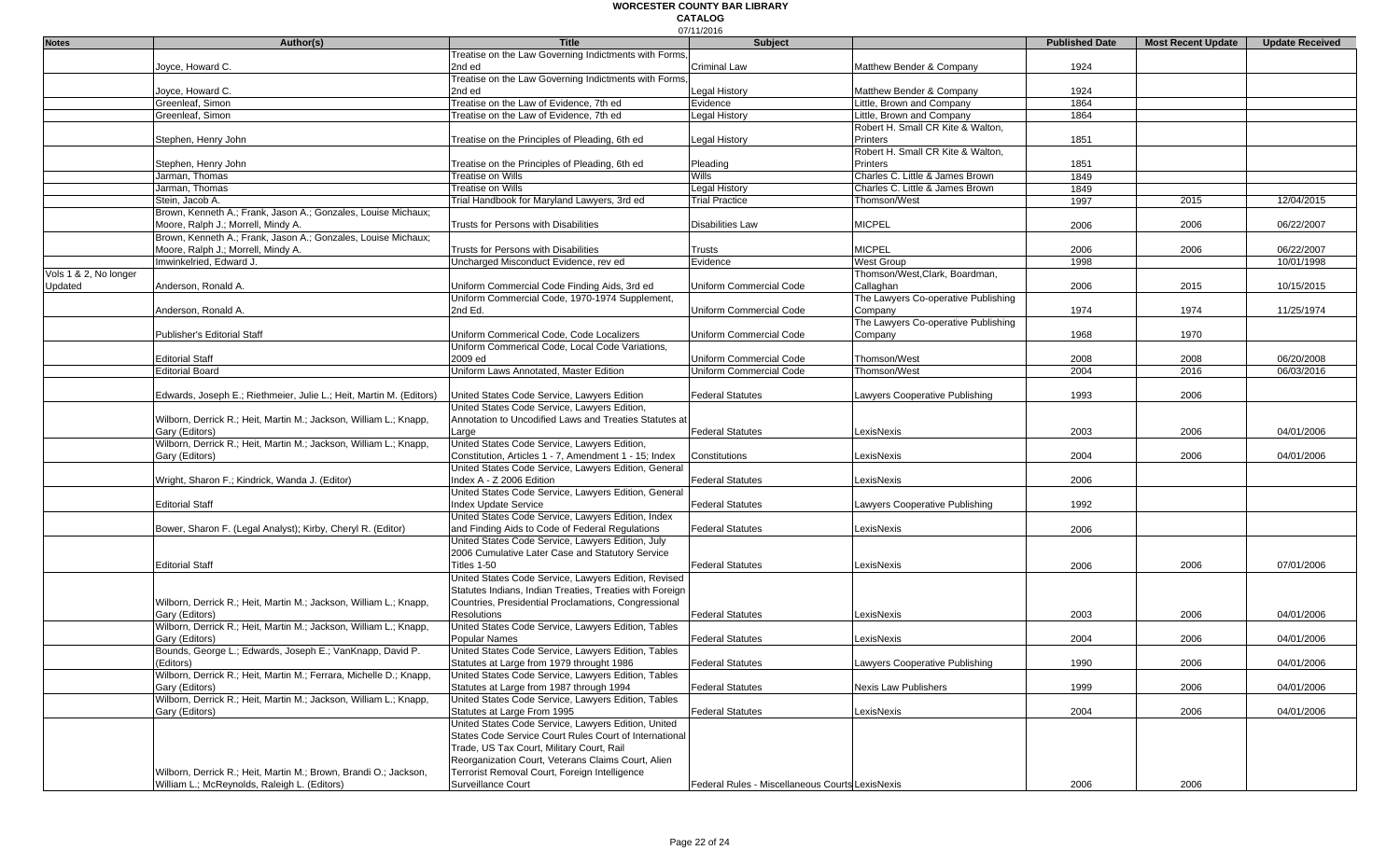|                    |                                                                                                                           |                                                                                  | 07/11/2016                       |                                       |                       |                           |                        |
|--------------------|---------------------------------------------------------------------------------------------------------------------------|----------------------------------------------------------------------------------|----------------------------------|---------------------------------------|-----------------------|---------------------------|------------------------|
| <b>Notes</b>       | Author(s)                                                                                                                 | <b>Title</b>                                                                     | Subject                          |                                       | <b>Published Date</b> | <b>Most Recent Update</b> | <b>Update Received</b> |
|                    |                                                                                                                           | United States Code Service, Lawyers Edition, United                              |                                  |                                       |                       |                           |                        |
|                    | Brown, Brandi O.; Heit, Martin M.; Jackson, William L.; McReynolds,                                                       | States Code Service Court Rules Courts of Appeals,                               |                                  |                                       |                       |                           |                        |
|                    | Raleigh L.; Wilborn, Derrick R. (Editors)                                                                                 | 6th through 11th Circuits                                                        | Federal Rules - Courts of Appeal | LexisNexis                            | 2006                  | 2006                      |                        |
|                    |                                                                                                                           |                                                                                  |                                  |                                       |                       |                           |                        |
|                    |                                                                                                                           | United States Code Service, Lawyers Edition, United                              |                                  |                                       |                       |                           |                        |
|                    |                                                                                                                           | States Code Service Court Rules Federal Rules of                                 |                                  |                                       |                       |                           |                        |
|                    | Wilborn, Derrick R.; Heit, Martin M.; Jackson, William L.; Knapp,                                                         |                                                                                  |                                  |                                       |                       |                           |                        |
|                    | Gary (Editors)                                                                                                            | Bankruptcy Procedures and Official Bankruptcy Forms   Federal Rules - Bankruptcy |                                  | LexisNexis                            | 2001                  |                           |                        |
|                    |                                                                                                                           |                                                                                  |                                  |                                       |                       |                           |                        |
|                    |                                                                                                                           | United States Code Service, Lawyers Edition, United                              |                                  |                                       |                       |                           |                        |
|                    | Wilborn, Derrick R.; Heit, Martin M.; Jackson, William L.; Knapp,                                                         | States Code Service Court Rules Federal Rules of                                 |                                  |                                       |                       |                           |                        |
|                    | Gary (Editors)                                                                                                            | Bankruptcy Procedures and Official Bankruptcy Forms Forms                        |                                  | LexisNexis                            | 2001                  |                           |                        |
|                    |                                                                                                                           | United States Code Service, Lawyers Edition, United                              |                                  |                                       |                       |                           |                        |
|                    | Wilborn, Derrick R.; Ferrara, Michele D.; Knapp, Gary; Heit, Martin                                                       | States Code Service Court Rules Federal Rules of                                 |                                  |                                       |                       |                           |                        |
|                    | M. (Editors)                                                                                                              | Evidence Rules 101 - 701                                                         | Federal Rules - Evidence         | Lexis Law Publishing                  | 1998                  | 2006                      | 04/01/2006             |
|                    |                                                                                                                           |                                                                                  |                                  |                                       |                       |                           |                        |
|                    |                                                                                                                           | United States Code Service, Lawyers Edition, United                              |                                  |                                       |                       |                           |                        |
|                    | Brown, Brandi O.; Heit, Martin M.; Jackson, William L.; McReynolds, States Code Service Court Rules Federal, D.C. and 1st |                                                                                  |                                  |                                       |                       |                           |                        |
|                    | Raleigh L.; Wilborn, Derrick R. (Editors)                                                                                 | through 5th Circuits                                                             | Federal Rules - Circuit Courts   | LexisNexis                            | 2006                  | 2006                      |                        |
|                    |                                                                                                                           | United States Code Service, Lawyers Edition, United                              |                                  |                                       |                       |                           |                        |
|                    |                                                                                                                           | States Code Service Court Rules Supreme Courts                                   |                                  |                                       |                       |                           |                        |
|                    | Wilborn, Derrick R.; Heit, Martin M.; Brown, Brandi O.; Jackson,                                                          | Federal Rules of Appellate Procedure Court of Federal                            |                                  |                                       |                       |                           |                        |
|                    | William L.; McReynolds, Raleigh L. (Editors)                                                                              | Claims                                                                           | Federal Rules - Claims Court     | LexisNexis                            | 2006                  | 2006                      |                        |
|                    | Edwards, Joseph E.; Bounds, George L.; Heit, Martin M.;                                                                   | United States Code Service, Lawyers Edition, USCS                                |                                  |                                       |                       |                           |                        |
|                    |                                                                                                                           |                                                                                  |                                  |                                       |                       |                           |                        |
|                    | Riethmeier, Julie L.                                                                                                      | Administration Rules of Procedure                                                | Federal Rules - Administrative   | Lawyers Cooperative Publishing        | 1991                  | 2002                      | 04/01/2002             |
|                    |                                                                                                                           | United States Code Service, Lawyers Edition, USCS                                |                                  |                                       |                       |                           |                        |
|                    | Wilborn, Derrick R.; Heit, Martin M.; Jackson, William L.; Knapp,                                                         | Court Rules Federal Rules of Civil Procedures, Rules 1                           |                                  |                                       |                       |                           |                        |
|                    | Gary (Editors)                                                                                                            | 60                                                                               | <b>Federal Statutes</b>          | LexisNexis                            | 2006                  | 2006                      | 04/01/2002             |
|                    |                                                                                                                           | United States Code Service, Lawyers Edition, USCS                                |                                  |                                       |                       |                           |                        |
|                    | Wilborn, Derrick R.; Heit, Martin M.; Ferrara, Michele D.; Knapp,                                                         | Court Rules Federal Rules of Criminal Procedure.                                 |                                  |                                       |                       |                           |                        |
|                    | Gary (Editors)                                                                                                            | <b>Rules 1 - 43</b>                                                              | Federal Rules - Criminal         | Lexis Law Publishing                  | 1999                  | 2006                      | 04/01/2006             |
|                    | Edwards, Joseph E.; Bounds, George L.; Heit, Martin M.;                                                                   | United States Code Service, Lawyers Edition, USCS                                |                                  |                                       |                       |                           |                        |
|                    | Riethmeier, Julie L.; Watson, James J. (Editors)                                                                          | <b>International Agreements</b>                                                  | <b>Federal Statutes</b>          | Lawyers Cooperative Publishing        | 1995                  | 2006                      | 04/01/2006             |
|                    |                                                                                                                           |                                                                                  |                                  |                                       |                       |                           |                        |
|                    | Publisher                                                                                                                 | United States Supreme Court Digest                                               | Digests                          | <b>West Group</b>                     | 2001                  | 2006                      |                        |
|                    |                                                                                                                           |                                                                                  |                                  | The Lawyers Co-operative Publishing   |                       |                           |                        |
|                    | Williams, Stephen K.                                                                                                      | United States Supreme Court Reports Lawyers Edition                              | <b>Case Reports</b>              | Co.                                   | 1882                  |                           |                        |
|                    | <b>Editorial Staff</b>                                                                                                    | University of Baltimore Journal of Environmental Law                             | Environmental Law                | University of Baltimore School of Law | 2008                  | 2011                      | 09/23/2011             |
|                    | <b>Editorial Staff</b>                                                                                                    | University of Baltimore Journal of Environmental Law                             | Law Reviews and Journals         | University of Baltimore School of Law | 2008                  | 2011                      | 09/30/2011             |
|                    | <b>Editorial Board</b>                                                                                                    | University of Baltimore Law Review                                               | Law Reviews and Journals         | University of Baltimore Law Review    | 1972                  | 2016                      | 06/20/2016             |
| Hard Copy          | <b>Editorial Staff</b>                                                                                                    | University of Baltimore Law Review                                               | Law Reviews and Journals         | University of Baltmore Law Review     | 1971                  | 2014                      | 04/28/2014             |
|                    | Schulte, Robert (Editor); Urban, April M. (Editor)                                                                        | University of Baltimore School of Law, Law Forum                                 | Law Reviews and Journals         | University of Baltimore School of Law |                       | 2014                      | 07/28/2014             |
|                    | Cohn, Deborah A.; Edgar, John P.; Forrer, David R.; Frank, Jason                                                          |                                                                                  |                                  |                                       |                       |                           |                        |
|                    |                                                                                                                           |                                                                                  |                                  |                                       |                       |                           |                        |
| Last update 2009   | A.; Glaser, Jeffrey S.                                                                                                    | Using and Drafting Trusts in Estate Planning                                     | <b>Estate Planning</b>           | <b>MICPEL</b>                         | 2009                  | 2009                      | 03/27/2009             |
|                    | Cohn, Deborah A.; Edgar, John P.; Forrer, David R.; Frank, Jason                                                          |                                                                                  |                                  |                                       |                       |                           |                        |
| Last update 2009   | A.; Glaser, Jeffrey S.                                                                                                    | Using and Drafting Trusts in Estate Planning                                     | Trusts                           | <b>MICPEL</b>                         | 2009                  | 2009                      | 03/27/2009             |
|                    | McGuire, J. Michael; Hemmendinger, Eric; Krasnoff, Jonathan R.;                                                           |                                                                                  |                                  |                                       |                       |                           |                        |
| Last update 2006   | Swerdlin, Mark J.                                                                                                         | Wage and Hour Law Federal and State Update                                       | <b>Employment Law</b>            | <b>MICPEL</b>                         | 2006                  | 2006                      | 06/22/2007             |
|                    | Clark, Robert Emmet (Editor)                                                                                              | Waters and Water Rights                                                          | <b>Water Rights</b>              | The Allen Smith Co.                   | 1967                  |                           |                        |
|                    | Publisher                                                                                                                 | West's Analysis of American Law                                                  | Legal Research                   | Thomson/West                          | 2005                  | 2010                      | 05/07/2010             |
|                    |                                                                                                                           |                                                                                  |                                  |                                       |                       |                           |                        |
|                    |                                                                                                                           |                                                                                  |                                  |                                       |                       |                           |                        |
|                    | <b>Editorial Staff</b>                                                                                                    | West's Annotated Code of Maryland 2006 Court Rules Maryland Statutes             |                                  | Thomson West                          | 2006                  |                           |                        |
|                    |                                                                                                                           | West's Annotated Code of Maryland Titles 1-8 and Title                           |                                  |                                       |                       |                           |                        |
|                    | <b>Editorial Staff</b>                                                                                                    | 18-End                                                                           | <b>Maryland Statutes</b>         | <b>West Group</b>                     | 2002                  | 2005                      |                        |
|                    | <b>Editorial Staff</b>                                                                                                    | West's Federal Practice Digest, 2nd ed                                           | <b>Digests</b>                   | West Publishing Co.                   | 1976                  | 1983                      | 01/01/1983             |
|                    | <b>Editorial Staff</b>                                                                                                    | West's Maryland Digest, 2nd ed                                                   | <b>Digests</b>                   | Thomson/West                          | 1993                  | 2016                      | 06/27/2016             |
|                    | <b>Editorial Staff</b>                                                                                                    | West's Maryland Law Encyclopedia                                                 | Law Encyclopedia                 | Thomson/Reuters                       | 1998                  | 2016                      | 03/28/2016             |
|                    | Sykes, Melvin J.; Stiller, Shale D.                                                                                       | West's Maryland Law Encyclopedia Forms                                           | Law Encyclopedia                 | Washington Law Book Co.               | 1964                  | 1979                      |                        |
|                    | <b>Editorial Staff</b>                                                                                                    | West's Maryland Law Encyclopedia Transfer Binder                                 | Law Encyclopedia                 | Washington Law Book Co.               | 1964                  | 1979                      |                        |
|                    | Bergman, Barbara E.; Hollander, Nancy; Duncan, Theresa                                                                    | Wharton's Criminal Evidence, 15th ed                                             | Evidence                         | West Group/Thomson West               | 1997                  | 2010                      | 12/10/2010             |
|                    |                                                                                                                           |                                                                                  |                                  |                                       |                       |                           |                        |
|                    |                                                                                                                           |                                                                                  |                                  | Clark Boardman                        |                       |                           |                        |
|                    | Torcia, Charles E.                                                                                                        | Wharton's Criminal Law, 15th ed                                                  | <b>Criminal Law</b>              | Callaghan/Thomson/West                | 1993                  | 2009                      | 12/04/2009             |
| Vols 1-4 No Longer | Hollander, Nancy; Bergman, Barbara E.; Stephenson, Melissa;                                                               |                                                                                  |                                  |                                       |                       |                           |                        |
| Updated            | Duncan, Theresa M.                                                                                                        | Wharton's Criminal Procedure, 14th ed                                            | <b>Criminal Procedure</b>        | Thomson/West                          | 2006                  | 2008                      | 01/15/2009             |